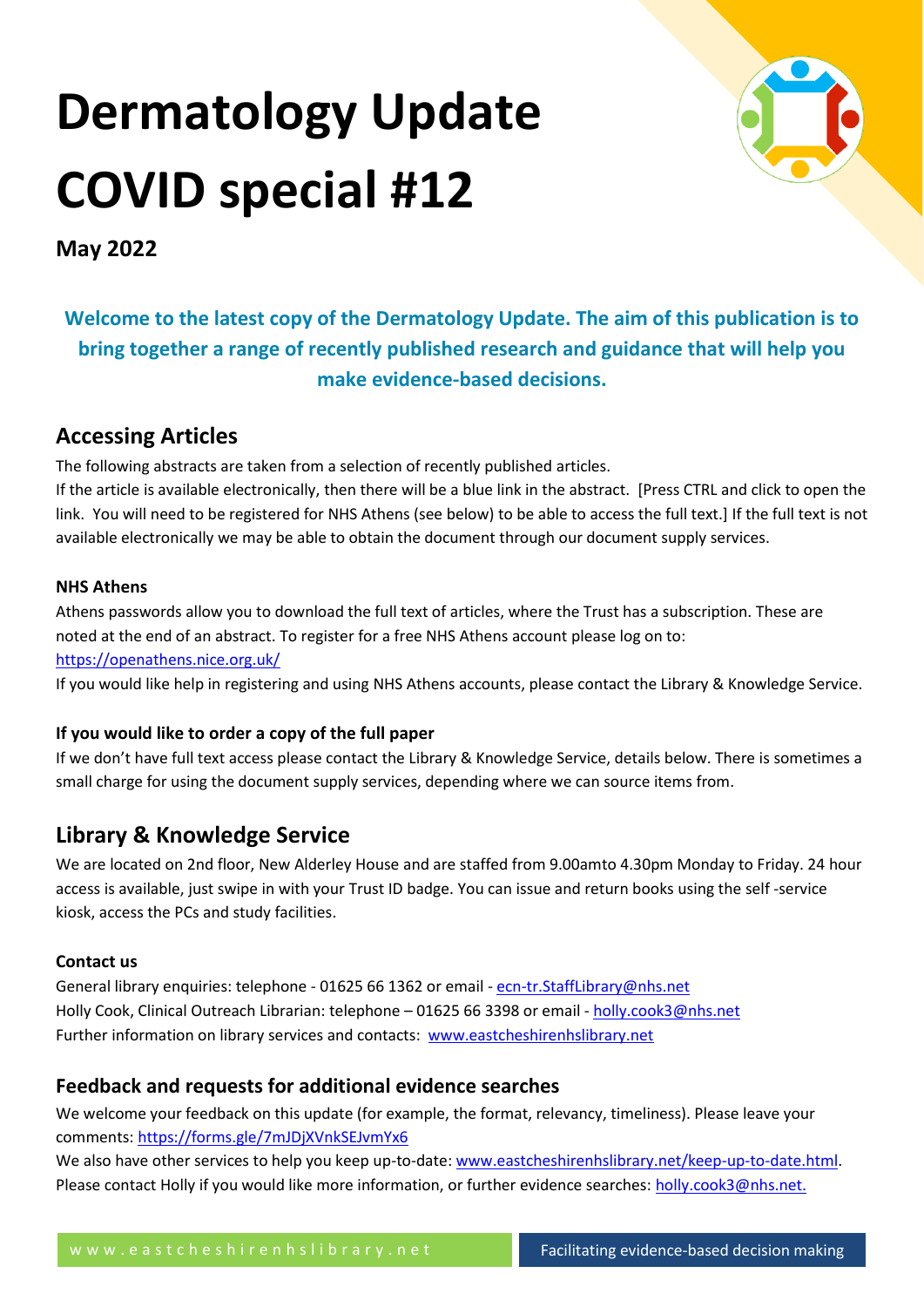# **Papers from Medline and Embase: December 2021-April 2022 (most recent first)**

# 1. **COVID-19 Skin Manifestations in Skin of Colour**

**Item Type:** Journal Article

**Authors:** Akuffo-Addo, Edgar;Nicholas, Mathew N. and Joseph, Marissa

**Publication Date:** 2022

**Journal:** Journal of Cutaneous Medicine & Surgery 26(2), pp. 189-197

**Abstract:** Coronavirus disease (COVID-19) skin manifestations have been increasingly reported in medical literature. Recent discussions have identified a lack of images of skin of color (SOC) patients with COVID-19 related skin findings despite people with skin of color being disproportionately affected with the disease. There have been calls to prioritize the identification of COVID-19 skin manifestations in patients with SOC and disseminate these findings. The objective of this article is to review the existing literature on COVID-19 skin manifestations and, where possible, discuss how they may present differently in patients with SOC. Further research is needed to allow primary care physicians and dermatologists to be aware of and easily identify patients with cutaneous findings that may be secondary to COVID-19. Patients presenting with idiopathic dermatologic manifestations should be considered for COVID-19 testing and follow public health guidelines for self-isolation.

**URL:** [https://libkey.io/libraries/1293/openurl?genre=article&sid=OVID:medline&id=pmid:34663122&id=doi:10.](https://libkey.io/libraries/1293/openurl?genre=article&sid=OVID:medline&id=pmid:34663122&id=doi:10.1177%2F12034754211053310&issn=1203-4754&isbn=&volume=26&issue=2&spage=189&pages=189-197&date=2022&title=Journal+of+Cutaneous+Medicine+%26+Surgery&atitle=COVID-19+Skin+Manifestations+in+Skin+of+Colour.&aulast=Akuffo-Addo&pid=%3Cauthor%3EAkuffo-Addo+E%3BNicholas+MN%3BJoseph+M%3C%2Fauthor%3E%3CAN%3E34663122%3C%2FAN%3E%3CDT%3EJournal+Article%3C%2FDT%3E) [1177%2F12034754211053310&issn=1203-4754&isbn=&volume=26&issue=2&spage=189&pages=189-](https://libkey.io/libraries/1293/openurl?genre=article&sid=OVID:medline&id=pmid:34663122&id=doi:10.1177%2F12034754211053310&issn=1203-4754&isbn=&volume=26&issue=2&spage=189&pages=189-197&date=2022&title=Journal+of+Cutaneous+Medicine+%26+Surgery&atitle=COVID-19+Skin+Manifestations+in+Skin+of+Colour.&aulast=Akuffo-Addo&pid=%3Cauthor%3EAkuffo-Addo+E%3BNicholas+MN%3BJoseph+M%3C%2Fauthor%3E%3CAN%3E34663122%3C%2FAN%3E%3CDT%3EJournal+Article%3C%2FDT%3E) [197&date=2022&title=Journal+of+Cutaneous+Medicine+%26+Surgery&atitle=COVID-](https://libkey.io/libraries/1293/openurl?genre=article&sid=OVID:medline&id=pmid:34663122&id=doi:10.1177%2F12034754211053310&issn=1203-4754&isbn=&volume=26&issue=2&spage=189&pages=189-197&date=2022&title=Journal+of+Cutaneous+Medicine+%26+Surgery&atitle=COVID-19+Skin+Manifestations+in+Skin+of+Colour.&aulast=Akuffo-Addo&pid=%3Cauthor%3EAkuffo-Addo+E%3BNicholas+MN%3BJoseph+M%3C%2Fauthor%3E%3CAN%3E34663122%3C%2FAN%3E%3CDT%3EJournal+Article%3C%2FDT%3E)[19+Skin+Manifestations+in+Skin+of+Colour.&aulast=Akuffo-Addo&pid=%3Cauthor%3EAkuffo-](https://libkey.io/libraries/1293/openurl?genre=article&sid=OVID:medline&id=pmid:34663122&id=doi:10.1177%2F12034754211053310&issn=1203-4754&isbn=&volume=26&issue=2&spage=189&pages=189-197&date=2022&title=Journal+of+Cutaneous+Medicine+%26+Surgery&atitle=COVID-19+Skin+Manifestations+in+Skin+of+Colour.&aulast=Akuffo-Addo&pid=%3Cauthor%3EAkuffo-Addo+E%3BNicholas+MN%3BJoseph+M%3C%2Fauthor%3E%3CAN%3E34663122%3C%2FAN%3E%3CDT%3EJournal+Article%3C%2FDT%3E)[Addo+E%3BNicholas+MN%3BJoseph+M%3C%2Fauthor%3E%3CAN%3E34663122%3C%2FAN%3E%3CDT%3EJou](https://libkey.io/libraries/1293/openurl?genre=article&sid=OVID:medline&id=pmid:34663122&id=doi:10.1177%2F12034754211053310&issn=1203-4754&isbn=&volume=26&issue=2&spage=189&pages=189-197&date=2022&title=Journal+of+Cutaneous+Medicine+%26+Surgery&atitle=COVID-19+Skin+Manifestations+in+Skin+of+Colour.&aulast=Akuffo-Addo&pid=%3Cauthor%3EAkuffo-Addo+E%3BNicholas+MN%3BJoseph+M%3C%2Fauthor%3E%3CAN%3E34663122%3C%2FAN%3E%3CDT%3EJournal+Article%3C%2FDT%3E) [rnal+Article%3C%2FDT%3E](https://libkey.io/libraries/1293/openurl?genre=article&sid=OVID:medline&id=pmid:34663122&id=doi:10.1177%2F12034754211053310&issn=1203-4754&isbn=&volume=26&issue=2&spage=189&pages=189-197&date=2022&title=Journal+of+Cutaneous+Medicine+%26+Surgery&atitle=COVID-19+Skin+Manifestations+in+Skin+of+Colour.&aulast=Akuffo-Addo&pid=%3Cauthor%3EAkuffo-Addo+E%3BNicholas+MN%3BJoseph+M%3C%2Fauthor%3E%3CAN%3E34663122%3C%2FAN%3E%3CDT%3EJournal+Article%3C%2FDT%3E)

#### 2. **Delayed allergic skin reactions to vaccines**

**Item Type:** Journal Article

**Authors:** Aquino, Marcella R.;Bingemann, Theresa A.;Nanda, Anil and Maples, Kelly M.

**Publication Date:** 01 01 ,2022

**Journal:** Allergy & Asthma Proceedings 43(1), pp. 20-29

**Abstract:** Background: Recent advances in vaccination against the severe acute respiratory syndrome coronavirus 2 pandemic have brought allergists and dermatologists to the forefront because both immediate and delayed hypersensitivity reactions have been reported. Objective: This literature review focused on delayed reactions to vaccines, including possible causative agents and practical information on how to diagnose, evaluate with patch testing, and manage subsequent dose administration. Methods: Currently published reviews and case reports in PubMed, along with data on vaccines from the Centers for Disease Control and Prevention web site. Relevant case reports and reviews that focused on delayed reactions to vaccines were selected. Results: Most delayed hypersensitivity reactions to vaccines include cutaneous manifestations, which vary from local persistent pruritic nodules to systemic rashes. The onset is usually within a few days but can be delayed by weeks. Multiple excipients have been identified that have been implicated in delayed vaccine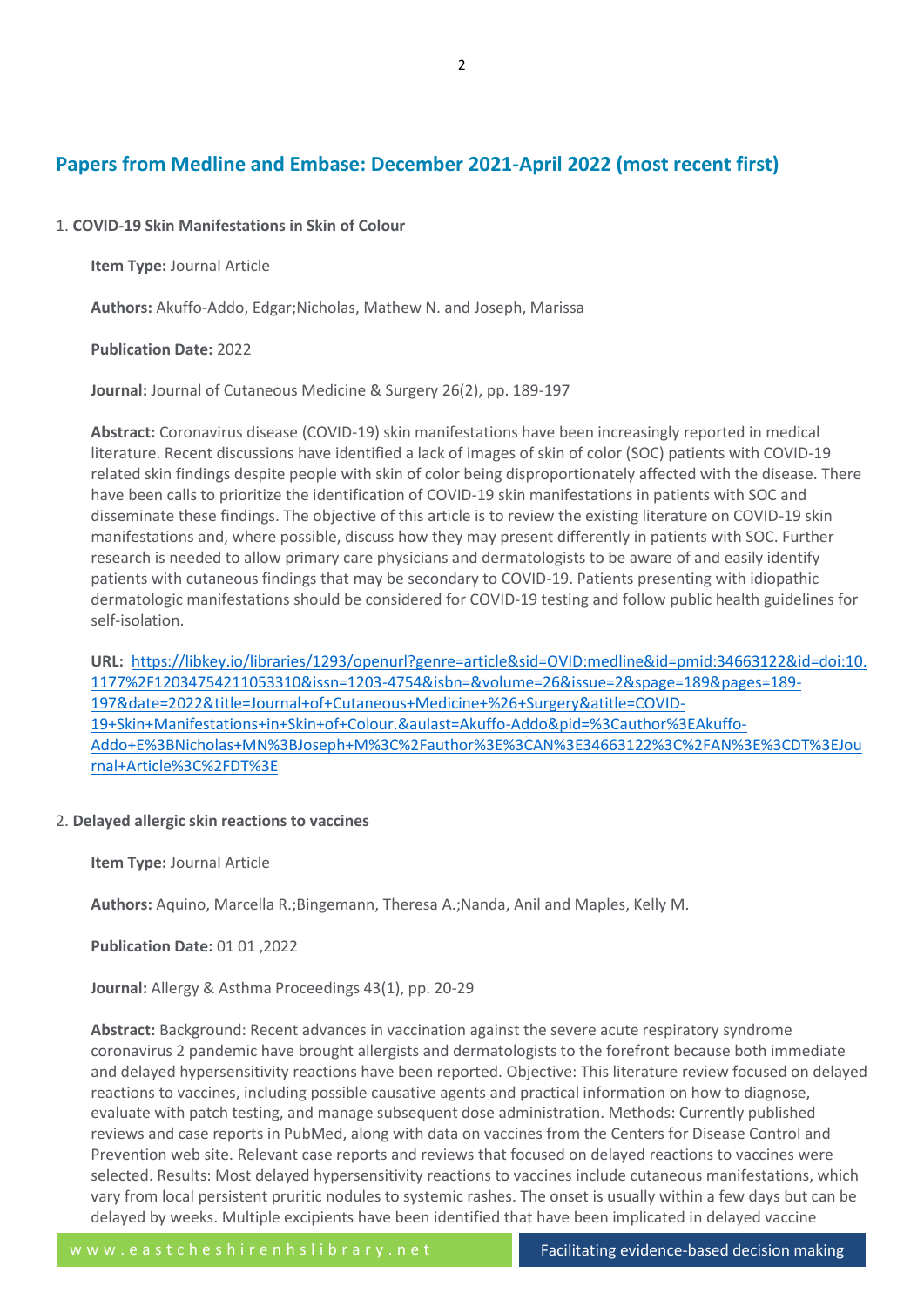reactions, including thimerosal, formaldehyde, aluminum, antibiotics, and gelatin. Treatment with antihistamines, topical corticosteroids, or systemic corticosteroids alleviates symptoms in most patients. Such reactions are generally not contraindications to future vaccination. However, for more-severe reactions, patch testing for causative agents can be used to aid in diagnosis and approach further vaccination. Conclusion: Delayed-type hypersensitivity reactions to vaccines are not uncommon. If needed, patch testing can be used to confirm agents, including antibiotics, formaldehyde, thimerosal, and aluminum. In most cases, delayed cutaneous reactions are not contraindications to further vaccine administration.

**DOI:** <https://dx.doi.org/10.2500/aap.2022.43.210105>

# 3. **Safety of conventional immunosuppressive therapies for patients with dermatological conditions and coronavirus disease 2019: A review of current evidence**

**Item Type:** Journal Article

**Authors:** Arora, Harleen;Boothby-Shoemaker, Wyatt;Braunberger, Taylor;Lim, Henry W. and Veenstra, Jesse

**Publication Date:** Mar ,2022

**Journal:** Journal of Dermatology 49(3), pp. 317-329

**Abstract:** The effect of coronavirus disease 2019 (COVID-19) on patients receiving conventional immunosuppressive (IS) therapy has yet to be fully determined; however, research on using IS therapy for treating COVID-19 in acutely ill patients is increasing. While some believe that IS therapy may be protective, others argue that these agents may make patients more susceptible to COVID-19 infection and morbidity and advocate for a more cautious, individualized approach to determining continuation, reduction, or discontinuation of therapy. In this review, we aim to provide an overview of COVID-19 risk in dermatological patients who are receiving conventional IS therapies, including mycophenolate mofetil, methotrexate, cyclosporine, azathioprine, apremilast, JAK inhibitors, and systemic steroids. Additionally, we provide recommendations for management of these medications for dermatological patients during the COVID-19 pandemic. Treatment of dermatological disease during the COVID-19 pandemic should involve shared decisionmaking between the patient and provider, with consideration of each patient's comorbidities and the severity of the patient's dermatological disease. Copyright © 2021 Japanese Dermatological Association.

**URL:** [https://libkey.io/libraries/1293/openurl?genre=article&sid=OVID:medline&id=pmid:34962304&id=doi:10.](https://libkey.io/libraries/1293/openurl?genre=article&sid=OVID:medline&id=pmid:34962304&id=doi:10.1111%2F1346-8138.16182&issn=0385-2407&isbn=&volume=49&issue=3&spage=317&pages=317-329&date=2022&title=Journal+of+Dermatology&atitle=Safety+of+conventional+immunosuppressive+therapies+for+patients+with+dermatological+conditions+and+coronavirus+disease+2019%3A+A+review+of+current+evidence.&aulast=Arora&pid=%3Cauthor%3EArora+H%3BBoothby-Shoemaker+W%3BBraunberger+T%3BLim+HW%3BVeenstra+J%3C%2Fauthor%3E%3CAN%3E34962304%3C%2FAN%3E%3CDT%3EJournal+Article%3C%2FDT%3E) [1111%2F1346-8138.16182&issn=0385-2407&isbn=&volume=49&issue=3&spage=317&pages=317-](https://libkey.io/libraries/1293/openurl?genre=article&sid=OVID:medline&id=pmid:34962304&id=doi:10.1111%2F1346-8138.16182&issn=0385-2407&isbn=&volume=49&issue=3&spage=317&pages=317-329&date=2022&title=Journal+of+Dermatology&atitle=Safety+of+conventional+immunosuppressive+therapies+for+patients+with+dermatological+conditions+and+coronavirus+disease+2019%3A+A+review+of+current+evidence.&aulast=Arora&pid=%3Cauthor%3EArora+H%3BBoothby-Shoemaker+W%3BBraunberger+T%3BLim+HW%3BVeenstra+J%3C%2Fauthor%3E%3CAN%3E34962304%3C%2FAN%3E%3CDT%3EJournal+Article%3C%2FDT%3E) [329&date=2022&title=Journal+of+Dermatology&atitle=Safety+of+conventional+immunosuppressive+therapies](https://libkey.io/libraries/1293/openurl?genre=article&sid=OVID:medline&id=pmid:34962304&id=doi:10.1111%2F1346-8138.16182&issn=0385-2407&isbn=&volume=49&issue=3&spage=317&pages=317-329&date=2022&title=Journal+of+Dermatology&atitle=Safety+of+conventional+immunosuppressive+therapies+for+patients+with+dermatological+conditions+and+coronavirus+disease+2019%3A+A+review+of+current+evidence.&aulast=Arora&pid=%3Cauthor%3EArora+H%3BBoothby-Shoemaker+W%3BBraunberger+T%3BLim+HW%3BVeenstra+J%3C%2Fauthor%3E%3CAN%3E34962304%3C%2FAN%3E%3CDT%3EJournal+Article%3C%2FDT%3E) [+for+patients+with+dermatological+conditions+and+coronavirus+disease+2019%3A+A+review+of+current+evi](https://libkey.io/libraries/1293/openurl?genre=article&sid=OVID:medline&id=pmid:34962304&id=doi:10.1111%2F1346-8138.16182&issn=0385-2407&isbn=&volume=49&issue=3&spage=317&pages=317-329&date=2022&title=Journal+of+Dermatology&atitle=Safety+of+conventional+immunosuppressive+therapies+for+patients+with+dermatological+conditions+and+coronavirus+disease+2019%3A+A+review+of+current+evidence.&aulast=Arora&pid=%3Cauthor%3EArora+H%3BBoothby-Shoemaker+W%3BBraunberger+T%3BLim+HW%3BVeenstra+J%3C%2Fauthor%3E%3CAN%3E34962304%3C%2FAN%3E%3CDT%3EJournal+Article%3C%2FDT%3E) [dence.&aulast=Arora&pid=%3Cauthor%3EArora+H%3BBoothby-](https://libkey.io/libraries/1293/openurl?genre=article&sid=OVID:medline&id=pmid:34962304&id=doi:10.1111%2F1346-8138.16182&issn=0385-2407&isbn=&volume=49&issue=3&spage=317&pages=317-329&date=2022&title=Journal+of+Dermatology&atitle=Safety+of+conventional+immunosuppressive+therapies+for+patients+with+dermatological+conditions+and+coronavirus+disease+2019%3A+A+review+of+current+evidence.&aulast=Arora&pid=%3Cauthor%3EArora+H%3BBoothby-Shoemaker+W%3BBraunberger+T%3BLim+HW%3BVeenstra+J%3C%2Fauthor%3E%3CAN%3E34962304%3C%2FAN%3E%3CDT%3EJournal+Article%3C%2FDT%3E)[Shoemaker+W%3BBraunberger+T%3BLim+HW%3BVeenstra+J%3C%2Fauthor%3E%3CAN%3E34962304%3C%2F](https://libkey.io/libraries/1293/openurl?genre=article&sid=OVID:medline&id=pmid:34962304&id=doi:10.1111%2F1346-8138.16182&issn=0385-2407&isbn=&volume=49&issue=3&spage=317&pages=317-329&date=2022&title=Journal+of+Dermatology&atitle=Safety+of+conventional+immunosuppressive+therapies+for+patients+with+dermatological+conditions+and+coronavirus+disease+2019%3A+A+review+of+current+evidence.&aulast=Arora&pid=%3Cauthor%3EArora+H%3BBoothby-Shoemaker+W%3BBraunberger+T%3BLim+HW%3BVeenstra+J%3C%2Fauthor%3E%3CAN%3E34962304%3C%2FAN%3E%3CDT%3EJournal+Article%3C%2FDT%3E) [AN%3E%3CDT%3EJournal+Article%3C%2FDT%3E](https://libkey.io/libraries/1293/openurl?genre=article&sid=OVID:medline&id=pmid:34962304&id=doi:10.1111%2F1346-8138.16182&issn=0385-2407&isbn=&volume=49&issue=3&spage=317&pages=317-329&date=2022&title=Journal+of+Dermatology&atitle=Safety+of+conventional+immunosuppressive+therapies+for+patients+with+dermatological+conditions+and+coronavirus+disease+2019%3A+A+review+of+current+evidence.&aulast=Arora&pid=%3Cauthor%3EArora+H%3BBoothby-Shoemaker+W%3BBraunberger+T%3BLim+HW%3BVeenstra+J%3C%2Fauthor%3E%3CAN%3E34962304%3C%2FAN%3E%3CDT%3EJournal+Article%3C%2FDT%3E)

4. **Management skin manifestation of multisystem inflammatory syndrome associated with SARS-CoV-2.**

#### **Item Type:** Journal Article

**Authors:** Bayram, Yeter Eylul;Yildiz-Sevgi, Dilek;Yavuz, Ayse;Cancetin, Merve and Gurler, Mehmet Yavuz

**Publication Date:** 01 06 ,2022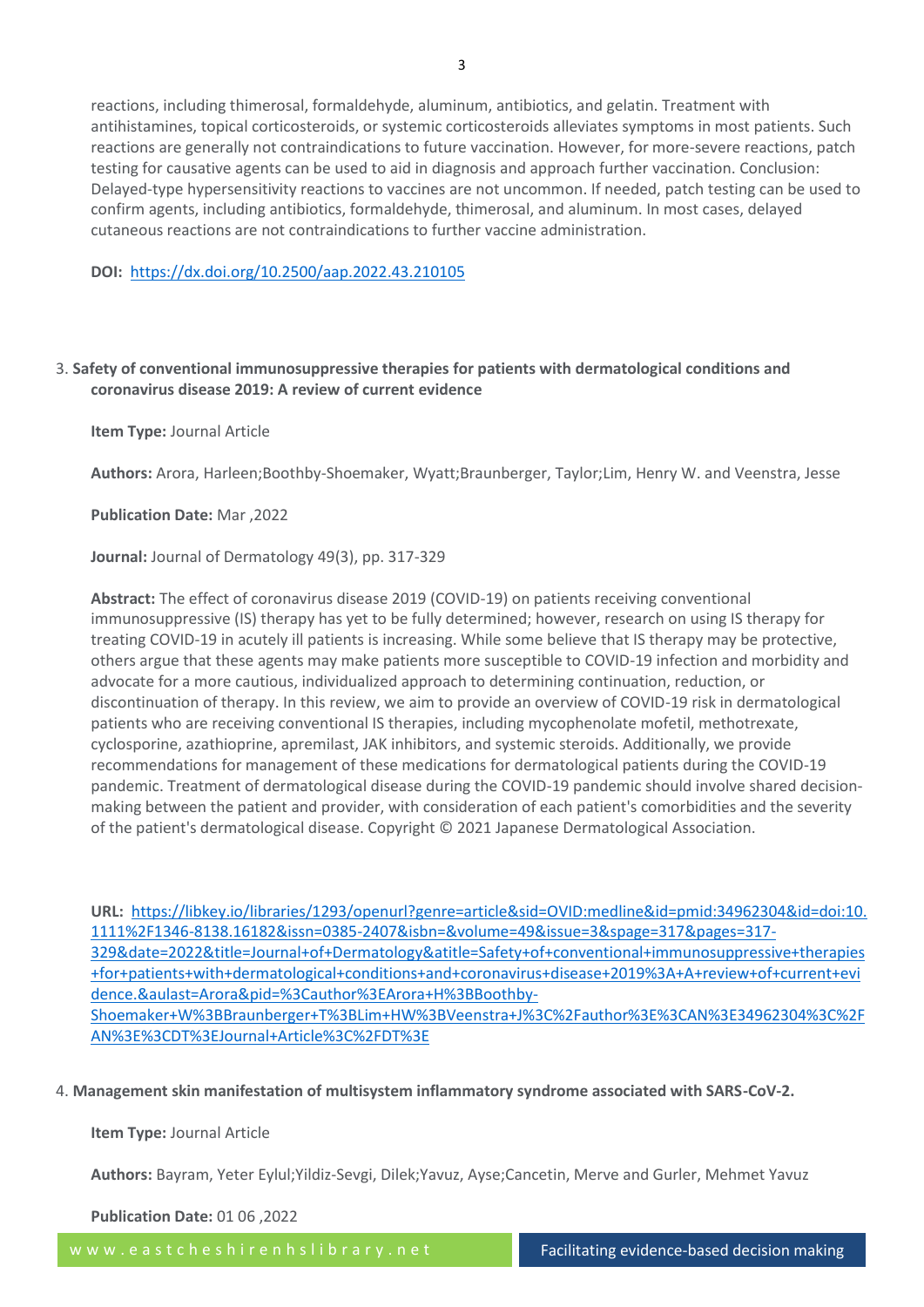# Journal: Virology Journal 19(1), pp. 9

**Abstract:** BACKGROUND: Multisystem inflammatory syndrome (MIS), which develops after a past covid-19 infection. MIS can be described in different tissue inflammation, including the heart, lung, kidney, brain, skin, eye, and or gastrointestinal organs at the presence of COVID-19. Initially, MIS was described in Europe in children infected with SARS-CoV-2, then it was recently seen in the USA in 2020. MIS is a rare but serious disease condition associated with COVID-19 that can affect children (MIS-C) and adults (MIS-A). CASE PRESENTATION: A 44-year-old male who showed MIS-A in 59-day after his first covid-19 contact history. The patient presented to our emergency department with complaints of high fever, nausea, weakness, redness of the eyes, headache, and joint pain. On the second day of his hospitalization, a maculopapular skin lesion was seen in most of the skin. His fever could not be controlled even given paracetamol and broad effective antibiotics. His clinical, radiological, and laboratory findings showed that he had MIS-A. The patient was given intravenous pulse methylprednisolone and intravenous immunoglobulin (IVIG). These treatments, then, resulted in improvement of his clinical conditions, including fever and skin lesions, on the second day of the treatment. The patient was discharged in 14 days after the treatment. CONCLUSION: This report indicated that diagnosis and treatment of MIS-A could result in reducing patient morbidity and mortality. Copyright © 2022. The Author(s).

## **DOI:** <https://dx.doi.org/10.1186/s12985-021-01736-4>

#### 5. **Pityriasis rosea-like rash after messenger RNA COVID-19 vaccination: A case report and review of the literature.**

**Item Type:** Journal Article

**Authors:** Buckley, Jordan E.;Landis, Laura N. and Rapini, Ronald P.

**Publication Date:** Jun ,2022

**Journal:** JAAD International 7, pp. 164-168

**Abstract:** A spectrum of cutaneous reactions to SARs-CoV-2 (COVID-19) vaccines have been reported in the literature. We present a case of a pityriasis rosea-like rash occurring after Pfizer COVID-19 vaccination and review cases of pityriasis rosea (PR)/PR-like eruption (PR-LE) after mRNA COVID-19 vaccine published in the medical literature. Of the 30 cases found, none experienced severe adverse effects and the rash resolved in an average of 5.6 weeks. It is important for physicians to be aware of this self-limited reaction so they can reassure and appropriately counsel patients that it is safe to receive subsequent vaccine doses despite the cutaneous eruption. Additionally, differences in incidence of this reaction after Pfizer and Moderna vaccination may suggest a differing host immune response incited by these vaccines which warrants further investigation. Copyright © 2022 by the American Academy of Dermatology, Inc. Published by Elsevier Inc.

**URL:** [https://libkey.io/libraries/1293/openurl?genre=article&sid=OVID:medline&id=pmid:35156062&id=doi:10.](https://libkey.io/libraries/1293/openurl?genre=article&sid=OVID:medline&id=pmid:35156062&id=doi:10.1016%2Fj.jdin.2022.01.009&issn=2666-3287&isbn=&volume=7&issue=&spage=164&pages=164-168&date=2022&title=JAAD+International&atitle=Pityriasis+rosea-like+rash+after+messenger+RNA+COVID-19+vaccination%3A+A+case+report+and+review+of+the+literature.&aulast=Buckley&pid=%3Cauthor%3EBuckley+JE%3BLandis+LN%3BRapini+RP%3C%2Fauthor%3E%3CAN%3E35156062%3C%2FAN%3E%3CDT%3EJournal+Article%3C%2FDT%3E) [1016%2Fj.jdin.2022.01.009&issn=2666-3287&isbn=&volume=7&issue=&spage=164&pages=164-](https://libkey.io/libraries/1293/openurl?genre=article&sid=OVID:medline&id=pmid:35156062&id=doi:10.1016%2Fj.jdin.2022.01.009&issn=2666-3287&isbn=&volume=7&issue=&spage=164&pages=164-168&date=2022&title=JAAD+International&atitle=Pityriasis+rosea-like+rash+after+messenger+RNA+COVID-19+vaccination%3A+A+case+report+and+review+of+the+literature.&aulast=Buckley&pid=%3Cauthor%3EBuckley+JE%3BLandis+LN%3BRapini+RP%3C%2Fauthor%3E%3CAN%3E35156062%3C%2FAN%3E%3CDT%3EJournal+Article%3C%2FDT%3E) [168&date=2022&title=JAAD+International&atitle=Pityriasis+rosea-like+rash+after+messenger+RNA+COVID-](https://libkey.io/libraries/1293/openurl?genre=article&sid=OVID:medline&id=pmid:35156062&id=doi:10.1016%2Fj.jdin.2022.01.009&issn=2666-3287&isbn=&volume=7&issue=&spage=164&pages=164-168&date=2022&title=JAAD+International&atitle=Pityriasis+rosea-like+rash+after+messenger+RNA+COVID-19+vaccination%3A+A+case+report+and+review+of+the+literature.&aulast=Buckley&pid=%3Cauthor%3EBuckley+JE%3BLandis+LN%3BRapini+RP%3C%2Fauthor%3E%3CAN%3E35156062%3C%2FAN%3E%3CDT%3EJournal+Article%3C%2FDT%3E)[19+vaccination%3A+A+case+report+and+review+of+the+literature.&aulast=Buckley&pid=%3Cauthor%3EBuckle](https://libkey.io/libraries/1293/openurl?genre=article&sid=OVID:medline&id=pmid:35156062&id=doi:10.1016%2Fj.jdin.2022.01.009&issn=2666-3287&isbn=&volume=7&issue=&spage=164&pages=164-168&date=2022&title=JAAD+International&atitle=Pityriasis+rosea-like+rash+after+messenger+RNA+COVID-19+vaccination%3A+A+case+report+and+review+of+the+literature.&aulast=Buckley&pid=%3Cauthor%3EBuckley+JE%3BLandis+LN%3BRapini+RP%3C%2Fauthor%3E%3CAN%3E35156062%3C%2FAN%3E%3CDT%3EJournal+Article%3C%2FDT%3E) [y+JE%3BLandis+LN%3BRapini+RP%3C%2Fauthor%3E%3CAN%3E35156062%3C%2FAN%3E%3CDT%3EJournal+Ar](https://libkey.io/libraries/1293/openurl?genre=article&sid=OVID:medline&id=pmid:35156062&id=doi:10.1016%2Fj.jdin.2022.01.009&issn=2666-3287&isbn=&volume=7&issue=&spage=164&pages=164-168&date=2022&title=JAAD+International&atitle=Pityriasis+rosea-like+rash+after+messenger+RNA+COVID-19+vaccination%3A+A+case+report+and+review+of+the+literature.&aulast=Buckley&pid=%3Cauthor%3EBuckley+JE%3BLandis+LN%3BRapini+RP%3C%2Fauthor%3E%3CAN%3E35156062%3C%2FAN%3E%3CDT%3EJournal+Article%3C%2FDT%3E) [ticle%3C%2FDT%3E](https://libkey.io/libraries/1293/openurl?genre=article&sid=OVID:medline&id=pmid:35156062&id=doi:10.1016%2Fj.jdin.2022.01.009&issn=2666-3287&isbn=&volume=7&issue=&spage=164&pages=164-168&date=2022&title=JAAD+International&atitle=Pityriasis+rosea-like+rash+after+messenger+RNA+COVID-19+vaccination%3A+A+case+report+and+review+of+the+literature.&aulast=Buckley&pid=%3Cauthor%3EBuckley+JE%3BLandis+LN%3BRapini+RP%3C%2Fauthor%3E%3CAN%3E35156062%3C%2FAN%3E%3CDT%3EJournal+Article%3C%2FDT%3E)

6. **Cutaneous reactions to COVID-19 vaccine at the dermatology primary care.**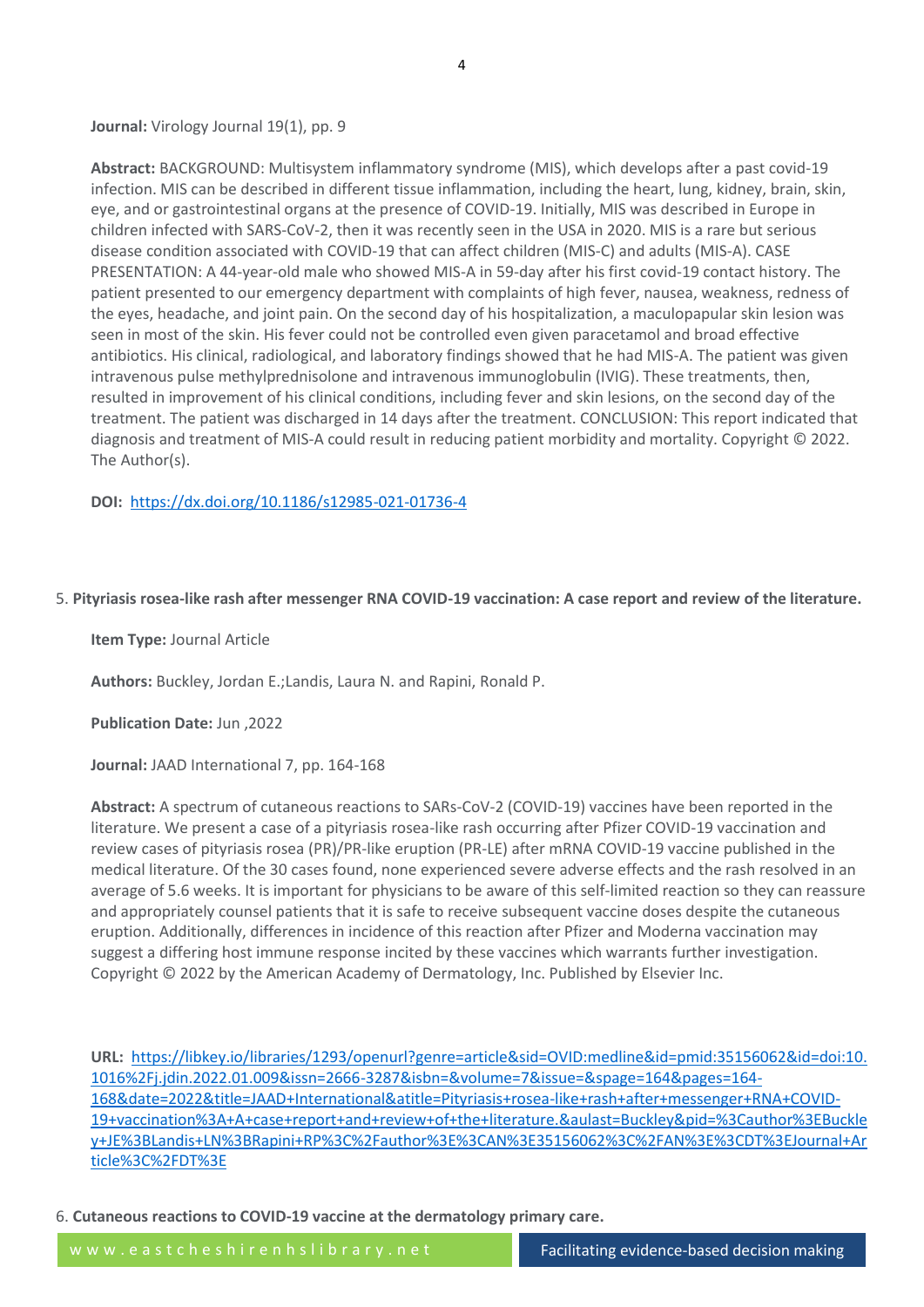#### **Item Type:** Journal Article

**Authors:** Burlando, Martina;Herzum, Astrid;Micalizzi, Claudia;Cozzani, Emanuele and Parodi, Aurora

#### **Publication Date:** 2022

**Journal:** Immunity, Inflammation and Disease 10(2), pp. 265-271

**Abstract:** INTRODUCTION: Coronavirus disease 2019 (COVID-19) vaccines can cause adverse reactions, mainly from vaccine-induced immune responses. Some of these may also involve the skin and worry unaware patients. A better understanding of such adverse reactions may reduce concerns and help promote the vaccination of large population groups. METHODS: All the reports of patients admitted to our Dermatology Primary Care, from March 2021 to June 2021, were retrospectively examined to collect descriptive data on skin reactions arising after COVID-19 vaccination. RESULTS: Out of 200 vaccinated patients admitted to the Dermatology Primary Care, 21 (10.5%) referred cutaneous reactions with onset after vaccination. Only one patient required hospitalization for generalized bullous erythema multiforme, which occurred 48 h after the second vaccine dose. The other patients' cutaneous reactions to vaccination were of mild/moderate degree. Three patients presented exacerbation of their cutaneous diseases. CONCLUSIONS: Cutaneous reactions observed in our sample were mostly mild or moderate. Awareness must be raised to recognize and treat eventual severe reactions. Future studies are needed to assess the incidence of cutaneous reactions following COVID-19 vaccination. Copyright © 2021 The Authors. Immunity, Inflammation and Disease published by John Wiley & Sons Ltd.

**URL:** [https://libkey.io/libraries/1293/openurl?genre=article&sid=OVID:medline&id=pmid:34837354&id=doi:10.](https://libkey.io/libraries/1293/openurl?genre=article&sid=OVID:medline&id=pmid:34837354&id=doi:10.1002%2Fiid3.568&issn=2050-4527&isbn=&volume=10&issue=2&spage=265&pages=265-271&date=2022&title=Immunity%2C+Inflammation+and+Disease&atitle=Cutaneous+reactions+to+COVID-19+vaccine+at+the+dermatology+primary+care.&aulast=Burlando&pid=%3Cauthor%3EBurlando+M%3BHerzum+A%3BMicalizzi+C%3BCozzani+E%3BParodi+A%3C%2Fauthor%3E%3CAN%3E34837354%3C%2FAN%3E%3CDT%3EJournal+Article%3C%2FDT%3E) [1002%2Fiid3.568&issn=2050-4527&isbn=&volume=10&issue=2&spage=265&pages=265-](https://libkey.io/libraries/1293/openurl?genre=article&sid=OVID:medline&id=pmid:34837354&id=doi:10.1002%2Fiid3.568&issn=2050-4527&isbn=&volume=10&issue=2&spage=265&pages=265-271&date=2022&title=Immunity%2C+Inflammation+and+Disease&atitle=Cutaneous+reactions+to+COVID-19+vaccine+at+the+dermatology+primary+care.&aulast=Burlando&pid=%3Cauthor%3EBurlando+M%3BHerzum+A%3BMicalizzi+C%3BCozzani+E%3BParodi+A%3C%2Fauthor%3E%3CAN%3E34837354%3C%2FAN%3E%3CDT%3EJournal+Article%3C%2FDT%3E) [271&date=2022&title=Immunity%2C+Inflammation+and+Disease&atitle=Cutaneous+reactions+to+COVID-](https://libkey.io/libraries/1293/openurl?genre=article&sid=OVID:medline&id=pmid:34837354&id=doi:10.1002%2Fiid3.568&issn=2050-4527&isbn=&volume=10&issue=2&spage=265&pages=265-271&date=2022&title=Immunity%2C+Inflammation+and+Disease&atitle=Cutaneous+reactions+to+COVID-19+vaccine+at+the+dermatology+primary+care.&aulast=Burlando&pid=%3Cauthor%3EBurlando+M%3BHerzum+A%3BMicalizzi+C%3BCozzani+E%3BParodi+A%3C%2Fauthor%3E%3CAN%3E34837354%3C%2FAN%3E%3CDT%3EJournal+Article%3C%2FDT%3E)[19+vaccine+at+the+dermatology+primary+care.&aulast=Burlando&pid=%3Cauthor%3EBurlando+M%3BHerzu](https://libkey.io/libraries/1293/openurl?genre=article&sid=OVID:medline&id=pmid:34837354&id=doi:10.1002%2Fiid3.568&issn=2050-4527&isbn=&volume=10&issue=2&spage=265&pages=265-271&date=2022&title=Immunity%2C+Inflammation+and+Disease&atitle=Cutaneous+reactions+to+COVID-19+vaccine+at+the+dermatology+primary+care.&aulast=Burlando&pid=%3Cauthor%3EBurlando+M%3BHerzum+A%3BMicalizzi+C%3BCozzani+E%3BParodi+A%3C%2Fauthor%3E%3CAN%3E34837354%3C%2FAN%3E%3CDT%3EJournal+Article%3C%2FDT%3E) [m+A%3BMicalizzi+C%3BCozzani+E%3BParodi+A%3C%2Fauthor%3E%3CAN%3E34837354%3C%2FAN%3E%3CDT](https://libkey.io/libraries/1293/openurl?genre=article&sid=OVID:medline&id=pmid:34837354&id=doi:10.1002%2Fiid3.568&issn=2050-4527&isbn=&volume=10&issue=2&spage=265&pages=265-271&date=2022&title=Immunity%2C+Inflammation+and+Disease&atitle=Cutaneous+reactions+to+COVID-19+vaccine+at+the+dermatology+primary+care.&aulast=Burlando&pid=%3Cauthor%3EBurlando+M%3BHerzum+A%3BMicalizzi+C%3BCozzani+E%3BParodi+A%3C%2Fauthor%3E%3CAN%3E34837354%3C%2FAN%3E%3CDT%3EJournal+Article%3C%2FDT%3E) [%3EJournal+Article%3C%2FDT%3E](https://libkey.io/libraries/1293/openurl?genre=article&sid=OVID:medline&id=pmid:34837354&id=doi:10.1002%2Fiid3.568&issn=2050-4527&isbn=&volume=10&issue=2&spage=265&pages=265-271&date=2022&title=Immunity%2C+Inflammation+and+Disease&atitle=Cutaneous+reactions+to+COVID-19+vaccine+at+the+dermatology+primary+care.&aulast=Burlando&pid=%3Cauthor%3EBurlando+M%3BHerzum+A%3BMicalizzi+C%3BCozzani+E%3BParodi+A%3C%2Fauthor%3E%3CAN%3E34837354%3C%2FAN%3E%3CDT%3EJournal+Article%3C%2FDT%3E)

7. **Disparities in Telemedicine Satisfaction Among Older and Non-White Dermatology Patients: A Cross-Sectional Study.**

**Item Type:** Journal Article

**Authors:** Chang, Michelle and Lipner, Shari

**Publication Date:** Feb 01 ,2022

**Journal:** Journal of Drugs in Dermatology: JDD 21(2), pp. 210-214

**Abstract:** Telemedicine use has expanded rapidly during the COVID-19 pandemic. There is limited data on patient satisfaction with teledermatology; therefore, we examined patient teledermatology experiences at a large academic center.

**URL:** [https://libkey.io/libraries/1293/openurl?genre=article&sid=OVID:medline&id=pmid:35133116&id=doi:10.](https://libkey.io/libraries/1293/openurl?genre=article&sid=OVID:medline&id=pmid:35133116&id=doi:10.36849%2Fjdd.6410&issn=1545-9616&isbn=&volume=21&issue=2&spage=210&pages=210-214&date=2022&title=Journal+of+Drugs+in+Dermatology%3A+JDD&atitle=Disparities+in+Telemedicine+Satisfaction+Among+Older+and+Non-White+Dermatology+Patients%3A+A+Cross-Sectional+Study.&aulast=Chang&pid=%3Cauthor%3EChang+M%3BLipner+S%3C%2Fauthor%3E%3CAN%3E35133116%3C%2FAN%3E%3CDT%3EJournal+Article%3C%2FDT%3E) [36849%2Fjdd.6410&issn=1545-9616&isbn=&volume=21&issue=2&spage=210&pages=210-](https://libkey.io/libraries/1293/openurl?genre=article&sid=OVID:medline&id=pmid:35133116&id=doi:10.36849%2Fjdd.6410&issn=1545-9616&isbn=&volume=21&issue=2&spage=210&pages=210-214&date=2022&title=Journal+of+Drugs+in+Dermatology%3A+JDD&atitle=Disparities+in+Telemedicine+Satisfaction+Among+Older+and+Non-White+Dermatology+Patients%3A+A+Cross-Sectional+Study.&aulast=Chang&pid=%3Cauthor%3EChang+M%3BLipner+S%3C%2Fauthor%3E%3CAN%3E35133116%3C%2FAN%3E%3CDT%3EJournal+Article%3C%2FDT%3E) [214&date=2022&title=Journal+of+Drugs+in+Dermatology%3A+JDD&atitle=Disparities+in+Telemedicine+Satisfa](https://libkey.io/libraries/1293/openurl?genre=article&sid=OVID:medline&id=pmid:35133116&id=doi:10.36849%2Fjdd.6410&issn=1545-9616&isbn=&volume=21&issue=2&spage=210&pages=210-214&date=2022&title=Journal+of+Drugs+in+Dermatology%3A+JDD&atitle=Disparities+in+Telemedicine+Satisfaction+Among+Older+and+Non-White+Dermatology+Patients%3A+A+Cross-Sectional+Study.&aulast=Chang&pid=%3Cauthor%3EChang+M%3BLipner+S%3C%2Fauthor%3E%3CAN%3E35133116%3C%2FAN%3E%3CDT%3EJournal+Article%3C%2FDT%3E)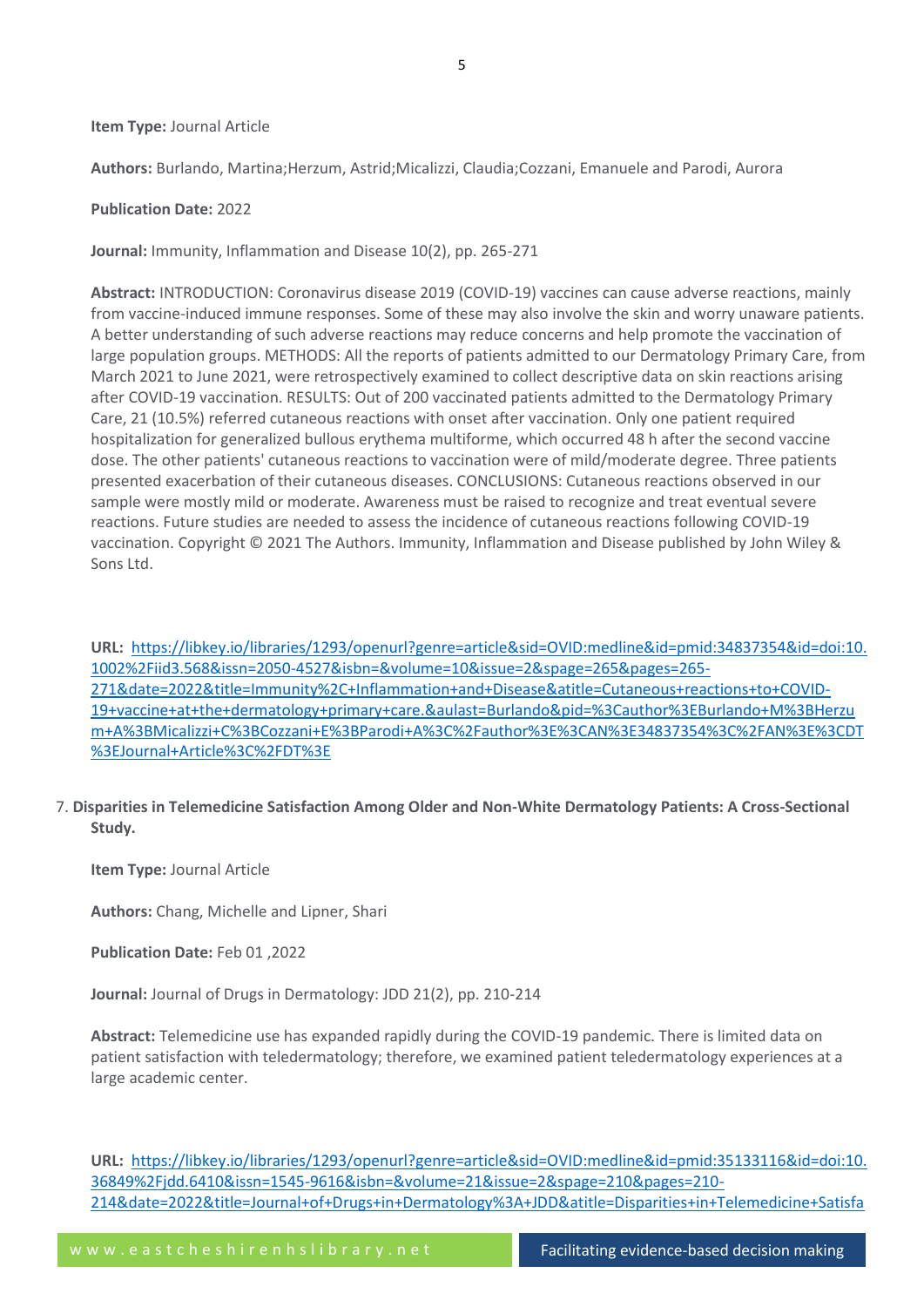[ction+Among+Older+and+Non-White+Dermatology+Patients%3A+A+Cross-](https://libkey.io/libraries/1293/openurl?genre=article&sid=OVID:medline&id=pmid:35133116&id=doi:10.36849%2Fjdd.6410&issn=1545-9616&isbn=&volume=21&issue=2&spage=210&pages=210-214&date=2022&title=Journal+of+Drugs+in+Dermatology%3A+JDD&atitle=Disparities+in+Telemedicine+Satisfaction+Among+Older+and+Non-White+Dermatology+Patients%3A+A+Cross-Sectional+Study.&aulast=Chang&pid=%3Cauthor%3EChang+M%3BLipner+S%3C%2Fauthor%3E%3CAN%3E35133116%3C%2FAN%3E%3CDT%3EJournal+Article%3C%2FDT%3E)[Sectional+Study.&aulast=Chang&pid=%3Cauthor%3EChang+M%3BLipner+S%3C%2Fauthor%3E%3CAN%3E3513](https://libkey.io/libraries/1293/openurl?genre=article&sid=OVID:medline&id=pmid:35133116&id=doi:10.36849%2Fjdd.6410&issn=1545-9616&isbn=&volume=21&issue=2&spage=210&pages=210-214&date=2022&title=Journal+of+Drugs+in+Dermatology%3A+JDD&atitle=Disparities+in+Telemedicine+Satisfaction+Among+Older+and+Non-White+Dermatology+Patients%3A+A+Cross-Sectional+Study.&aulast=Chang&pid=%3Cauthor%3EChang+M%3BLipner+S%3C%2Fauthor%3E%3CAN%3E35133116%3C%2FAN%3E%3CDT%3EJournal+Article%3C%2FDT%3E) [3116%3C%2FAN%3E%3CDT%3EJournal+Article%3C%2FDT%3E](https://libkey.io/libraries/1293/openurl?genre=article&sid=OVID:medline&id=pmid:35133116&id=doi:10.36849%2Fjdd.6410&issn=1545-9616&isbn=&volume=21&issue=2&spage=210&pages=210-214&date=2022&title=Journal+of+Drugs+in+Dermatology%3A+JDD&atitle=Disparities+in+Telemedicine+Satisfaction+Among+Older+and+Non-White+Dermatology+Patients%3A+A+Cross-Sectional+Study.&aulast=Chang&pid=%3Cauthor%3EChang+M%3BLipner+S%3C%2Fauthor%3E%3CAN%3E35133116%3C%2FAN%3E%3CDT%3EJournal+Article%3C%2FDT%3E)

8. **Teledermatology for suspected skin cancer in New Zealand during the COVID-19 pandemic required in-person follow-up in 28% of cases.**

**Item Type:** Journal Article

**Authors:** Cheng, Harriet S. and Schurr, Libby

**Publication Date:** Mar ,2022

**Journal:** JAAD International 6, pp. 59-60

**URL:** [https://libkey.io/libraries/1293/openurl?genre=article&sid=OVID:medline&id=pmid:34870245&id=doi:10.](https://libkey.io/libraries/1293/openurl?genre=article&sid=OVID:medline&id=pmid:34870245&id=doi:10.1016%2Fj.jdin.2021.11.003&issn=2666-3287&isbn=&volume=6&issue=&spage=59&pages=59-60&date=2022&title=JAAD+International&atitle=Teledermatology+for+suspected+skin+cancer+in+New+Zealand+during+the+COVID-19+pandemic+required+in-person+follow-up+in+28%25+of+cases.&aulast=Cheng&pid=%3Cauthor%3ECheng+HS%3BSchurr+L%3C%2Fauthor%3E%3CAN%3E34870245%3C%2FAN%3E%3CDT%3EJournal+Article%3C%2FDT%3E) [1016%2Fj.jdin.2021.11.003&issn=2666-3287&isbn=&volume=6&issue=&spage=59&pages=59-](https://libkey.io/libraries/1293/openurl?genre=article&sid=OVID:medline&id=pmid:34870245&id=doi:10.1016%2Fj.jdin.2021.11.003&issn=2666-3287&isbn=&volume=6&issue=&spage=59&pages=59-60&date=2022&title=JAAD+International&atitle=Teledermatology+for+suspected+skin+cancer+in+New+Zealand+during+the+COVID-19+pandemic+required+in-person+follow-up+in+28%25+of+cases.&aulast=Cheng&pid=%3Cauthor%3ECheng+HS%3BSchurr+L%3C%2Fauthor%3E%3CAN%3E34870245%3C%2FAN%3E%3CDT%3EJournal+Article%3C%2FDT%3E) [60&date=2022&title=JAAD+International&atitle=Teledermatology+for+suspected+skin+cancer+in+New+Zealan](https://libkey.io/libraries/1293/openurl?genre=article&sid=OVID:medline&id=pmid:34870245&id=doi:10.1016%2Fj.jdin.2021.11.003&issn=2666-3287&isbn=&volume=6&issue=&spage=59&pages=59-60&date=2022&title=JAAD+International&atitle=Teledermatology+for+suspected+skin+cancer+in+New+Zealand+during+the+COVID-19+pandemic+required+in-person+follow-up+in+28%25+of+cases.&aulast=Cheng&pid=%3Cauthor%3ECheng+HS%3BSchurr+L%3C%2Fauthor%3E%3CAN%3E34870245%3C%2FAN%3E%3CDT%3EJournal+Article%3C%2FDT%3E) [d+during+the+COVID-19+pandemic+required+in-person+follow](https://libkey.io/libraries/1293/openurl?genre=article&sid=OVID:medline&id=pmid:34870245&id=doi:10.1016%2Fj.jdin.2021.11.003&issn=2666-3287&isbn=&volume=6&issue=&spage=59&pages=59-60&date=2022&title=JAAD+International&atitle=Teledermatology+for+suspected+skin+cancer+in+New+Zealand+during+the+COVID-19+pandemic+required+in-person+follow-up+in+28%25+of+cases.&aulast=Cheng&pid=%3Cauthor%3ECheng+HS%3BSchurr+L%3C%2Fauthor%3E%3CAN%3E34870245%3C%2FAN%3E%3CDT%3EJournal+Article%3C%2FDT%3E)[up+in+28%25+of+cases.&aulast=Cheng&pid=%3Cauthor%3ECheng+HS%3BSchurr+L%3C%2Fauthor%3E%3CAN](https://libkey.io/libraries/1293/openurl?genre=article&sid=OVID:medline&id=pmid:34870245&id=doi:10.1016%2Fj.jdin.2021.11.003&issn=2666-3287&isbn=&volume=6&issue=&spage=59&pages=59-60&date=2022&title=JAAD+International&atitle=Teledermatology+for+suspected+skin+cancer+in+New+Zealand+during+the+COVID-19+pandemic+required+in-person+follow-up+in+28%25+of+cases.&aulast=Cheng&pid=%3Cauthor%3ECheng+HS%3BSchurr+L%3C%2Fauthor%3E%3CAN%3E34870245%3C%2FAN%3E%3CDT%3EJournal+Article%3C%2FDT%3E) [%3E34870245%3C%2FAN%3E%3CDT%3EJournal+Article%3C%2FDT%3E](https://libkey.io/libraries/1293/openurl?genre=article&sid=OVID:medline&id=pmid:34870245&id=doi:10.1016%2Fj.jdin.2021.11.003&issn=2666-3287&isbn=&volume=6&issue=&spage=59&pages=59-60&date=2022&title=JAAD+International&atitle=Teledermatology+for+suspected+skin+cancer+in+New+Zealand+during+the+COVID-19+pandemic+required+in-person+follow-up+in+28%25+of+cases.&aulast=Cheng&pid=%3Cauthor%3ECheng+HS%3BSchurr+L%3C%2Fauthor%3E%3CAN%3E34870245%3C%2FAN%3E%3CDT%3EJournal+Article%3C%2FDT%3E)

# 9. **Comparison of constitutional and dermatologic side effects between COVID-19 and non-COVID-19 vaccines: Review of a publicly available database of vaccine side effects.**

**Item Type:** Journal Article

**Authors:** Cohen, Stephanie R.;Gao, David X.;Kahn, Jared S. and Rosmarin, David

**Publication Date:** 2022

**Journal:** Journal of the American Academy of Dermatology 86(1), pp. 248-249

**URL:** [https://libkey.io/libraries/1293/openurl?genre=article&sid=OVID:medline&id=pmid:34592382&id=doi:10.](https://libkey.io/libraries/1293/openurl?genre=article&sid=OVID:medline&id=pmid:34592382&id=doi:10.1016%2Fj.jaad.2021.09.044&issn=0190-9622&isbn=&volume=86&issue=1&spage=248&pages=248-249&date=2022&title=Journal+of+the+American+Academy+of+Dermatology&atitle=Comparison+of+constitutional+and+dermatologic+side+effects+between+COVID-19+and+non-COVID-19+vaccines%3A+Review+of+a+publicly+available+database+of+vaccine+side+effects.&aulast=Cohen&pid=%3Cauthor%3ECohen+SR%3BGao+DX%3BKahn+JS%3BRosmarin+D%3C%2Fauthor%3E%3CAN%3E34592382%3C%2FAN%3E%3CDT%3EComparative+Study%3C%2FDT%3E) [1016%2Fj.jaad.2021.09.044&issn=0190-9622&isbn=&volume=86&issue=1&spage=248&pages=248-](https://libkey.io/libraries/1293/openurl?genre=article&sid=OVID:medline&id=pmid:34592382&id=doi:10.1016%2Fj.jaad.2021.09.044&issn=0190-9622&isbn=&volume=86&issue=1&spage=248&pages=248-249&date=2022&title=Journal+of+the+American+Academy+of+Dermatology&atitle=Comparison+of+constitutional+and+dermatologic+side+effects+between+COVID-19+and+non-COVID-19+vaccines%3A+Review+of+a+publicly+available+database+of+vaccine+side+effects.&aulast=Cohen&pid=%3Cauthor%3ECohen+SR%3BGao+DX%3BKahn+JS%3BRosmarin+D%3C%2Fauthor%3E%3CAN%3E34592382%3C%2FAN%3E%3CDT%3EComparative+Study%3C%2FDT%3E) [249&date=2022&title=Journal+of+the+American+Academy+of+Dermatology&atitle=Comparison+of+constituti](https://libkey.io/libraries/1293/openurl?genre=article&sid=OVID:medline&id=pmid:34592382&id=doi:10.1016%2Fj.jaad.2021.09.044&issn=0190-9622&isbn=&volume=86&issue=1&spage=248&pages=248-249&date=2022&title=Journal+of+the+American+Academy+of+Dermatology&atitle=Comparison+of+constitutional+and+dermatologic+side+effects+between+COVID-19+and+non-COVID-19+vaccines%3A+Review+of+a+publicly+available+database+of+vaccine+side+effects.&aulast=Cohen&pid=%3Cauthor%3ECohen+SR%3BGao+DX%3BKahn+JS%3BRosmarin+D%3C%2Fauthor%3E%3CAN%3E34592382%3C%2FAN%3E%3CDT%3EComparative+Study%3C%2FDT%3E) [onal+and+dermatologic+side+effects+between+COVID-19+and+non-COVID-](https://libkey.io/libraries/1293/openurl?genre=article&sid=OVID:medline&id=pmid:34592382&id=doi:10.1016%2Fj.jaad.2021.09.044&issn=0190-9622&isbn=&volume=86&issue=1&spage=248&pages=248-249&date=2022&title=Journal+of+the+American+Academy+of+Dermatology&atitle=Comparison+of+constitutional+and+dermatologic+side+effects+between+COVID-19+and+non-COVID-19+vaccines%3A+Review+of+a+publicly+available+database+of+vaccine+side+effects.&aulast=Cohen&pid=%3Cauthor%3ECohen+SR%3BGao+DX%3BKahn+JS%3BRosmarin+D%3C%2Fauthor%3E%3CAN%3E34592382%3C%2FAN%3E%3CDT%3EComparative+Study%3C%2FDT%3E)[19+vaccines%3A+Review+of+a+publicly+available+database+of+vaccine+side+effects.&aulast=Cohen&pid=%3C](https://libkey.io/libraries/1293/openurl?genre=article&sid=OVID:medline&id=pmid:34592382&id=doi:10.1016%2Fj.jaad.2021.09.044&issn=0190-9622&isbn=&volume=86&issue=1&spage=248&pages=248-249&date=2022&title=Journal+of+the+American+Academy+of+Dermatology&atitle=Comparison+of+constitutional+and+dermatologic+side+effects+between+COVID-19+and+non-COVID-19+vaccines%3A+Review+of+a+publicly+available+database+of+vaccine+side+effects.&aulast=Cohen&pid=%3Cauthor%3ECohen+SR%3BGao+DX%3BKahn+JS%3BRosmarin+D%3C%2Fauthor%3E%3CAN%3E34592382%3C%2FAN%3E%3CDT%3EComparative+Study%3C%2FDT%3E) [author%3ECohen+SR%3BGao+DX%3BKahn+JS%3BRosmarin+D%3C%2Fauthor%3E%3CAN%3E34592382%3C%2F](https://libkey.io/libraries/1293/openurl?genre=article&sid=OVID:medline&id=pmid:34592382&id=doi:10.1016%2Fj.jaad.2021.09.044&issn=0190-9622&isbn=&volume=86&issue=1&spage=248&pages=248-249&date=2022&title=Journal+of+the+American+Academy+of+Dermatology&atitle=Comparison+of+constitutional+and+dermatologic+side+effects+between+COVID-19+and+non-COVID-19+vaccines%3A+Review+of+a+publicly+available+database+of+vaccine+side+effects.&aulast=Cohen&pid=%3Cauthor%3ECohen+SR%3BGao+DX%3BKahn+JS%3BRosmarin+D%3C%2Fauthor%3E%3CAN%3E34592382%3C%2FAN%3E%3CDT%3EComparative+Study%3C%2FDT%3E) [AN%3E%3CDT%3EComparative+Study%3C%2FDT%3E](https://libkey.io/libraries/1293/openurl?genre=article&sid=OVID:medline&id=pmid:34592382&id=doi:10.1016%2Fj.jaad.2021.09.044&issn=0190-9622&isbn=&volume=86&issue=1&spage=248&pages=248-249&date=2022&title=Journal+of+the+American+Academy+of+Dermatology&atitle=Comparison+of+constitutional+and+dermatologic+side+effects+between+COVID-19+and+non-COVID-19+vaccines%3A+Review+of+a+publicly+available+database+of+vaccine+side+effects.&aulast=Cohen&pid=%3Cauthor%3ECohen+SR%3BGao+DX%3BKahn+JS%3BRosmarin+D%3C%2Fauthor%3E%3CAN%3E34592382%3C%2FAN%3E%3CDT%3EComparative+Study%3C%2FDT%3E)

10. **Disparities in telemedicine use during the COVID-19 pandemic among pediatric dermatology patients.**

**Item Type:** Journal Article

**Authors:** Duan, Grace Y.;Ruiz De Luzuriaga, Arlene M.;Schroedl, Liesl M. and Rosenblatt, Adena E.

**Publication Date:** 2022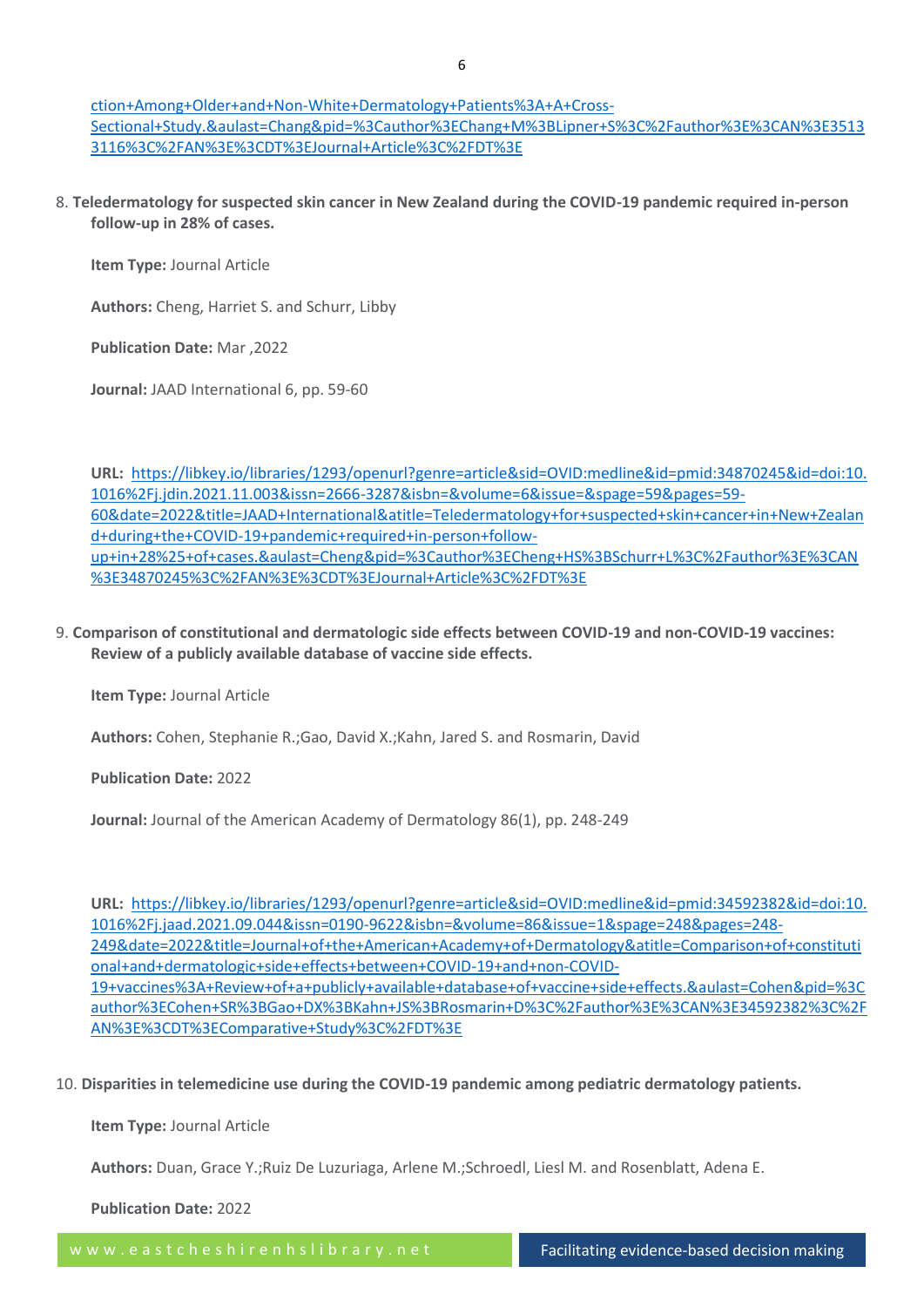#### **Journal:** Pediatric Dermatology

**Abstract:** BACKGROUND/OBJECTIVES: The COVID-19 pandemic necessitated rapid implementation of telemedicine at medical centers across the United States. As telemedicine is expected to persist beyond the pandemic in subspecialties like pediatric dermatology, there is growing concern that socioeconomic factors may contribute to inequitable telemedicine access. This study aims to identify factors associated with disparities in telemedicine use among pediatric dermatology patients during the pandemic. METHODS: In this single-center cross-sectional study, patients less than 18 years old who completed a visit with a pediatric dermatologist via a video telemedicine call or in-person office visit during the specified time periods were included. Univariate and multivariable analyses were performed to compare demographic factors for (1) patients who had a telemedicine visit versus office visit during June 1, 2020, to January 22, 2021, and (2) patients who had either visit type during June 1, 2020, to January 22, 2021, versus June 1, 2019, to January 2020. RESULTS: The independent factors associated with lower odds of telemedicine include identifying as Black/African American, having a non-English preferred language, and having public insurance, whereas the independent factors reducing overall access to pediatric dermatology care during the pandemic include identifying as Hispanic/Latino and having public insurance. CONCLUSIONS: Differential telemedicine use in vulnerable communities may be attributed to disparities in technology access and digital literacy and should be addressed at a structural level. If such disparities are identified and adequately remedied, telemedicine can serve as an important tool for expanding access in the field of pediatric dermatology. Copyright © 2022 The Authors. Pediatric Dermatology published by Wiley Periodicals LLC.

**URL:** [https://libkey.io/libraries/1293/openurl?genre=article&sid=OVID:medline&id=pmid:35302248&id=doi:10.](https://libkey.io/libraries/1293/openurl?genre=article&sid=OVID:medline&id=pmid:35302248&id=doi:10.1111%2Fpde.14982&issn=0736-8046&isbn=&volume=&issue=&spage=&pages=&date=2022&title=Pediatric+Dermatology&atitle=Disparities+in+telemedicine+use+during+the+COVID-19+pandemic+among+pediatric+dermatology+patients.&aulast=Duan&pid=%3Cauthor%3EDuan+GY%3BRuiz+De+Luzuriaga+AM%3BSchroedl+LM%3BRosenblatt+AE%3C%2Fauthor%3E%3CAN%3E35302248%3C%2FAN%3E%3CDT%3EJournal+Article%3C%2FDT%3E) [1111%2Fpde.14982&issn=0736-](https://libkey.io/libraries/1293/openurl?genre=article&sid=OVID:medline&id=pmid:35302248&id=doi:10.1111%2Fpde.14982&issn=0736-8046&isbn=&volume=&issue=&spage=&pages=&date=2022&title=Pediatric+Dermatology&atitle=Disparities+in+telemedicine+use+during+the+COVID-19+pandemic+among+pediatric+dermatology+patients.&aulast=Duan&pid=%3Cauthor%3EDuan+GY%3BRuiz+De+Luzuriaga+AM%3BSchroedl+LM%3BRosenblatt+AE%3C%2Fauthor%3E%3CAN%3E35302248%3C%2FAN%3E%3CDT%3EJournal+Article%3C%2FDT%3E)

[8046&isbn=&volume=&issue=&spage=&pages=&date=2022&title=Pediatric+Dermatology&atitle=Disparities+in](https://libkey.io/libraries/1293/openurl?genre=article&sid=OVID:medline&id=pmid:35302248&id=doi:10.1111%2Fpde.14982&issn=0736-8046&isbn=&volume=&issue=&spage=&pages=&date=2022&title=Pediatric+Dermatology&atitle=Disparities+in+telemedicine+use+during+the+COVID-19+pandemic+among+pediatric+dermatology+patients.&aulast=Duan&pid=%3Cauthor%3EDuan+GY%3BRuiz+De+Luzuriaga+AM%3BSchroedl+LM%3BRosenblatt+AE%3C%2Fauthor%3E%3CAN%3E35302248%3C%2FAN%3E%3CDT%3EJournal+Article%3C%2FDT%3E) [+telemedicine+use+during+the+COVID-](https://libkey.io/libraries/1293/openurl?genre=article&sid=OVID:medline&id=pmid:35302248&id=doi:10.1111%2Fpde.14982&issn=0736-8046&isbn=&volume=&issue=&spage=&pages=&date=2022&title=Pediatric+Dermatology&atitle=Disparities+in+telemedicine+use+during+the+COVID-19+pandemic+among+pediatric+dermatology+patients.&aulast=Duan&pid=%3Cauthor%3EDuan+GY%3BRuiz+De+Luzuriaga+AM%3BSchroedl+LM%3BRosenblatt+AE%3C%2Fauthor%3E%3CAN%3E35302248%3C%2FAN%3E%3CDT%3EJournal+Article%3C%2FDT%3E)

[19+pandemic+among+pediatric+dermatology+patients.&aulast=Duan&pid=%3Cauthor%3EDuan+GY%3BRuiz+D](https://libkey.io/libraries/1293/openurl?genre=article&sid=OVID:medline&id=pmid:35302248&id=doi:10.1111%2Fpde.14982&issn=0736-8046&isbn=&volume=&issue=&spage=&pages=&date=2022&title=Pediatric+Dermatology&atitle=Disparities+in+telemedicine+use+during+the+COVID-19+pandemic+among+pediatric+dermatology+patients.&aulast=Duan&pid=%3Cauthor%3EDuan+GY%3BRuiz+De+Luzuriaga+AM%3BSchroedl+LM%3BRosenblatt+AE%3C%2Fauthor%3E%3CAN%3E35302248%3C%2FAN%3E%3CDT%3EJournal+Article%3C%2FDT%3E) [e+Luzuriaga+AM%3BSchroedl+LM%3BRosenblatt+AE%3C%2Fauthor%3E%3CAN%3E35302248%3C%2FAN%3E%](https://libkey.io/libraries/1293/openurl?genre=article&sid=OVID:medline&id=pmid:35302248&id=doi:10.1111%2Fpde.14982&issn=0736-8046&isbn=&volume=&issue=&spage=&pages=&date=2022&title=Pediatric+Dermatology&atitle=Disparities+in+telemedicine+use+during+the+COVID-19+pandemic+among+pediatric+dermatology+patients.&aulast=Duan&pid=%3Cauthor%3EDuan+GY%3BRuiz+De+Luzuriaga+AM%3BSchroedl+LM%3BRosenblatt+AE%3C%2Fauthor%3E%3CAN%3E35302248%3C%2FAN%3E%3CDT%3EJournal+Article%3C%2FDT%3E) [3CDT%3EJournal+Article%3C%2FDT%3E](https://libkey.io/libraries/1293/openurl?genre=article&sid=OVID:medline&id=pmid:35302248&id=doi:10.1111%2Fpde.14982&issn=0736-8046&isbn=&volume=&issue=&spage=&pages=&date=2022&title=Pediatric+Dermatology&atitle=Disparities+in+telemedicine+use+during+the+COVID-19+pandemic+among+pediatric+dermatology+patients.&aulast=Duan&pid=%3Cauthor%3EDuan+GY%3BRuiz+De+Luzuriaga+AM%3BSchroedl+LM%3BRosenblatt+AE%3C%2Fauthor%3E%3CAN%3E35302248%3C%2FAN%3E%3CDT%3EJournal+Article%3C%2FDT%3E)

#### 11. **Nonsteroidal anti-inflammatory drugs (NSAIDs) consideration by dermatologists during the COVID19 pandemic.**

**Item Type:** Journal Article

**Authors:** Elsaie, Mohamed L.;Jafferany, Mohammad and Jorgaqi, Etleva

**Publication Date:** Mar ,2022

**Journal:** Journal of Dermatological Treatment 33(2), pp. 1134-1135

**Abstract:** Nonsteroidal anti-inflammatory drugs (NSAIDs) have been an important therapy in the treatment of a large number of cutaneous pathologies for more than three decades. Concerns have been raised that NSAIDs may be associated with an increased risk of adverse effects when used in patients with acute viral respiratory infections. Given the current SARS-CoV-2 (COVID-19) pandemic, the availability of reliable information for clinicians and patients is of extreme importance Although accumulating evidence support the existence of a harmful effect of NSAIDs in some infectious settings, no clinical studies demonstrating that such risk applies in case of COVID-19. Pending further research, a pragmatic and cautionary approach would be to avoid regular NSAID use or as first line option in suspicion of COVID19 symptoms.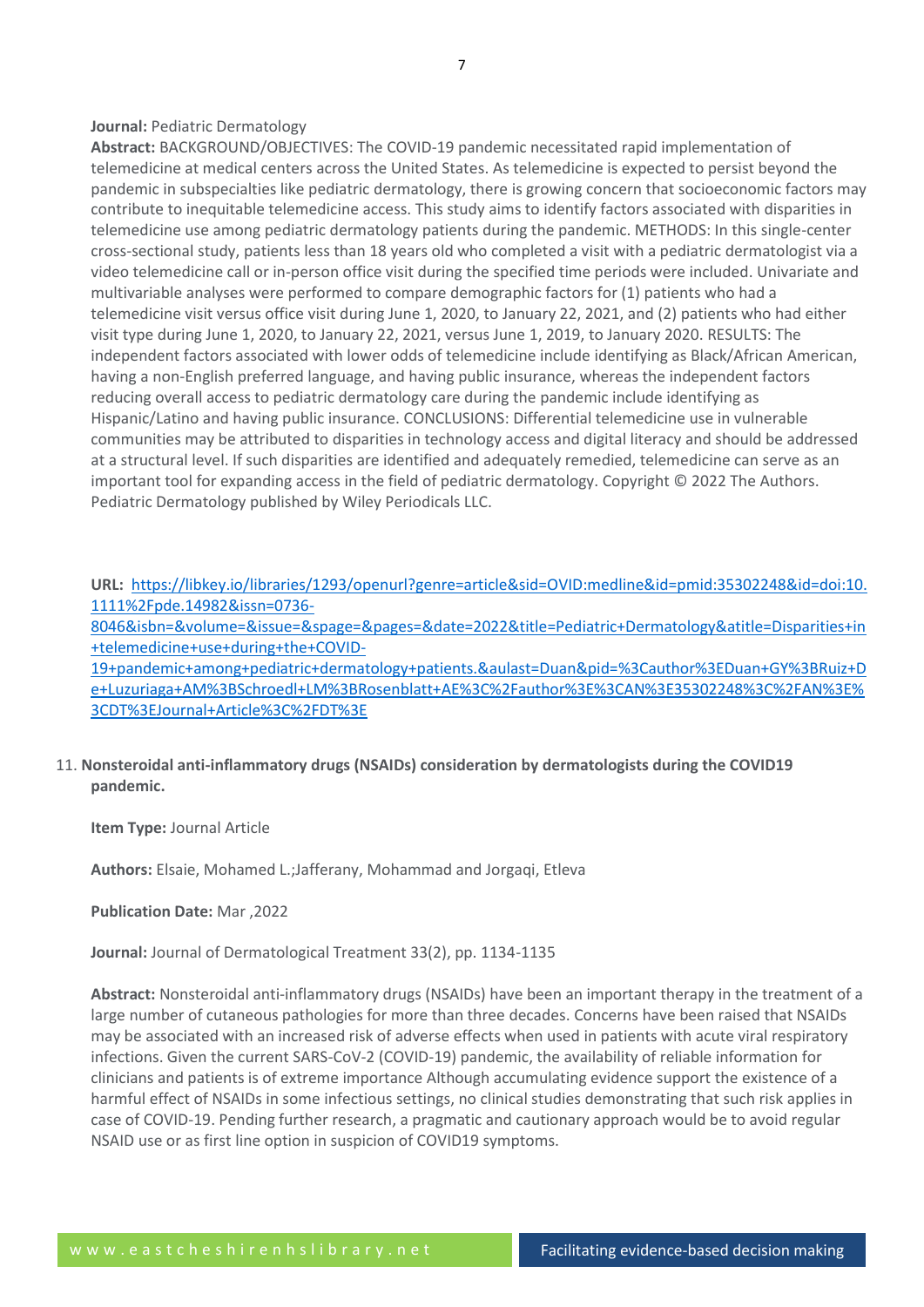**URL:** [https://libkey.io/libraries/1293/openurl?genre=article&sid=OVID:medline&id=pmid:32723104&id=doi:10.](https://libkey.io/libraries/1293/openurl?genre=article&sid=OVID:medline&id=pmid:32723104&id=doi:10.1080%2F09546634.2020.1800580&issn=0954-6634&isbn=&volume=33&issue=2&spage=1134&pages=1134-1135&date=2022&title=Journal+of+Dermatological+Treatment&atitle=Nonsteroidal+anti-inflammatory+drugs+%28NSAIDs%29+consideration+by+dermatologists+during+the+COVID19+pandemic.&aulast=Elsaie&pid=%3Cauthor%3EElsaie+ML%3BJafferany+M%3BJorgaqi+E%3C%2Fauthor%3E%3CAN%3E32723104%3C%2FAN%3E%3CDT%3EJournal+Article%3C%2FDT%3E) [1080%2F09546634.2020.1800580&issn=0954-6634&isbn=&volume=33&issue=2&spage=1134&pages=1134-](https://libkey.io/libraries/1293/openurl?genre=article&sid=OVID:medline&id=pmid:32723104&id=doi:10.1080%2F09546634.2020.1800580&issn=0954-6634&isbn=&volume=33&issue=2&spage=1134&pages=1134-1135&date=2022&title=Journal+of+Dermatological+Treatment&atitle=Nonsteroidal+anti-inflammatory+drugs+%28NSAIDs%29+consideration+by+dermatologists+during+the+COVID19+pandemic.&aulast=Elsaie&pid=%3Cauthor%3EElsaie+ML%3BJafferany+M%3BJorgaqi+E%3C%2Fauthor%3E%3CAN%3E32723104%3C%2FAN%3E%3CDT%3EJournal+Article%3C%2FDT%3E) [1135&date=2022&title=Journal+of+Dermatological+Treatment&atitle=Nonsteroidal+anti](https://libkey.io/libraries/1293/openurl?genre=article&sid=OVID:medline&id=pmid:32723104&id=doi:10.1080%2F09546634.2020.1800580&issn=0954-6634&isbn=&volume=33&issue=2&spage=1134&pages=1134-1135&date=2022&title=Journal+of+Dermatological+Treatment&atitle=Nonsteroidal+anti-inflammatory+drugs+%28NSAIDs%29+consideration+by+dermatologists+during+the+COVID19+pandemic.&aulast=Elsaie&pid=%3Cauthor%3EElsaie+ML%3BJafferany+M%3BJorgaqi+E%3C%2Fauthor%3E%3CAN%3E32723104%3C%2FAN%3E%3CDT%3EJournal+Article%3C%2FDT%3E)[inflammatory+drugs+%28NSAIDs%29+consideration+by+dermatologists+during+the+COVID19+pandemic.&aul](https://libkey.io/libraries/1293/openurl?genre=article&sid=OVID:medline&id=pmid:32723104&id=doi:10.1080%2F09546634.2020.1800580&issn=0954-6634&isbn=&volume=33&issue=2&spage=1134&pages=1134-1135&date=2022&title=Journal+of+Dermatological+Treatment&atitle=Nonsteroidal+anti-inflammatory+drugs+%28NSAIDs%29+consideration+by+dermatologists+during+the+COVID19+pandemic.&aulast=Elsaie&pid=%3Cauthor%3EElsaie+ML%3BJafferany+M%3BJorgaqi+E%3C%2Fauthor%3E%3CAN%3E32723104%3C%2FAN%3E%3CDT%3EJournal+Article%3C%2FDT%3E) [ast=Elsaie&pid=%3Cauthor%3EElsaie+ML%3BJafferany+M%3BJorgaqi+E%3C%2Fauthor%3E%3CAN%3E3272310](https://libkey.io/libraries/1293/openurl?genre=article&sid=OVID:medline&id=pmid:32723104&id=doi:10.1080%2F09546634.2020.1800580&issn=0954-6634&isbn=&volume=33&issue=2&spage=1134&pages=1134-1135&date=2022&title=Journal+of+Dermatological+Treatment&atitle=Nonsteroidal+anti-inflammatory+drugs+%28NSAIDs%29+consideration+by+dermatologists+during+the+COVID19+pandemic.&aulast=Elsaie&pid=%3Cauthor%3EElsaie+ML%3BJafferany+M%3BJorgaqi+E%3C%2Fauthor%3E%3CAN%3E32723104%3C%2FAN%3E%3CDT%3EJournal+Article%3C%2FDT%3E) [4%3C%2FAN%3E%3CDT%3EJournal+Article%3C%2FDT%3E](https://libkey.io/libraries/1293/openurl?genre=article&sid=OVID:medline&id=pmid:32723104&id=doi:10.1080%2F09546634.2020.1800580&issn=0954-6634&isbn=&volume=33&issue=2&spage=1134&pages=1134-1135&date=2022&title=Journal+of+Dermatological+Treatment&atitle=Nonsteroidal+anti-inflammatory+drugs+%28NSAIDs%29+consideration+by+dermatologists+during+the+COVID19+pandemic.&aulast=Elsaie&pid=%3Cauthor%3EElsaie+ML%3BJafferany+M%3BJorgaqi+E%3C%2Fauthor%3E%3CAN%3E32723104%3C%2FAN%3E%3CDT%3EJournal+Article%3C%2FDT%3E)

12. **Varicella-zoster and herpes simplex virus reactivation post-COVID-19 vaccination: a review of 40 cases in an International Dermatology Registry.**

**Item Type:** Journal Article

**Authors:** Fathy, R. A.;McMahon, D. E.;Lee, C.;Chamberlin, G. C.;Rosenbach, M.;Lipoff, J. B.;Tyagi, A.;Desai, S. R.;French, L. E.;Lim, H. W.;Thiers, B. H.;Hruza, G. J.;Fassett, M.;Fox, L. P.;Greenberg, H. L.;Blumenthal, K. and Freeman, E. E.

**Publication Date:** Jan ,2022

**Journal:** Journal of the European Academy of Dermatology & Venereology 36(1), pp. e6-e9

**DOI:** <https://libkey.io/><https://dx.doi.org/10.1111/jdv.17646>

**URL:** [https://libkey.io/libraries/1293/openurl?genre=article&sid=OVID:medline&id=pmid:34487581&id=doi:10.](https://libkey.io/libraries/1293/openurl?genre=article&sid=OVID:medline&id=pmid:34487581&id=doi:10.1111%2Fjdv.17646&issn=0926-9959&isbn=&volume=36&issue=1&spage=e6&pages=e6-e9&date=2022&title=Journal+of+the+European+Academy+of+Dermatology+%26+Venereology&atitle=Varicella-zoster+and+herpes+simplex+virus+reactivation+post-COVID-19+vaccination%3A+a+review+of+40+cases+in+an+International+Dermatology+Registry.&aulast=Fathy&pid=%3Cauthor%3EFathy+RA%3BMcMahon+DE%3BLee+C%3BChamberlin+GC%3BRosenbach+M%3BLipoff+JB%3BTyagi+A%3BDesai+SR%3BFrench+LE%3BLim+HW%3BThiers+BH%3BHruza+GJ%3BFassett+M%3BFox+LP%3BGreenberg+HL%3BBlumenthal+K%3BFreeman+EE%3C%2Fauthor%3E%3CAN%3E34487581%3C%2FAN%3E%3CDT%3ELetter%3C%2FDT%3E) [1111%2Fjdv.17646&issn=0926-9959&isbn=&volume=36&issue=1&spage=e6&pages=e6](https://libkey.io/libraries/1293/openurl?genre=article&sid=OVID:medline&id=pmid:34487581&id=doi:10.1111%2Fjdv.17646&issn=0926-9959&isbn=&volume=36&issue=1&spage=e6&pages=e6-e9&date=2022&title=Journal+of+the+European+Academy+of+Dermatology+%26+Venereology&atitle=Varicella-zoster+and+herpes+simplex+virus+reactivation+post-COVID-19+vaccination%3A+a+review+of+40+cases+in+an+International+Dermatology+Registry.&aulast=Fathy&pid=%3Cauthor%3EFathy+RA%3BMcMahon+DE%3BLee+C%3BChamberlin+GC%3BRosenbach+M%3BLipoff+JB%3BTyagi+A%3BDesai+SR%3BFrench+LE%3BLim+HW%3BThiers+BH%3BHruza+GJ%3BFassett+M%3BFox+LP%3BGreenberg+HL%3BBlumenthal+K%3BFreeman+EE%3C%2Fauthor%3E%3CAN%3E34487581%3C%2FAN%3E%3CDT%3ELetter%3C%2FDT%3E) [e9&date=2022&title=Journal+of+the+European+Academy+of+Dermatology+%26+Venereology&atitle=Varicella](https://libkey.io/libraries/1293/openurl?genre=article&sid=OVID:medline&id=pmid:34487581&id=doi:10.1111%2Fjdv.17646&issn=0926-9959&isbn=&volume=36&issue=1&spage=e6&pages=e6-e9&date=2022&title=Journal+of+the+European+Academy+of+Dermatology+%26+Venereology&atitle=Varicella-zoster+and+herpes+simplex+virus+reactivation+post-COVID-19+vaccination%3A+a+review+of+40+cases+in+an+International+Dermatology+Registry.&aulast=Fathy&pid=%3Cauthor%3EFathy+RA%3BMcMahon+DE%3BLee+C%3BChamberlin+GC%3BRosenbach+M%3BLipoff+JB%3BTyagi+A%3BDesai+SR%3BFrench+LE%3BLim+HW%3BThiers+BH%3BHruza+GJ%3BFassett+M%3BFox+LP%3BGreenberg+HL%3BBlumenthal+K%3BFreeman+EE%3C%2Fauthor%3E%3CAN%3E34487581%3C%2FAN%3E%3CDT%3ELetter%3C%2FDT%3E) [-zoster+and+herpes+simplex+virus+reactivation+post-COVID-](https://libkey.io/libraries/1293/openurl?genre=article&sid=OVID:medline&id=pmid:34487581&id=doi:10.1111%2Fjdv.17646&issn=0926-9959&isbn=&volume=36&issue=1&spage=e6&pages=e6-e9&date=2022&title=Journal+of+the+European+Academy+of+Dermatology+%26+Venereology&atitle=Varicella-zoster+and+herpes+simplex+virus+reactivation+post-COVID-19+vaccination%3A+a+review+of+40+cases+in+an+International+Dermatology+Registry.&aulast=Fathy&pid=%3Cauthor%3EFathy+RA%3BMcMahon+DE%3BLee+C%3BChamberlin+GC%3BRosenbach+M%3BLipoff+JB%3BTyagi+A%3BDesai+SR%3BFrench+LE%3BLim+HW%3BThiers+BH%3BHruza+GJ%3BFassett+M%3BFox+LP%3BGreenberg+HL%3BBlumenthal+K%3BFreeman+EE%3C%2Fauthor%3E%3CAN%3E34487581%3C%2FAN%3E%3CDT%3ELetter%3C%2FDT%3E)[19+vaccination%3A+a+review+of+40+cases+in+an+International+Dermatology+Registry.&aulast=Fathy&pid=%](https://libkey.io/libraries/1293/openurl?genre=article&sid=OVID:medline&id=pmid:34487581&id=doi:10.1111%2Fjdv.17646&issn=0926-9959&isbn=&volume=36&issue=1&spage=e6&pages=e6-e9&date=2022&title=Journal+of+the+European+Academy+of+Dermatology+%26+Venereology&atitle=Varicella-zoster+and+herpes+simplex+virus+reactivation+post-COVID-19+vaccination%3A+a+review+of+40+cases+in+an+International+Dermatology+Registry.&aulast=Fathy&pid=%3Cauthor%3EFathy+RA%3BMcMahon+DE%3BLee+C%3BChamberlin+GC%3BRosenbach+M%3BLipoff+JB%3BTyagi+A%3BDesai+SR%3BFrench+LE%3BLim+HW%3BThiers+BH%3BHruza+GJ%3BFassett+M%3BFox+LP%3BGreenberg+HL%3BBlumenthal+K%3BFreeman+EE%3C%2Fauthor%3E%3CAN%3E34487581%3C%2FAN%3E%3CDT%3ELetter%3C%2FDT%3E)

[3Cauthor%3EFathy+RA%3BMcMahon+DE%3BLee+C%3BChamberlin+GC%3BRosenbach+M%3BLipoff+JB%3BTya](https://libkey.io/libraries/1293/openurl?genre=article&sid=OVID:medline&id=pmid:34487581&id=doi:10.1111%2Fjdv.17646&issn=0926-9959&isbn=&volume=36&issue=1&spage=e6&pages=e6-e9&date=2022&title=Journal+of+the+European+Academy+of+Dermatology+%26+Venereology&atitle=Varicella-zoster+and+herpes+simplex+virus+reactivation+post-COVID-19+vaccination%3A+a+review+of+40+cases+in+an+International+Dermatology+Registry.&aulast=Fathy&pid=%3Cauthor%3EFathy+RA%3BMcMahon+DE%3BLee+C%3BChamberlin+GC%3BRosenbach+M%3BLipoff+JB%3BTyagi+A%3BDesai+SR%3BFrench+LE%3BLim+HW%3BThiers+BH%3BHruza+GJ%3BFassett+M%3BFox+LP%3BGreenberg+HL%3BBlumenthal+K%3BFreeman+EE%3C%2Fauthor%3E%3CAN%3E34487581%3C%2FAN%3E%3CDT%3ELetter%3C%2FDT%3E) [gi+A%3BDesai+SR%3BFrench+LE%3BLim+HW%3BThiers+BH%3BHruza+GJ%3BFassett+M%3BFox+LP%3BGreenb](https://libkey.io/libraries/1293/openurl?genre=article&sid=OVID:medline&id=pmid:34487581&id=doi:10.1111%2Fjdv.17646&issn=0926-9959&isbn=&volume=36&issue=1&spage=e6&pages=e6-e9&date=2022&title=Journal+of+the+European+Academy+of+Dermatology+%26+Venereology&atitle=Varicella-zoster+and+herpes+simplex+virus+reactivation+post-COVID-19+vaccination%3A+a+review+of+40+cases+in+an+International+Dermatology+Registry.&aulast=Fathy&pid=%3Cauthor%3EFathy+RA%3BMcMahon+DE%3BLee+C%3BChamberlin+GC%3BRosenbach+M%3BLipoff+JB%3BTyagi+A%3BDesai+SR%3BFrench+LE%3BLim+HW%3BThiers+BH%3BHruza+GJ%3BFassett+M%3BFox+LP%3BGreenberg+HL%3BBlumenthal+K%3BFreeman+EE%3C%2Fauthor%3E%3CAN%3E34487581%3C%2FAN%3E%3CDT%3ELetter%3C%2FDT%3E) [erg+HL%3BBlumenthal+K%3BFreeman+EE%3C%2Fauthor%3E%3CAN%3E34487581%3C%2FAN%3E%3CDT%3EL](https://libkey.io/libraries/1293/openurl?genre=article&sid=OVID:medline&id=pmid:34487581&id=doi:10.1111%2Fjdv.17646&issn=0926-9959&isbn=&volume=36&issue=1&spage=e6&pages=e6-e9&date=2022&title=Journal+of+the+European+Academy+of+Dermatology+%26+Venereology&atitle=Varicella-zoster+and+herpes+simplex+virus+reactivation+post-COVID-19+vaccination%3A+a+review+of+40+cases+in+an+International+Dermatology+Registry.&aulast=Fathy&pid=%3Cauthor%3EFathy+RA%3BMcMahon+DE%3BLee+C%3BChamberlin+GC%3BRosenbach+M%3BLipoff+JB%3BTyagi+A%3BDesai+SR%3BFrench+LE%3BLim+HW%3BThiers+BH%3BHruza+GJ%3BFassett+M%3BFox+LP%3BGreenberg+HL%3BBlumenthal+K%3BFreeman+EE%3C%2Fauthor%3E%3CAN%3E34487581%3C%2FAN%3E%3CDT%3ELetter%3C%2FDT%3E) [etter%3C%2FDT%3E](https://libkey.io/libraries/1293/openurl?genre=article&sid=OVID:medline&id=pmid:34487581&id=doi:10.1111%2Fjdv.17646&issn=0926-9959&isbn=&volume=36&issue=1&spage=e6&pages=e6-e9&date=2022&title=Journal+of+the+European+Academy+of+Dermatology+%26+Venereology&atitle=Varicella-zoster+and+herpes+simplex+virus+reactivation+post-COVID-19+vaccination%3A+a+review+of+40+cases+in+an+International+Dermatology+Registry.&aulast=Fathy&pid=%3Cauthor%3EFathy+RA%3BMcMahon+DE%3BLee+C%3BChamberlin+GC%3BRosenbach+M%3BLipoff+JB%3BTyagi+A%3BDesai+SR%3BFrench+LE%3BLim+HW%3BThiers+BH%3BHruza+GJ%3BFassett+M%3BFox+LP%3BGreenberg+HL%3BBlumenthal+K%3BFreeman+EE%3C%2Fauthor%3E%3CAN%3E34487581%3C%2FAN%3E%3CDT%3ELetter%3C%2FDT%3E)

#### 13. **COVID-19 effect on phototherapy treatment utilization in dermatology.**

**Item Type:** Journal Article

**Authors:** Fisher, S. and Ziv, M.

**Publication Date:** Mar ,2022

**Journal:** Journal of Dermatological Treatment 33(2), pp. 789-791

**Abstract:** BACKGROUND: At the end of 2019, an innovative coronavirus caused an outbreak of pneumonia cases in Wuhan, a city Hubei Province of China. Despite the direct effect on the routine of all life aspects, there are no clinical guidelines regarding phototherapy treatment during COVID-19 pandemic and as a result, phototherapies units continued to deliver this therapy for patients worldwide. OBJECTIVE: We wish to explore the phototherapy utilization among dermatologic patients. METHODS: We marked all patients that continue to arrive and being treated during COVID-19 pandemic. RESULTS: From March more than 50% of patients stopped arriving to treatments due to the fear of COVID-19 infection. CONCLUSIONS: COVID-19 has a major implication on chronic dermatology treatments such as phototherapy.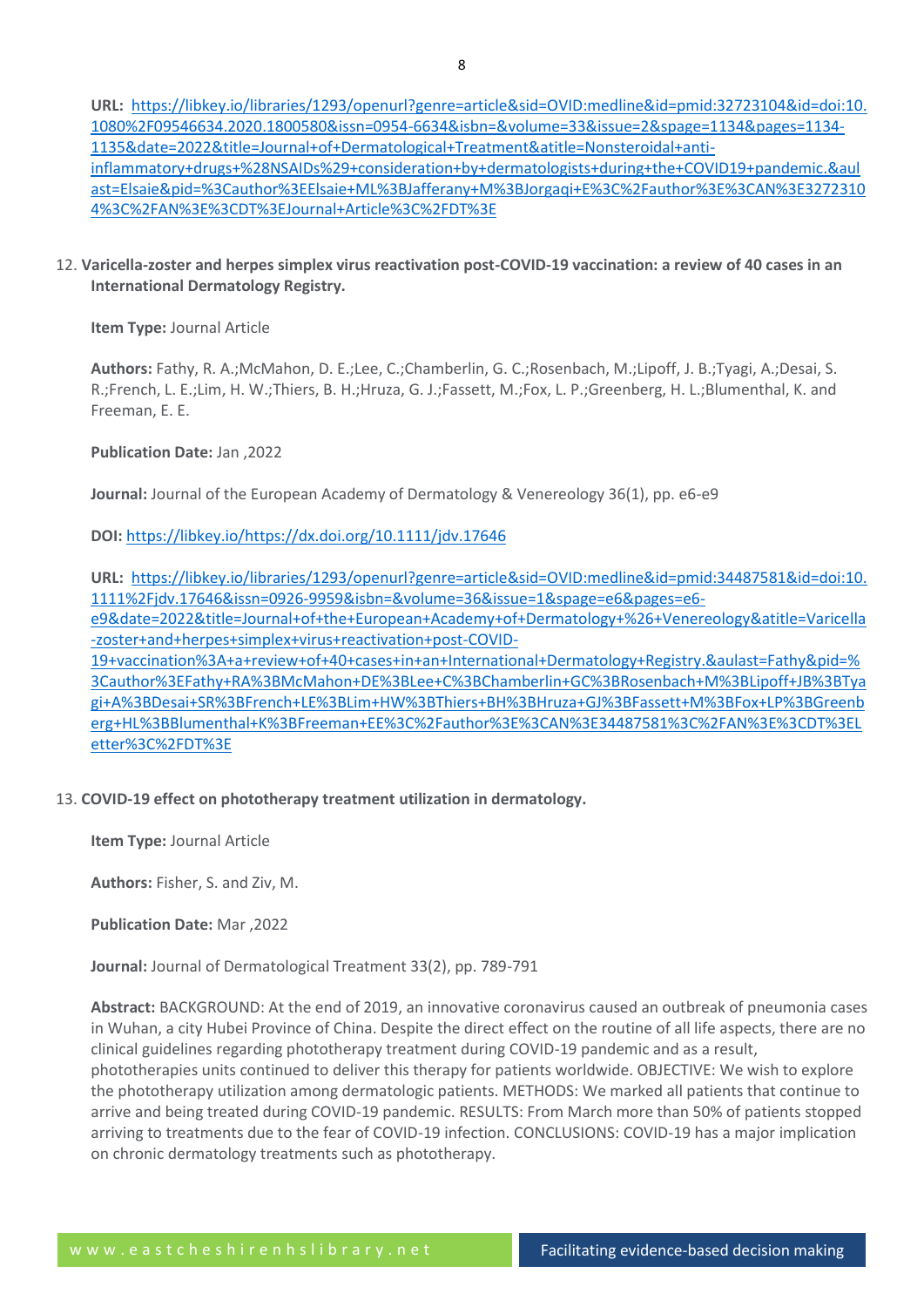**URL:** [https://libkey.io/libraries/1293/openurl?genre=article&sid=OVID:medline&id=pmid:32586156&id=doi:10.](https://libkey.io/libraries/1293/openurl?genre=article&sid=OVID:medline&id=pmid:32586156&id=doi:10.1080%2F09546634.2020.1781043&issn=0954-6634&isbn=&volume=33&issue=2&spage=789&pages=789-791&date=2022&title=Journal+of+Dermatological+Treatment&atitle=COVID-19+effect+on+phototherapy+treatment+utilization+in+dermatology.&aulast=Fisher&pid=%3Cauthor%3EFisher+S%3BZiv+M%3C%2Fauthor%3E%3CAN%3E32586156%3C%2FAN%3E%3CDT%3EJournal+Article%3C%2FDT%3E) [1080%2F09546634.2020.1781043&issn=0954-6634&isbn=&volume=33&issue=2&spage=789&pages=789-](https://libkey.io/libraries/1293/openurl?genre=article&sid=OVID:medline&id=pmid:32586156&id=doi:10.1080%2F09546634.2020.1781043&issn=0954-6634&isbn=&volume=33&issue=2&spage=789&pages=789-791&date=2022&title=Journal+of+Dermatological+Treatment&atitle=COVID-19+effect+on+phototherapy+treatment+utilization+in+dermatology.&aulast=Fisher&pid=%3Cauthor%3EFisher+S%3BZiv+M%3C%2Fauthor%3E%3CAN%3E32586156%3C%2FAN%3E%3CDT%3EJournal+Article%3C%2FDT%3E) [791&date=2022&title=Journal+of+Dermatological+Treatment&atitle=COVID-](https://libkey.io/libraries/1293/openurl?genre=article&sid=OVID:medline&id=pmid:32586156&id=doi:10.1080%2F09546634.2020.1781043&issn=0954-6634&isbn=&volume=33&issue=2&spage=789&pages=789-791&date=2022&title=Journal+of+Dermatological+Treatment&atitle=COVID-19+effect+on+phototherapy+treatment+utilization+in+dermatology.&aulast=Fisher&pid=%3Cauthor%3EFisher+S%3BZiv+M%3C%2Fauthor%3E%3CAN%3E32586156%3C%2FAN%3E%3CDT%3EJournal+Article%3C%2FDT%3E)[19+effect+on+phototherapy+treatment+utilization+in+dermatology.&aulast=Fisher&pid=%3Cauthor%3EFisher](https://libkey.io/libraries/1293/openurl?genre=article&sid=OVID:medline&id=pmid:32586156&id=doi:10.1080%2F09546634.2020.1781043&issn=0954-6634&isbn=&volume=33&issue=2&spage=789&pages=789-791&date=2022&title=Journal+of+Dermatological+Treatment&atitle=COVID-19+effect+on+phototherapy+treatment+utilization+in+dermatology.&aulast=Fisher&pid=%3Cauthor%3EFisher+S%3BZiv+M%3C%2Fauthor%3E%3CAN%3E32586156%3C%2FAN%3E%3CDT%3EJournal+Article%3C%2FDT%3E) [+S%3BZiv+M%3C%2Fauthor%3E%3CAN%3E32586156%3C%2FAN%3E%3CDT%3EJournal+Article%3C%2FDT%3E](https://libkey.io/libraries/1293/openurl?genre=article&sid=OVID:medline&id=pmid:32586156&id=doi:10.1080%2F09546634.2020.1781043&issn=0954-6634&isbn=&volume=33&issue=2&spage=789&pages=789-791&date=2022&title=Journal+of+Dermatological+Treatment&atitle=COVID-19+effect+on+phototherapy+treatment+utilization+in+dermatology.&aulast=Fisher&pid=%3Cauthor%3EFisher+S%3BZiv+M%3C%2Fauthor%3E%3CAN%3E32586156%3C%2FAN%3E%3CDT%3EJournal+Article%3C%2FDT%3E)

14. **Skin reactions to COVID-19 vaccines: An American Academy of Dermatology/International League of Dermatological Societies registry update on reaction location and COVID vaccine type.**

**Item Type:** Journal Article

**Authors:** Freeman, Esther E.;Sun, Qisi;McMahon, Devon E.;Singh, Rhea;Fathy, Ramie;Tyagi, Anisha;Blumenthal, Kimberly;Hruza, George J.;French, Lars E. and Fox, Lindy P.

#### **Publication Date:** 2022

**Journal:** Journal of the American Academy of Dermatology 86(4), pp. e165-e167

**URL:** [https://libkey.io/libraries/1293/openurl?genre=article&sid=OVID:medline&id=pmid:34800601&id=doi:10.](https://libkey.io/libraries/1293/openurl?genre=article&sid=OVID:medline&id=pmid:34800601&id=doi:10.1016%2Fj.jaad.2021.11.016&issn=0190-9622&isbn=&volume=86&issue=4&spage=e165&pages=e165-e167&date=2022&title=Journal+of+the+American+Academy+of+Dermatology&atitle=Skin+reactions+to+COVID-19+vaccines%3A+An+American+Academy+of+Dermatology%2FInternational+League+of+Dermatological+Societies+registry+update+on+reaction+location+and+COVID+vaccine+type.&aulast=Freeman&pid=%3Cauthor%3EFreeman+EE%3BSun+Q%3BMcMahon+DE%3BSingh+R%3BFathy+R%3BTyagi+A%3BBlumenthal+K%3BHruza+GJ%3BFrench+LE%3BFox+LP%3C%2Fauthor%3E%3CAN%3E34800601%3C%2FAN%3E%3CDT%3ELetter%3C%2FDT%3E) [1016%2Fj.jaad.2021.11.016&issn=0190-9622&isbn=&volume=86&issue=4&spage=e165&pages=e165](https://libkey.io/libraries/1293/openurl?genre=article&sid=OVID:medline&id=pmid:34800601&id=doi:10.1016%2Fj.jaad.2021.11.016&issn=0190-9622&isbn=&volume=86&issue=4&spage=e165&pages=e165-e167&date=2022&title=Journal+of+the+American+Academy+of+Dermatology&atitle=Skin+reactions+to+COVID-19+vaccines%3A+An+American+Academy+of+Dermatology%2FInternational+League+of+Dermatological+Societies+registry+update+on+reaction+location+and+COVID+vaccine+type.&aulast=Freeman&pid=%3Cauthor%3EFreeman+EE%3BSun+Q%3BMcMahon+DE%3BSingh+R%3BFathy+R%3BTyagi+A%3BBlumenthal+K%3BHruza+GJ%3BFrench+LE%3BFox+LP%3C%2Fauthor%3E%3CAN%3E34800601%3C%2FAN%3E%3CDT%3ELetter%3C%2FDT%3E) [e167&date=2022&title=Journal+of+the+American+Academy+of+Dermatology&atitle=Skin+reactions+to+COVID](https://libkey.io/libraries/1293/openurl?genre=article&sid=OVID:medline&id=pmid:34800601&id=doi:10.1016%2Fj.jaad.2021.11.016&issn=0190-9622&isbn=&volume=86&issue=4&spage=e165&pages=e165-e167&date=2022&title=Journal+of+the+American+Academy+of+Dermatology&atitle=Skin+reactions+to+COVID-19+vaccines%3A+An+American+Academy+of+Dermatology%2FInternational+League+of+Dermatological+Societies+registry+update+on+reaction+location+and+COVID+vaccine+type.&aulast=Freeman&pid=%3Cauthor%3EFreeman+EE%3BSun+Q%3BMcMahon+DE%3BSingh+R%3BFathy+R%3BTyagi+A%3BBlumenthal+K%3BHruza+GJ%3BFrench+LE%3BFox+LP%3C%2Fauthor%3E%3CAN%3E34800601%3C%2FAN%3E%3CDT%3ELetter%3C%2FDT%3E) [-](https://libkey.io/libraries/1293/openurl?genre=article&sid=OVID:medline&id=pmid:34800601&id=doi:10.1016%2Fj.jaad.2021.11.016&issn=0190-9622&isbn=&volume=86&issue=4&spage=e165&pages=e165-e167&date=2022&title=Journal+of+the+American+Academy+of+Dermatology&atitle=Skin+reactions+to+COVID-19+vaccines%3A+An+American+Academy+of+Dermatology%2FInternational+League+of+Dermatological+Societies+registry+update+on+reaction+location+and+COVID+vaccine+type.&aulast=Freeman&pid=%3Cauthor%3EFreeman+EE%3BSun+Q%3BMcMahon+DE%3BSingh+R%3BFathy+R%3BTyagi+A%3BBlumenthal+K%3BHruza+GJ%3BFrench+LE%3BFox+LP%3C%2Fauthor%3E%3CAN%3E34800601%3C%2FAN%3E%3CDT%3ELetter%3C%2FDT%3E)

[19+vaccines%3A+An+American+Academy+of+Dermatology%2FInternational+League+of+Dermatological+Societ](https://libkey.io/libraries/1293/openurl?genre=article&sid=OVID:medline&id=pmid:34800601&id=doi:10.1016%2Fj.jaad.2021.11.016&issn=0190-9622&isbn=&volume=86&issue=4&spage=e165&pages=e165-e167&date=2022&title=Journal+of+the+American+Academy+of+Dermatology&atitle=Skin+reactions+to+COVID-19+vaccines%3A+An+American+Academy+of+Dermatology%2FInternational+League+of+Dermatological+Societies+registry+update+on+reaction+location+and+COVID+vaccine+type.&aulast=Freeman&pid=%3Cauthor%3EFreeman+EE%3BSun+Q%3BMcMahon+DE%3BSingh+R%3BFathy+R%3BTyagi+A%3BBlumenthal+K%3BHruza+GJ%3BFrench+LE%3BFox+LP%3C%2Fauthor%3E%3CAN%3E34800601%3C%2FAN%3E%3CDT%3ELetter%3C%2FDT%3E) [ies+registry+update+on+reaction+location+and+COVID+vaccine+type.&aulast=Freeman&pid=%3Cauthor%3EFr](https://libkey.io/libraries/1293/openurl?genre=article&sid=OVID:medline&id=pmid:34800601&id=doi:10.1016%2Fj.jaad.2021.11.016&issn=0190-9622&isbn=&volume=86&issue=4&spage=e165&pages=e165-e167&date=2022&title=Journal+of+the+American+Academy+of+Dermatology&atitle=Skin+reactions+to+COVID-19+vaccines%3A+An+American+Academy+of+Dermatology%2FInternational+League+of+Dermatological+Societies+registry+update+on+reaction+location+and+COVID+vaccine+type.&aulast=Freeman&pid=%3Cauthor%3EFreeman+EE%3BSun+Q%3BMcMahon+DE%3BSingh+R%3BFathy+R%3BTyagi+A%3BBlumenthal+K%3BHruza+GJ%3BFrench+LE%3BFox+LP%3C%2Fauthor%3E%3CAN%3E34800601%3C%2FAN%3E%3CDT%3ELetter%3C%2FDT%3E) [eeman+EE%3BSun+Q%3BMcMahon+DE%3BSingh+R%3BFathy+R%3BTyagi+A%3BBlumenthal+K%3BHruza+GJ%](https://libkey.io/libraries/1293/openurl?genre=article&sid=OVID:medline&id=pmid:34800601&id=doi:10.1016%2Fj.jaad.2021.11.016&issn=0190-9622&isbn=&volume=86&issue=4&spage=e165&pages=e165-e167&date=2022&title=Journal+of+the+American+Academy+of+Dermatology&atitle=Skin+reactions+to+COVID-19+vaccines%3A+An+American+Academy+of+Dermatology%2FInternational+League+of+Dermatological+Societies+registry+update+on+reaction+location+and+COVID+vaccine+type.&aulast=Freeman&pid=%3Cauthor%3EFreeman+EE%3BSun+Q%3BMcMahon+DE%3BSingh+R%3BFathy+R%3BTyagi+A%3BBlumenthal+K%3BHruza+GJ%3BFrench+LE%3BFox+LP%3C%2Fauthor%3E%3CAN%3E34800601%3C%2FAN%3E%3CDT%3ELetter%3C%2FDT%3E) [3BFrench+LE%3BFox+LP%3C%2Fauthor%3E%3CAN%3E34800601%3C%2FAN%3E%3CDT%3ELetter%3C%2FDT%](https://libkey.io/libraries/1293/openurl?genre=article&sid=OVID:medline&id=pmid:34800601&id=doi:10.1016%2Fj.jaad.2021.11.016&issn=0190-9622&isbn=&volume=86&issue=4&spage=e165&pages=e165-e167&date=2022&title=Journal+of+the+American+Academy+of+Dermatology&atitle=Skin+reactions+to+COVID-19+vaccines%3A+An+American+Academy+of+Dermatology%2FInternational+League+of+Dermatological+Societies+registry+update+on+reaction+location+and+COVID+vaccine+type.&aulast=Freeman&pid=%3Cauthor%3EFreeman+EE%3BSun+Q%3BMcMahon+DE%3BSingh+R%3BFathy+R%3BTyagi+A%3BBlumenthal+K%3BHruza+GJ%3BFrench+LE%3BFox+LP%3C%2Fauthor%3E%3CAN%3E34800601%3C%2FAN%3E%3CDT%3ELetter%3C%2FDT%3E) [3E](https://libkey.io/libraries/1293/openurl?genre=article&sid=OVID:medline&id=pmid:34800601&id=doi:10.1016%2Fj.jaad.2021.11.016&issn=0190-9622&isbn=&volume=86&issue=4&spage=e165&pages=e165-e167&date=2022&title=Journal+of+the+American+Academy+of+Dermatology&atitle=Skin+reactions+to+COVID-19+vaccines%3A+An+American+Academy+of+Dermatology%2FInternational+League+of+Dermatological+Societies+registry+update+on+reaction+location+and+COVID+vaccine+type.&aulast=Freeman&pid=%3Cauthor%3EFreeman+EE%3BSun+Q%3BMcMahon+DE%3BSingh+R%3BFathy+R%3BTyagi+A%3BBlumenthal+K%3BHruza+GJ%3BFrench+LE%3BFox+LP%3C%2Fauthor%3E%3CAN%3E34800601%3C%2FAN%3E%3CDT%3ELetter%3C%2FDT%3E)

# 15. **Change of dermatological practice after the COVID-19 outbreak resolves.**

**Item Type:** Journal Article

**Authors:** Gao, Chuang;Liu, Baoyi;Xie, Yongyi and Wu, Zhouwei

**Publication Date:** Mar ,2022

**Journal:** Journal of Dermatological Treatment 33(2), pp. 996-998

**Abstract:** AIM: Dermatological care has already been deeply impacted by the coronavirus disease-2019 (COVID-19) epidemic. The consequences may continue long after the epidemic resolves. In this study, we aimed to evaluate the change of dermatological practice since the COVID-19 outbreak is almost controlled in mainland China. MATERIAL AND METHODS: Patients requesting a dermatology outpatient visit from January to May in 2019 and 2020 were retrospectively investigated. RESULTS: The number of patients decreased significantly shortly after the COVID-19 outbreak, and it started to increase after the spread of coronavirus was gradually controlled at the end of February in China. The three most common diseases were atopic dermatitis (11.0%), acne (10.2%), and warts (7.2%) in 2019, while acne (8.9%), warts (5.8%), and acute urticaria (5.6%) in 2020. The most statistically significant increased reasons for requesting an outpatient visit from March to May in 2020 was pet-related dermatophytoses, followed by cosmetic consultation and irritated contact dermatitis, an increase of 88.2%, 84.7%, and 58.8%, respectively, over the same period of 2019. CONCLUSION: Understanding the trends and impacts of dermatologic diseases on patients and health systems during this epidemic will allow for better preparation of dermatologists in the future.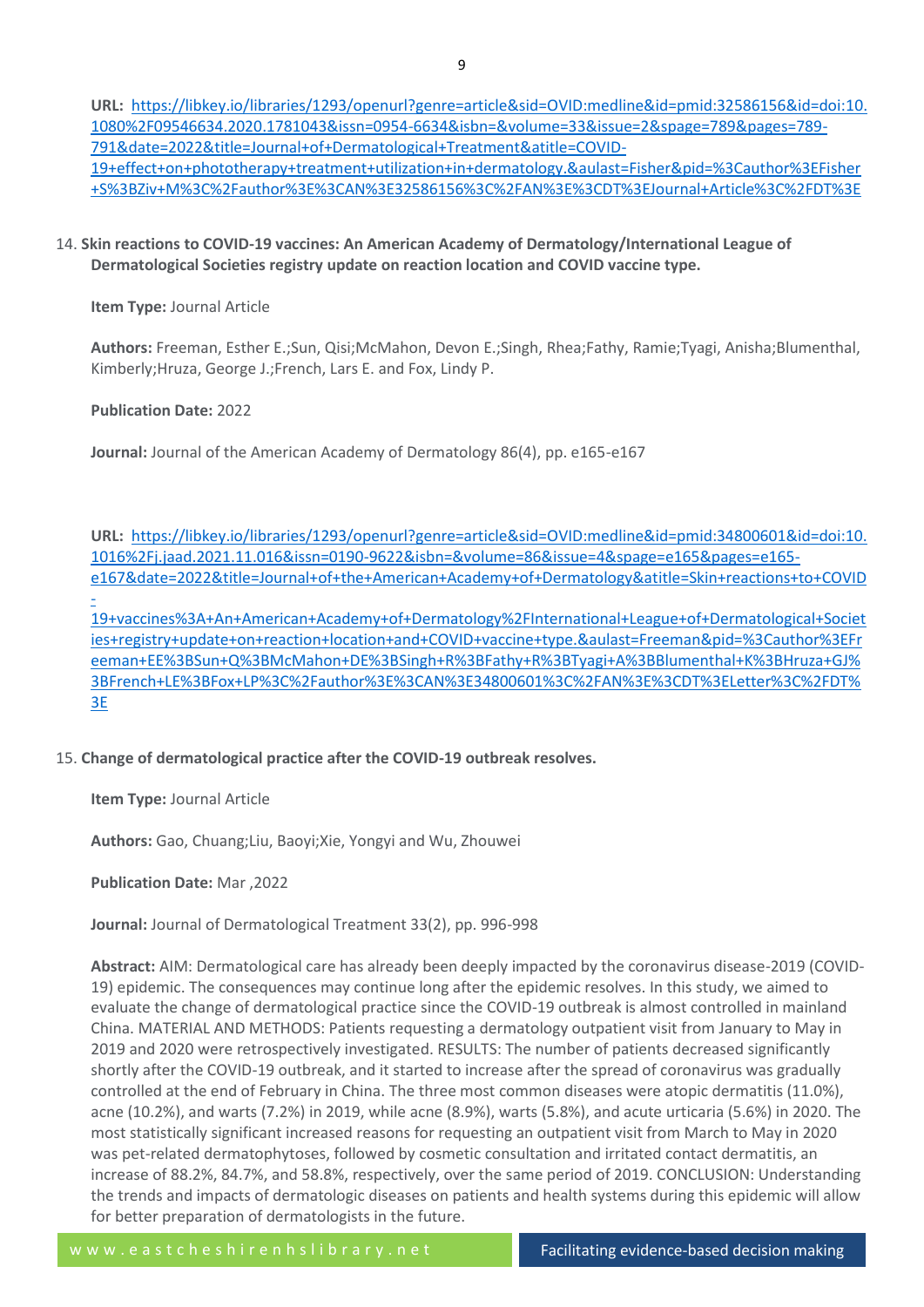**URL:** [https://libkey.io/libraries/1293/openurl?genre=article&sid=OVID:medline&id=pmid:32746670&id=doi:10.](https://libkey.io/libraries/1293/openurl?genre=article&sid=OVID:medline&id=pmid:32746670&id=doi:10.1080%2F09546634.2020.1799920&issn=0954-6634&isbn=&volume=33&issue=2&spage=996&pages=996-998&date=2022&title=Journal+of+Dermatological+Treatment&atitle=Change+of+dermatological+practice+after+the+COVID-19+outbreak+resolves.&aulast=Gao&pid=%3Cauthor%3EGao+C%3BLiu+B%3BXie+Y%3BWu+Z%3C%2Fauthor%3E%3CAN%3E32746670%3C%2FAN%3E%3CDT%3EJournal+Article%3C%2FDT%3E) [1080%2F09546634.2020.1799920&issn=0954-6634&isbn=&volume=33&issue=2&spage=996&pages=996-](https://libkey.io/libraries/1293/openurl?genre=article&sid=OVID:medline&id=pmid:32746670&id=doi:10.1080%2F09546634.2020.1799920&issn=0954-6634&isbn=&volume=33&issue=2&spage=996&pages=996-998&date=2022&title=Journal+of+Dermatological+Treatment&atitle=Change+of+dermatological+practice+after+the+COVID-19+outbreak+resolves.&aulast=Gao&pid=%3Cauthor%3EGao+C%3BLiu+B%3BXie+Y%3BWu+Z%3C%2Fauthor%3E%3CAN%3E32746670%3C%2FAN%3E%3CDT%3EJournal+Article%3C%2FDT%3E) [998&date=2022&title=Journal+of+Dermatological+Treatment&atitle=Change+of+dermatological+practice+afte](https://libkey.io/libraries/1293/openurl?genre=article&sid=OVID:medline&id=pmid:32746670&id=doi:10.1080%2F09546634.2020.1799920&issn=0954-6634&isbn=&volume=33&issue=2&spage=996&pages=996-998&date=2022&title=Journal+of+Dermatological+Treatment&atitle=Change+of+dermatological+practice+after+the+COVID-19+outbreak+resolves.&aulast=Gao&pid=%3Cauthor%3EGao+C%3BLiu+B%3BXie+Y%3BWu+Z%3C%2Fauthor%3E%3CAN%3E32746670%3C%2FAN%3E%3CDT%3EJournal+Article%3C%2FDT%3E) [r+the+COVID-](https://libkey.io/libraries/1293/openurl?genre=article&sid=OVID:medline&id=pmid:32746670&id=doi:10.1080%2F09546634.2020.1799920&issn=0954-6634&isbn=&volume=33&issue=2&spage=996&pages=996-998&date=2022&title=Journal+of+Dermatological+Treatment&atitle=Change+of+dermatological+practice+after+the+COVID-19+outbreak+resolves.&aulast=Gao&pid=%3Cauthor%3EGao+C%3BLiu+B%3BXie+Y%3BWu+Z%3C%2Fauthor%3E%3CAN%3E32746670%3C%2FAN%3E%3CDT%3EJournal+Article%3C%2FDT%3E)[19+outbreak+resolves.&aulast=Gao&pid=%3Cauthor%3EGao+C%3BLiu+B%3BXie+Y%3BWu+Z%3C%2Fauthor%3](https://libkey.io/libraries/1293/openurl?genre=article&sid=OVID:medline&id=pmid:32746670&id=doi:10.1080%2F09546634.2020.1799920&issn=0954-6634&isbn=&volume=33&issue=2&spage=996&pages=996-998&date=2022&title=Journal+of+Dermatological+Treatment&atitle=Change+of+dermatological+practice+after+the+COVID-19+outbreak+resolves.&aulast=Gao&pid=%3Cauthor%3EGao+C%3BLiu+B%3BXie+Y%3BWu+Z%3C%2Fauthor%3E%3CAN%3E32746670%3C%2FAN%3E%3CDT%3EJournal+Article%3C%2FDT%3E) [E%3CAN%3E32746670%3C%2FAN%3E%3CDT%3EJournal+Article%3C%2FDT%3E](https://libkey.io/libraries/1293/openurl?genre=article&sid=OVID:medline&id=pmid:32746670&id=doi:10.1080%2F09546634.2020.1799920&issn=0954-6634&isbn=&volume=33&issue=2&spage=996&pages=996-998&date=2022&title=Journal+of+Dermatological+Treatment&atitle=Change+of+dermatological+practice+after+the+COVID-19+outbreak+resolves.&aulast=Gao&pid=%3Cauthor%3EGao+C%3BLiu+B%3BXie+Y%3BWu+Z%3C%2Fauthor%3E%3CAN%3E32746670%3C%2FAN%3E%3CDT%3EJournal+Article%3C%2FDT%3E)

# 16. **The impact of COVID-19 pandemics on dermatologic surgery: real-life data from the Italian Red-Zone.**

**Item Type:** Journal Article

**Authors:** Gironi, Laura Cristina;Boggio, Paolo;Giorgione, Roberto;Esposto, Elia;Tarantino, Vanessa;Damiani, Giovanni and Savoia, Paola

**Publication Date:** Mar ,2022

**Journal:** Journal of Dermatological Treatment 33(2), pp. 897-903

**Abstract:** BACKGROUND: The COVID-19 pandemic is challenging healthcare systems worldwide. Dermatology had to re-prioritize visits, guarantee urgent care, and ensure continuity for chronic patients. OBJECTIVES: To evaluate the COVID-19 impact on dermatologic surgery outpatient management. MATERIAL AND METHODS: In this real-life retrospective observational study, we evaluated both major and minor outpatient surgeries (MaOS and MiOS) performance in 2020, before and during the first month of lockdown declaration, in a primary referral center in Northern Italy. During the lockdown, all lifesaving and cancer surgery, (approximately 80% of our usual activities), were continued. Data from 2020 were compared with the 2019 corresponding periods to assess the real-life impact of COVID-19 in dermatologic surgical activities. RESULTS: From January 1st to April 3rd, 2020 we performed 769 interventions, compared to 908 over the corresponding 2019 period. After the lockdown, scheduled surgeries were reduced by 14.8%; overall performed ones displayed a reduction of 46.5% (51.6% MaOS, 44.2% MiOS). 52.9% and 12.5% procedures were canceled due to patients' renunciation and due to confirmed/suspected COVID-19, respectively. CONCLUSIONS: While reduced in number, dermatologic surgeries, similarly to other surgical specialties, remained operative to provide oncological and/or life-saving procedures.

**URL:** [https://libkey.io/libraries/1293/openurl?genre=article&sid=OVID:medline&id=pmid:32600085&id=doi:10.](https://libkey.io/libraries/1293/openurl?genre=article&sid=OVID:medline&id=pmid:32600085&id=doi:10.1080%2F09546634.2020.1789044&issn=0954-6634&isbn=&volume=33&issue=2&spage=897&pages=897-903&date=2022&title=Journal+of+Dermatological+Treatment&atitle=The+impact+of+COVID-19+pandemics+on+dermatologic+surgery%3A+real-life+data+from+the+Italian+Red-Zone.&aulast=Gironi&pid=%3Cauthor%3EGironi+LC%3BBoggio+P%3BGiorgione+R%3BEsposto+E%3BTarantino+V%3BDamiani+G%3BSavoia+P%3C%2Fauthor%3E%3CAN%3E32600085%3C%2FAN%3E%3CDT%3EJournal+Article%3C%2FDT%3E) [1080%2F09546634.2020.1789044&issn=0954-6634&isbn=&volume=33&issue=2&spage=897&pages=897-](https://libkey.io/libraries/1293/openurl?genre=article&sid=OVID:medline&id=pmid:32600085&id=doi:10.1080%2F09546634.2020.1789044&issn=0954-6634&isbn=&volume=33&issue=2&spage=897&pages=897-903&date=2022&title=Journal+of+Dermatological+Treatment&atitle=The+impact+of+COVID-19+pandemics+on+dermatologic+surgery%3A+real-life+data+from+the+Italian+Red-Zone.&aulast=Gironi&pid=%3Cauthor%3EGironi+LC%3BBoggio+P%3BGiorgione+R%3BEsposto+E%3BTarantino+V%3BDamiani+G%3BSavoia+P%3C%2Fauthor%3E%3CAN%3E32600085%3C%2FAN%3E%3CDT%3EJournal+Article%3C%2FDT%3E) [903&date=2022&title=Journal+of+Dermatological+Treatment&atitle=The+impact+of+COVID-](https://libkey.io/libraries/1293/openurl?genre=article&sid=OVID:medline&id=pmid:32600085&id=doi:10.1080%2F09546634.2020.1789044&issn=0954-6634&isbn=&volume=33&issue=2&spage=897&pages=897-903&date=2022&title=Journal+of+Dermatological+Treatment&atitle=The+impact+of+COVID-19+pandemics+on+dermatologic+surgery%3A+real-life+data+from+the+Italian+Red-Zone.&aulast=Gironi&pid=%3Cauthor%3EGironi+LC%3BBoggio+P%3BGiorgione+R%3BEsposto+E%3BTarantino+V%3BDamiani+G%3BSavoia+P%3C%2Fauthor%3E%3CAN%3E32600085%3C%2FAN%3E%3CDT%3EJournal+Article%3C%2FDT%3E)[19+pandemics+on+dermatologic+surgery%3A+real-life+data+from+the+Italian+Red-](https://libkey.io/libraries/1293/openurl?genre=article&sid=OVID:medline&id=pmid:32600085&id=doi:10.1080%2F09546634.2020.1789044&issn=0954-6634&isbn=&volume=33&issue=2&spage=897&pages=897-903&date=2022&title=Journal+of+Dermatological+Treatment&atitle=The+impact+of+COVID-19+pandemics+on+dermatologic+surgery%3A+real-life+data+from+the+Italian+Red-Zone.&aulast=Gironi&pid=%3Cauthor%3EGironi+LC%3BBoggio+P%3BGiorgione+R%3BEsposto+E%3BTarantino+V%3BDamiani+G%3BSavoia+P%3C%2Fauthor%3E%3CAN%3E32600085%3C%2FAN%3E%3CDT%3EJournal+Article%3C%2FDT%3E)[Zone.&aulast=Gironi&pid=%3Cauthor%3EGironi+LC%3BBoggio+P%3BGiorgione+R%3BEsposto+E%3BTarantino+](https://libkey.io/libraries/1293/openurl?genre=article&sid=OVID:medline&id=pmid:32600085&id=doi:10.1080%2F09546634.2020.1789044&issn=0954-6634&isbn=&volume=33&issue=2&spage=897&pages=897-903&date=2022&title=Journal+of+Dermatological+Treatment&atitle=The+impact+of+COVID-19+pandemics+on+dermatologic+surgery%3A+real-life+data+from+the+Italian+Red-Zone.&aulast=Gironi&pid=%3Cauthor%3EGironi+LC%3BBoggio+P%3BGiorgione+R%3BEsposto+E%3BTarantino+V%3BDamiani+G%3BSavoia+P%3C%2Fauthor%3E%3CAN%3E32600085%3C%2FAN%3E%3CDT%3EJournal+Article%3C%2FDT%3E) [V%3BDamiani+G%3BSavoia+P%3C%2Fauthor%3E%3CAN%3E32600085%3C%2FAN%3E%3CDT%3EJournal+Articl](https://libkey.io/libraries/1293/openurl?genre=article&sid=OVID:medline&id=pmid:32600085&id=doi:10.1080%2F09546634.2020.1789044&issn=0954-6634&isbn=&volume=33&issue=2&spage=897&pages=897-903&date=2022&title=Journal+of+Dermatological+Treatment&atitle=The+impact+of+COVID-19+pandemics+on+dermatologic+surgery%3A+real-life+data+from+the+Italian+Red-Zone.&aulast=Gironi&pid=%3Cauthor%3EGironi+LC%3BBoggio+P%3BGiorgione+R%3BEsposto+E%3BTarantino+V%3BDamiani+G%3BSavoia+P%3C%2Fauthor%3E%3CAN%3E32600085%3C%2FAN%3E%3CDT%3EJournal+Article%3C%2FDT%3E) [e%3C%2FDT%3E](https://libkey.io/libraries/1293/openurl?genre=article&sid=OVID:medline&id=pmid:32600085&id=doi:10.1080%2F09546634.2020.1789044&issn=0954-6634&isbn=&volume=33&issue=2&spage=897&pages=897-903&date=2022&title=Journal+of+Dermatological+Treatment&atitle=The+impact+of+COVID-19+pandemics+on+dermatologic+surgery%3A+real-life+data+from+the+Italian+Red-Zone.&aulast=Gironi&pid=%3Cauthor%3EGironi+LC%3BBoggio+P%3BGiorgione+R%3BEsposto+E%3BTarantino+V%3BDamiani+G%3BSavoia+P%3C%2Fauthor%3E%3CAN%3E32600085%3C%2FAN%3E%3CDT%3EJournal+Article%3C%2FDT%3E)

17. **Skin adverse reactions to Sars-CoV-2 vaccination: a relevant responsibility issue for dermatologists.**

**Item Type:** Journal Article

**Authors:** Gisondi, P.;Bellinato, F. and Girolomoni, G.

**Publication Date:** Feb ,2022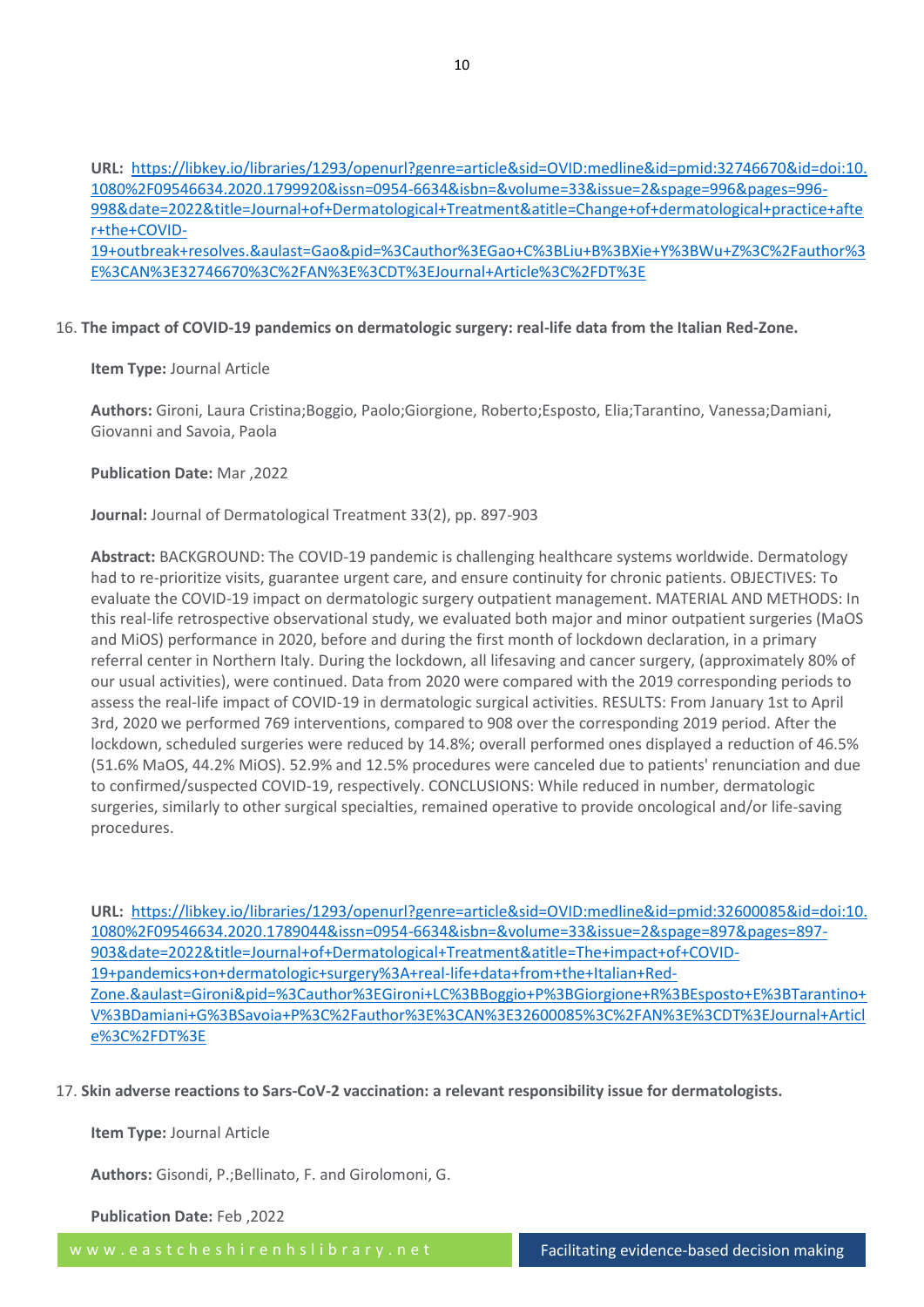**Journal:** Journal of the European Academy of Dermatology & Venereology 36(2), pp. 165-166

**URL:** [https://libkey.io/libraries/1293/openurl?genre=article&sid=OVID:medline&id=pmid:35037307&id=doi:10.](https://libkey.io/libraries/1293/openurl?genre=article&sid=OVID:medline&id=pmid:35037307&id=doi:10.1111%2Fjdv.17854&issn=0926-9959&isbn=&volume=36&issue=2&spage=165&pages=165-166&date=2022&title=Journal+of+the+European+Academy+of+Dermatology+%26+Venereology&atitle=Skin+adverse+reactions+to+Sars-CoV-2+vaccination%3A+a+relevant+responsibility+issue+for+dermatologists.&aulast=Gisondi&pid=%3Cauthor%3EGisondi+P%3BBellinato+F%3BGirolomoni+G%3C%2Fauthor%3E%3CAN%3E35037307%3C%2FAN%3E%3CDT%3EJournal+Article%3C%2FDT%3E) [1111%2Fjdv.17854&issn=0926-9959&isbn=&volume=36&issue=2&spage=165&pages=165-](https://libkey.io/libraries/1293/openurl?genre=article&sid=OVID:medline&id=pmid:35037307&id=doi:10.1111%2Fjdv.17854&issn=0926-9959&isbn=&volume=36&issue=2&spage=165&pages=165-166&date=2022&title=Journal+of+the+European+Academy+of+Dermatology+%26+Venereology&atitle=Skin+adverse+reactions+to+Sars-CoV-2+vaccination%3A+a+relevant+responsibility+issue+for+dermatologists.&aulast=Gisondi&pid=%3Cauthor%3EGisondi+P%3BBellinato+F%3BGirolomoni+G%3C%2Fauthor%3E%3CAN%3E35037307%3C%2FAN%3E%3CDT%3EJournal+Article%3C%2FDT%3E) [166&date=2022&title=Journal+of+the+European+Academy+of+Dermatology+%26+Venereology&atitle=Skin+a](https://libkey.io/libraries/1293/openurl?genre=article&sid=OVID:medline&id=pmid:35037307&id=doi:10.1111%2Fjdv.17854&issn=0926-9959&isbn=&volume=36&issue=2&spage=165&pages=165-166&date=2022&title=Journal+of+the+European+Academy+of+Dermatology+%26+Venereology&atitle=Skin+adverse+reactions+to+Sars-CoV-2+vaccination%3A+a+relevant+responsibility+issue+for+dermatologists.&aulast=Gisondi&pid=%3Cauthor%3EGisondi+P%3BBellinato+F%3BGirolomoni+G%3C%2Fauthor%3E%3CAN%3E35037307%3C%2FAN%3E%3CDT%3EJournal+Article%3C%2FDT%3E) [dverse+reactions+to+Sars-CoV-](https://libkey.io/libraries/1293/openurl?genre=article&sid=OVID:medline&id=pmid:35037307&id=doi:10.1111%2Fjdv.17854&issn=0926-9959&isbn=&volume=36&issue=2&spage=165&pages=165-166&date=2022&title=Journal+of+the+European+Academy+of+Dermatology+%26+Venereology&atitle=Skin+adverse+reactions+to+Sars-CoV-2+vaccination%3A+a+relevant+responsibility+issue+for+dermatologists.&aulast=Gisondi&pid=%3Cauthor%3EGisondi+P%3BBellinato+F%3BGirolomoni+G%3C%2Fauthor%3E%3CAN%3E35037307%3C%2FAN%3E%3CDT%3EJournal+Article%3C%2FDT%3E)[2+vaccination%3A+a+relevant+responsibility+issue+for+dermatologists.&aulast=Gisondi&pid=%3Cauthor%3EGi](https://libkey.io/libraries/1293/openurl?genre=article&sid=OVID:medline&id=pmid:35037307&id=doi:10.1111%2Fjdv.17854&issn=0926-9959&isbn=&volume=36&issue=2&spage=165&pages=165-166&date=2022&title=Journal+of+the+European+Academy+of+Dermatology+%26+Venereology&atitle=Skin+adverse+reactions+to+Sars-CoV-2+vaccination%3A+a+relevant+responsibility+issue+for+dermatologists.&aulast=Gisondi&pid=%3Cauthor%3EGisondi+P%3BBellinato+F%3BGirolomoni+G%3C%2Fauthor%3E%3CAN%3E35037307%3C%2FAN%3E%3CDT%3EJournal+Article%3C%2FDT%3E) [sondi+P%3BBellinato+F%3BGirolomoni+G%3C%2Fauthor%3E%3CAN%3E35037307%3C%2FAN%3E%3CDT%3EJo](https://libkey.io/libraries/1293/openurl?genre=article&sid=OVID:medline&id=pmid:35037307&id=doi:10.1111%2Fjdv.17854&issn=0926-9959&isbn=&volume=36&issue=2&spage=165&pages=165-166&date=2022&title=Journal+of+the+European+Academy+of+Dermatology+%26+Venereology&atitle=Skin+adverse+reactions+to+Sars-CoV-2+vaccination%3A+a+relevant+responsibility+issue+for+dermatologists.&aulast=Gisondi&pid=%3Cauthor%3EGisondi+P%3BBellinato+F%3BGirolomoni+G%3C%2Fauthor%3E%3CAN%3E35037307%3C%2FAN%3E%3CDT%3EJournal+Article%3C%2FDT%3E)

[urnal+Article%3C%2FDT%3E](https://libkey.io/libraries/1293/openurl?genre=article&sid=OVID:medline&id=pmid:35037307&id=doi:10.1111%2Fjdv.17854&issn=0926-9959&isbn=&volume=36&issue=2&spage=165&pages=165-166&date=2022&title=Journal+of+the+European+Academy+of+Dermatology+%26+Venereology&atitle=Skin+adverse+reactions+to+Sars-CoV-2+vaccination%3A+a+relevant+responsibility+issue+for+dermatologists.&aulast=Gisondi&pid=%3Cauthor%3EGisondi+P%3BBellinato+F%3BGirolomoni+G%3C%2Fauthor%3E%3CAN%3E35037307%3C%2FAN%3E%3CDT%3EJournal+Article%3C%2FDT%3E)

#### 18. **The 'number needed to treat' metric: a further marker of the impact of COVID-19 on malignant melanomas.**

#### **Item Type:** Journal Article

**Authors:** Granahan, Aoife;Sazali, Hafsah;Tummon, Olga;Costigan, Orla;Fleming, Louise;Moriarty, Blaithin and Lally, Aoife

#### **Publication Date:** 2022

#### **Journal:** Clinical & Experimental Dermatology

**Abstract:** We comment on a previous article, describing the number needed to treat metric as a further marker on the impact of COVID-19 on treatment of malignant melanomas. Copyright © 2022 British Association of Dermatologists.

**URL:** [https://libkey.io/libraries/1293/openurl?genre=article&sid=OVID:medline&id=pmid:35315527&id=doi:10.](https://libkey.io/libraries/1293/openurl?genre=article&sid=OVID:medline&id=pmid:35315527&id=doi:10.1111%2Fced.15186&issn=0307-6938&isbn=&volume=&issue=&spage=&pages=&date=2022&title=Clinical+%26+Experimental+Dermatology&atitle=The+%27number+needed+to+treat%27+metric%3A+a+further+marker+of+the+impact+of+COVID-19+on+malignant+melanomas.&aulast=Granahan&pid=%3Cauthor%3EGranahan+A%3BSazali+H%3BTummon+O%3BCostigan+O%3BFleming+L%3BMoriarty+B%3BLally+A%3C%2Fauthor%3E%3CAN%3E35315527%3C%2FAN%3E%3CDT%3ELetter%3C%2FDT%3E) [1111%2Fced.15186&issn=0307-](https://libkey.io/libraries/1293/openurl?genre=article&sid=OVID:medline&id=pmid:35315527&id=doi:10.1111%2Fced.15186&issn=0307-6938&isbn=&volume=&issue=&spage=&pages=&date=2022&title=Clinical+%26+Experimental+Dermatology&atitle=The+%27number+needed+to+treat%27+metric%3A+a+further+marker+of+the+impact+of+COVID-19+on+malignant+melanomas.&aulast=Granahan&pid=%3Cauthor%3EGranahan+A%3BSazali+H%3BTummon+O%3BCostigan+O%3BFleming+L%3BMoriarty+B%3BLally+A%3C%2Fauthor%3E%3CAN%3E35315527%3C%2FAN%3E%3CDT%3ELetter%3C%2FDT%3E) [6938&isbn=&volume=&issue=&spage=&pages=&date=2022&title=Clinical+%26+Experimental+Dermatology&at](https://libkey.io/libraries/1293/openurl?genre=article&sid=OVID:medline&id=pmid:35315527&id=doi:10.1111%2Fced.15186&issn=0307-6938&isbn=&volume=&issue=&spage=&pages=&date=2022&title=Clinical+%26+Experimental+Dermatology&atitle=The+%27number+needed+to+treat%27+metric%3A+a+further+marker+of+the+impact+of+COVID-19+on+malignant+melanomas.&aulast=Granahan&pid=%3Cauthor%3EGranahan+A%3BSazali+H%3BTummon+O%3BCostigan+O%3BFleming+L%3BMoriarty+B%3BLally+A%3C%2Fauthor%3E%3CAN%3E35315527%3C%2FAN%3E%3CDT%3ELetter%3C%2FDT%3E) [itle=The+%27number+needed+to+treat%27+metric%3A+a+further+marker+of+the+impact+of+COVID-](https://libkey.io/libraries/1293/openurl?genre=article&sid=OVID:medline&id=pmid:35315527&id=doi:10.1111%2Fced.15186&issn=0307-6938&isbn=&volume=&issue=&spage=&pages=&date=2022&title=Clinical+%26+Experimental+Dermatology&atitle=The+%27number+needed+to+treat%27+metric%3A+a+further+marker+of+the+impact+of+COVID-19+on+malignant+melanomas.&aulast=Granahan&pid=%3Cauthor%3EGranahan+A%3BSazali+H%3BTummon+O%3BCostigan+O%3BFleming+L%3BMoriarty+B%3BLally+A%3C%2Fauthor%3E%3CAN%3E35315527%3C%2FAN%3E%3CDT%3ELetter%3C%2FDT%3E)[19+on+malignant+melanomas.&aulast=Granahan&pid=%3Cauthor%3EGranahan+A%3BSazali+H%3BTummon+](https://libkey.io/libraries/1293/openurl?genre=article&sid=OVID:medline&id=pmid:35315527&id=doi:10.1111%2Fced.15186&issn=0307-6938&isbn=&volume=&issue=&spage=&pages=&date=2022&title=Clinical+%26+Experimental+Dermatology&atitle=The+%27number+needed+to+treat%27+metric%3A+a+further+marker+of+the+impact+of+COVID-19+on+malignant+melanomas.&aulast=Granahan&pid=%3Cauthor%3EGranahan+A%3BSazali+H%3BTummon+O%3BCostigan+O%3BFleming+L%3BMoriarty+B%3BLally+A%3C%2Fauthor%3E%3CAN%3E35315527%3C%2FAN%3E%3CDT%3ELetter%3C%2FDT%3E)

[O%3BCostigan+O%3BFleming+L%3BMoriarty+B%3BLally+A%3C%2Fauthor%3E%3CAN%3E35315527%3C%2FAN](https://libkey.io/libraries/1293/openurl?genre=article&sid=OVID:medline&id=pmid:35315527&id=doi:10.1111%2Fced.15186&issn=0307-6938&isbn=&volume=&issue=&spage=&pages=&date=2022&title=Clinical+%26+Experimental+Dermatology&atitle=The+%27number+needed+to+treat%27+metric%3A+a+further+marker+of+the+impact+of+COVID-19+on+malignant+melanomas.&aulast=Granahan&pid=%3Cauthor%3EGranahan+A%3BSazali+H%3BTummon+O%3BCostigan+O%3BFleming+L%3BMoriarty+B%3BLally+A%3C%2Fauthor%3E%3CAN%3E35315527%3C%2FAN%3E%3CDT%3ELetter%3C%2FDT%3E) [%3E%3CDT%3ELetter%3C%2FDT%3E](https://libkey.io/libraries/1293/openurl?genre=article&sid=OVID:medline&id=pmid:35315527&id=doi:10.1111%2Fced.15186&issn=0307-6938&isbn=&volume=&issue=&spage=&pages=&date=2022&title=Clinical+%26+Experimental+Dermatology&atitle=The+%27number+needed+to+treat%27+metric%3A+a+further+marker+of+the+impact+of+COVID-19+on+malignant+melanomas.&aulast=Granahan&pid=%3Cauthor%3EGranahan+A%3BSazali+H%3BTummon+O%3BCostigan+O%3BFleming+L%3BMoriarty+B%3BLally+A%3C%2Fauthor%3E%3CAN%3E35315527%3C%2FAN%3E%3CDT%3ELetter%3C%2FDT%3E)

# 19. **Dermatologic Manifestation of Acro-Ischemia Associated With COVID-19**

**Item Type:** Report

**Authors:** Gumbita, R., Liu, J.Z., Prasad, R.M., Radwan, Y. and Nabeel, M.

# **Publication Date:** 2022

## **Publication Details:** United States:

# **Accessed:**

**Abstract:** Background: The common dermatologic manifestations seen in patients with coronavirus disease 2019 (COVID-19) include morbilliform, pernio-like, urticarial, macular erythematous, vesicular, and papulosquamous disorders, as well as retiform purpura. Although cases of acro-ischemia have been demonstrated, they are not well studied or reported. Case Report: A 73-year-old male was admitted for acute hypoxic respiratory failure secondary to COVID-19 infection. During the patient's hospital course, his oxygen requirement progressively increased, and he developed painful, violaceous purpura on his right lower extremity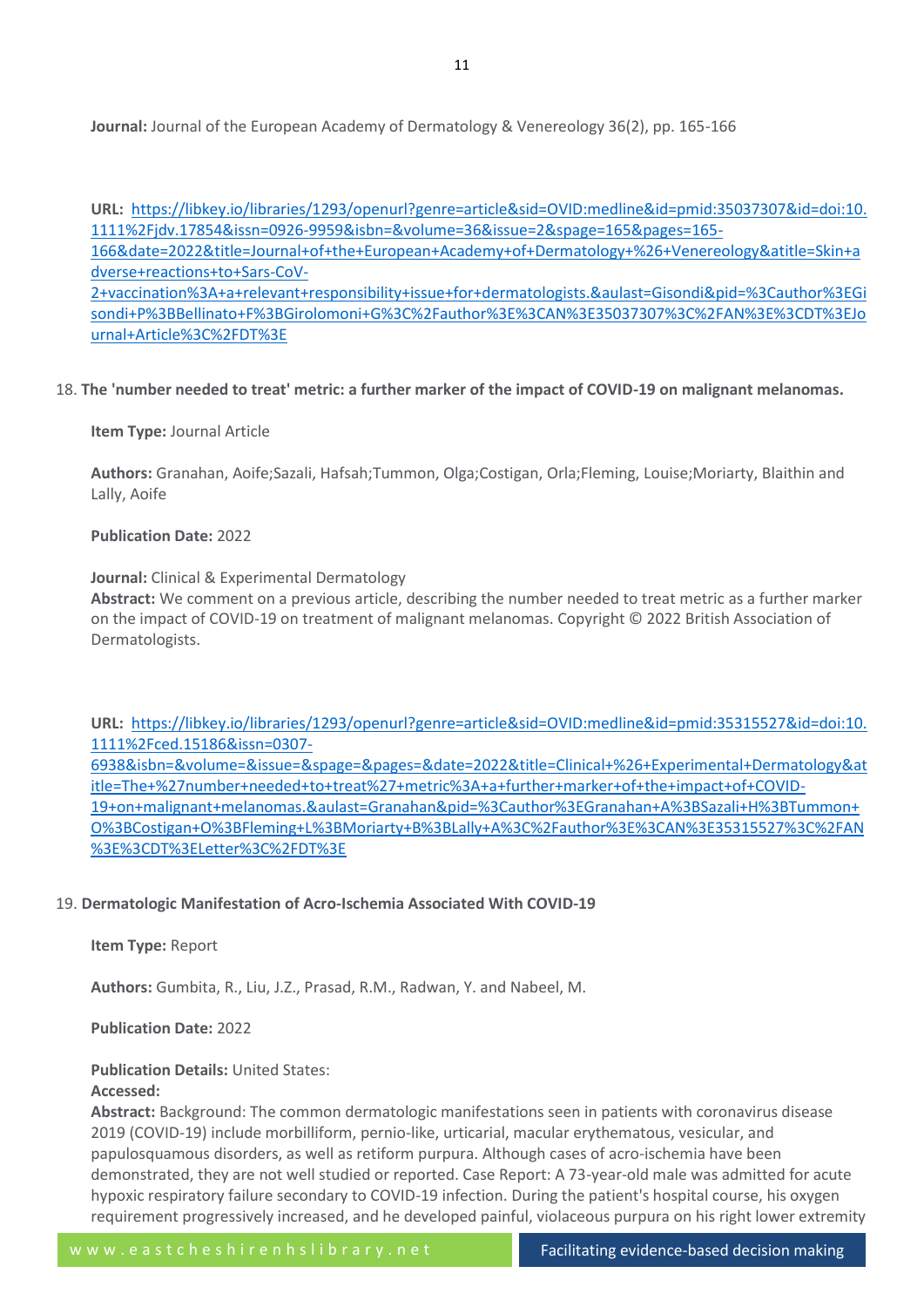digits. The patient was treated with therapeutic doses of enoxaparin and nitroglycerin ointment in the hospital and apixaban on discharge. The patient was lost to follow-up. Conclusion: The multiorgan dysfunction associated with COVID-19 includes dermatologic manifestations. This case illustrates that acro-ischemia can resolve with guideline-based medical treatment. Copyright ©2022 by the author(s); Creative Commons Attribution License (CC BY).

**URL:** [https://libkey.io/libraries/1293/openurl?genre=article&sid=OVID:medline&id=pmid:35355646&id=doi:10.](https://libkey.io/libraries/1293/openurl?genre=article&sid=OVID:medline&id=pmid:35355646&id=doi:10.31486%2Ftoj.21.0030&issn=1524-5012&isbn=&volume=22&issue=1&spage=85&pages=85-88&date=2022&title=Ochsner+Journal&atitle=Dermatologic+Manifestation+of+Acro-Ischemia+Associated+With+COVID-19.&aulast=Gumbita&pid=%3Cauthor%3EGumbita+R%3BLiu+JZ%3BPrasad+RM%3BRadwan+Y%3BNabeel+M%3C%2Fauthor%3E%3CAN%3E35355646%3C%2FAN%3E%3CDT%3ECase+Reports%3C%2FDT%3E) [31486%2Ftoj.21.0030&issn=1524-5012&isbn=&volume=22&issue=1&spage=85&pages=85-](https://libkey.io/libraries/1293/openurl?genre=article&sid=OVID:medline&id=pmid:35355646&id=doi:10.31486%2Ftoj.21.0030&issn=1524-5012&isbn=&volume=22&issue=1&spage=85&pages=85-88&date=2022&title=Ochsner+Journal&atitle=Dermatologic+Manifestation+of+Acro-Ischemia+Associated+With+COVID-19.&aulast=Gumbita&pid=%3Cauthor%3EGumbita+R%3BLiu+JZ%3BPrasad+RM%3BRadwan+Y%3BNabeel+M%3C%2Fauthor%3E%3CAN%3E35355646%3C%2FAN%3E%3CDT%3ECase+Reports%3C%2FDT%3E) [88&date=2022&title=Ochsner+Journal&atitle=Dermatologic+Manifestation+of+Acro-](https://libkey.io/libraries/1293/openurl?genre=article&sid=OVID:medline&id=pmid:35355646&id=doi:10.31486%2Ftoj.21.0030&issn=1524-5012&isbn=&volume=22&issue=1&spage=85&pages=85-88&date=2022&title=Ochsner+Journal&atitle=Dermatologic+Manifestation+of+Acro-Ischemia+Associated+With+COVID-19.&aulast=Gumbita&pid=%3Cauthor%3EGumbita+R%3BLiu+JZ%3BPrasad+RM%3BRadwan+Y%3BNabeel+M%3C%2Fauthor%3E%3CAN%3E35355646%3C%2FAN%3E%3CDT%3ECase+Reports%3C%2FDT%3E)[Ischemia+Associated+With+COVID-](https://libkey.io/libraries/1293/openurl?genre=article&sid=OVID:medline&id=pmid:35355646&id=doi:10.31486%2Ftoj.21.0030&issn=1524-5012&isbn=&volume=22&issue=1&spage=85&pages=85-88&date=2022&title=Ochsner+Journal&atitle=Dermatologic+Manifestation+of+Acro-Ischemia+Associated+With+COVID-19.&aulast=Gumbita&pid=%3Cauthor%3EGumbita+R%3BLiu+JZ%3BPrasad+RM%3BRadwan+Y%3BNabeel+M%3C%2Fauthor%3E%3CAN%3E35355646%3C%2FAN%3E%3CDT%3ECase+Reports%3C%2FDT%3E)[19.&aulast=Gumbita&pid=%3Cauthor%3EGumbita+R%3BLiu+JZ%3BPrasad+RM%3BRadwan+Y%3BNabeel+M%3](https://libkey.io/libraries/1293/openurl?genre=article&sid=OVID:medline&id=pmid:35355646&id=doi:10.31486%2Ftoj.21.0030&issn=1524-5012&isbn=&volume=22&issue=1&spage=85&pages=85-88&date=2022&title=Ochsner+Journal&atitle=Dermatologic+Manifestation+of+Acro-Ischemia+Associated+With+COVID-19.&aulast=Gumbita&pid=%3Cauthor%3EGumbita+R%3BLiu+JZ%3BPrasad+RM%3BRadwan+Y%3BNabeel+M%3C%2Fauthor%3E%3CAN%3E35355646%3C%2FAN%3E%3CDT%3ECase+Reports%3C%2FDT%3E) [C%2Fauthor%3E%3CAN%3E35355646%3C%2FAN%3E%3CDT%3ECase+Reports%3C%2FDT%3E](https://libkey.io/libraries/1293/openurl?genre=article&sid=OVID:medline&id=pmid:35355646&id=doi:10.31486%2Ftoj.21.0030&issn=1524-5012&isbn=&volume=22&issue=1&spage=85&pages=85-88&date=2022&title=Ochsner+Journal&atitle=Dermatologic+Manifestation+of+Acro-Ischemia+Associated+With+COVID-19.&aulast=Gumbita&pid=%3Cauthor%3EGumbita+R%3BLiu+JZ%3BPrasad+RM%3BRadwan+Y%3BNabeel+M%3C%2Fauthor%3E%3CAN%3E35355646%3C%2FAN%3E%3CDT%3ECase+Reports%3C%2FDT%3E)

20. **Serious health threat of mucormycosis during the ongoing COVID-19 pandemic: what dermatologists need to know in this regard.**

**Item Type:** Journal Article

**Authors:** Hatami, Parvaneh;Balighi, Kamran;Nicknam Asl, Hamed and Aryanian, Zeinab

#### **Publication Date:** 2022

#### **Journal:** International Journal of Dermatology

**Abstract:** BACKGROUND: Recently, a surge of mucormycosis in patients affected with or recovered from SARS-Cov-2 has been noted, especially in developing countries such as India, Pakistan, and Iran. AIM: To focus on existing data about the important aspects of COVID-associated mucormycosis. METHODS: We searched on PubMed, Google Scholar, and Scopus in this regard, and all of the relevant papers published until August 28, 2021, for which we could access their full-texts, were included. RESULTS: We found some recommendations made by ophthalmologists, anesthesiologists, and ENT surgeons and tried to summarize them to provide a practical guide for dermatologists. CONCLUSION: Careful examination and clinical suspicion are the key factors for correct diagnosis especially in patients affected by or recently recovered from COVID. Implementing some preventive measures such as using a titrated dose of corticosteroids and encouraging patients to get vaccinated should be considered to tackling this serious issue. Copyright © 2022 the International Society of Dermatology.

**URL:** [https://libkey.io/libraries/1293/openurl?genre=article&sid=OVID:medline&id=pmid:35094397&id=doi:10.](https://libkey.io/libraries/1293/openurl?genre=article&sid=OVID:medline&id=pmid:35094397&id=doi:10.1111%2Fijd.16101&issn=0011-9059&isbn=&volume=&issue=&spage=&pages=&date=2022&title=International+Journal+of+Dermatology&atitle=Serious+health+threat+of+mucormycosis+during+the+ongoing+COVID-19+pandemic%3A+what+dermatologists+need+to+know+in+this+regard.&aulast=Hatami&pid=%3Cauthor%3EHatami+P%3BBalighi+K%3BNicknam+Asl+H%3BAryanian+Z%3C%2Fauthor%3E%3CAN%3E35094397%3C%2FAN%3E%3CDT%3EJournal+Article%3C%2FDT%3E) [1111%2Fijd.16101&issn=0011-](https://libkey.io/libraries/1293/openurl?genre=article&sid=OVID:medline&id=pmid:35094397&id=doi:10.1111%2Fijd.16101&issn=0011-9059&isbn=&volume=&issue=&spage=&pages=&date=2022&title=International+Journal+of+Dermatology&atitle=Serious+health+threat+of+mucormycosis+during+the+ongoing+COVID-19+pandemic%3A+what+dermatologists+need+to+know+in+this+regard.&aulast=Hatami&pid=%3Cauthor%3EHatami+P%3BBalighi+K%3BNicknam+Asl+H%3BAryanian+Z%3C%2Fauthor%3E%3CAN%3E35094397%3C%2FAN%3E%3CDT%3EJournal+Article%3C%2FDT%3E)

[9059&isbn=&volume=&issue=&spage=&pages=&date=2022&title=International+Journal+of+Dermatology&atitl](https://libkey.io/libraries/1293/openurl?genre=article&sid=OVID:medline&id=pmid:35094397&id=doi:10.1111%2Fijd.16101&issn=0011-9059&isbn=&volume=&issue=&spage=&pages=&date=2022&title=International+Journal+of+Dermatology&atitle=Serious+health+threat+of+mucormycosis+during+the+ongoing+COVID-19+pandemic%3A+what+dermatologists+need+to+know+in+this+regard.&aulast=Hatami&pid=%3Cauthor%3EHatami+P%3BBalighi+K%3BNicknam+Asl+H%3BAryanian+Z%3C%2Fauthor%3E%3CAN%3E35094397%3C%2FAN%3E%3CDT%3EJournal+Article%3C%2FDT%3E) [e=Serious+health+threat+of+mucormycosis+during+the+ongoing+COVID-](https://libkey.io/libraries/1293/openurl?genre=article&sid=OVID:medline&id=pmid:35094397&id=doi:10.1111%2Fijd.16101&issn=0011-9059&isbn=&volume=&issue=&spage=&pages=&date=2022&title=International+Journal+of+Dermatology&atitle=Serious+health+threat+of+mucormycosis+during+the+ongoing+COVID-19+pandemic%3A+what+dermatologists+need+to+know+in+this+regard.&aulast=Hatami&pid=%3Cauthor%3EHatami+P%3BBalighi+K%3BNicknam+Asl+H%3BAryanian+Z%3C%2Fauthor%3E%3CAN%3E35094397%3C%2FAN%3E%3CDT%3EJournal+Article%3C%2FDT%3E)

[19+pandemic%3A+what+dermatologists+need+to+know+in+this+regard.&aulast=Hatami&pid=%3Cauthor%3E](https://libkey.io/libraries/1293/openurl?genre=article&sid=OVID:medline&id=pmid:35094397&id=doi:10.1111%2Fijd.16101&issn=0011-9059&isbn=&volume=&issue=&spage=&pages=&date=2022&title=International+Journal+of+Dermatology&atitle=Serious+health+threat+of+mucormycosis+during+the+ongoing+COVID-19+pandemic%3A+what+dermatologists+need+to+know+in+this+regard.&aulast=Hatami&pid=%3Cauthor%3EHatami+P%3BBalighi+K%3BNicknam+Asl+H%3BAryanian+Z%3C%2Fauthor%3E%3CAN%3E35094397%3C%2FAN%3E%3CDT%3EJournal+Article%3C%2FDT%3E) [Hatami+P%3BBalighi+K%3BNicknam+Asl+H%3BAryanian+Z%3C%2Fauthor%3E%3CAN%3E35094397%3C%2FAN](https://libkey.io/libraries/1293/openurl?genre=article&sid=OVID:medline&id=pmid:35094397&id=doi:10.1111%2Fijd.16101&issn=0011-9059&isbn=&volume=&issue=&spage=&pages=&date=2022&title=International+Journal+of+Dermatology&atitle=Serious+health+threat+of+mucormycosis+during+the+ongoing+COVID-19+pandemic%3A+what+dermatologists+need+to+know+in+this+regard.&aulast=Hatami&pid=%3Cauthor%3EHatami+P%3BBalighi+K%3BNicknam+Asl+H%3BAryanian+Z%3C%2Fauthor%3E%3CAN%3E35094397%3C%2FAN%3E%3CDT%3EJournal+Article%3C%2FDT%3E) [%3E%3CDT%3EJournal+Article%3C%2FDT%3E](https://libkey.io/libraries/1293/openurl?genre=article&sid=OVID:medline&id=pmid:35094397&id=doi:10.1111%2Fijd.16101&issn=0011-9059&isbn=&volume=&issue=&spage=&pages=&date=2022&title=International+Journal+of+Dermatology&atitle=Serious+health+threat+of+mucormycosis+during+the+ongoing+COVID-19+pandemic%3A+what+dermatologists+need+to+know+in+this+regard.&aulast=Hatami&pid=%3Cauthor%3EHatami+P%3BBalighi+K%3BNicknam+Asl+H%3BAryanian+Z%3C%2Fauthor%3E%3CAN%3E35094397%3C%2FAN%3E%3CDT%3EJournal+Article%3C%2FDT%3E)

21. **Emergency Use and Efficacy of an Asynchronous Teledermatology System as a Novel Tool for Early Diagnosis of Skin Cancer during the First Wave of COVID-19 Pandemic.**

**Item Type:** Journal Article

**Authors:** Jobbagy, Antal;Kiss, Norbert;Meznerics, Fanni Adel;Farkas, Klara;Plazar, Dora;Bozsanyi, Szabolcs;Fesus, Luca;Bartha, Aron;Szabo, Endre;Lorincz, Kende;Sardy, Miklos;Wikonkal, Norbert Miklos;Szoldan, Peter and Banvolgyi, Andras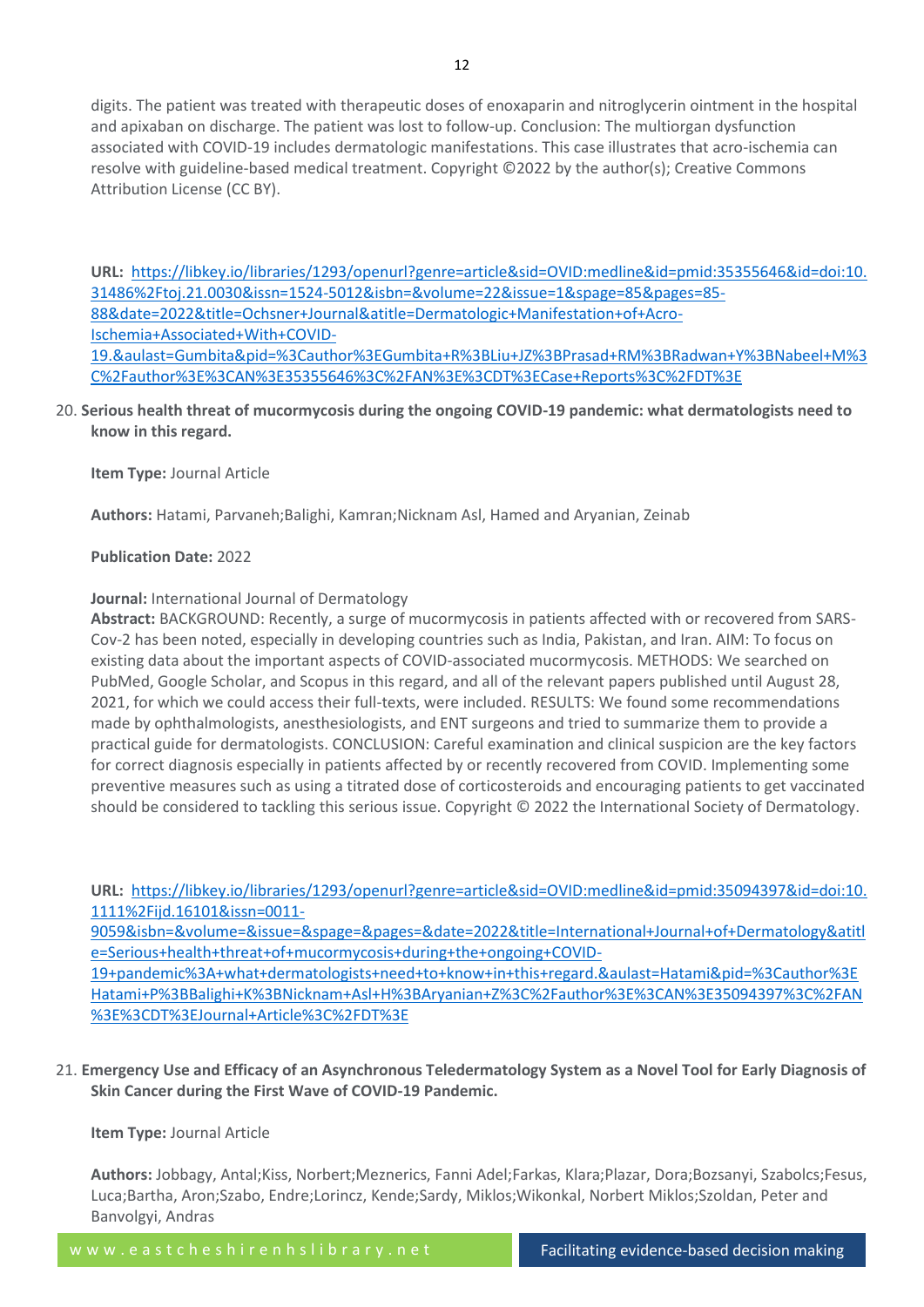#### **Publication Date:** 2022

**Journal:** International Journal of Environmental Research & Public Health [Electronic Resource] 19(5), pp. 02 25

**Abstract:** BACKGROUND: After the outbreak of the corona virus disease-19 (COVID-19) pandemic, teledermatology was implemented in the Hungarian public healthcare system for the first time. Our objective was to assess aggregated diagnostic agreements and to determine the effectiveness of an asynchronous teledermatology system for skin cancer screening. METHODS: This retrospective single-center study included cases submitted for teledermatology consultation during the first wave of the COVID-19 pandemic. Follow-up of the patients was performed to collect the results of any subsequent personal examination. RESULTS: 749 patients with 779 lesions were involved. 15 malignant melanomas (9.9%), 78 basal cell carcinomas (51.3%), 21 squamous cell carcinomas (13.8%), 7 other malignancies (4.6%) and 31 actinic keratoses (20.4%) were confirmed. 87 malignancies were diagnosed in the high-urgency group (42.2%), 49 malignancies in the moderate-urgency group (21.6%) and 16 malignancies in the low-urgency group (4.6%) (p < 0.0001). Agreement of malignancies was substantial for primary (86.3%; kappa = 0.647) and aggregated diagnoses (85.3%; kappa = 0.644). Agreement of total lesions was also substantial for primary (81.2%; kappa = 0.769) and aggregated diagnoses (87.9%; kappa = 0.754). CONCLUSIONS: Our findings showed that asynchronous teledermatology using a mobile phone application served as an accurate skin cancer screening system during the first wave of the COVID-19 pandemic.

**URL:** [https://libkey.io/libraries/1293/openurl?genre=article&sid=OVID:medline&id=pmid:35270391&id=doi:10.](https://libkey.io/libraries/1293/openurl?genre=article&sid=OVID:medline&id=pmid:35270391&id=doi:10.3390%2Fijerph19052699&issn=1660-4601&isbn=&volume=19&issue=5&spage=&pages=&date=2022&title=International+Journal+of+Environmental+Research+%26+Public+Health+%5BElectronic+Resource%5D&atitle=Emergency+Use+and+Efficacy+of+an+Asynchronous+Teledermatology+System+as+a+Novel+Tool+for+Early+Diagnosis+of+Skin+Cancer+during+the+First+Wave+of+COVID-19+Pandemic.&aulast=Jobbagy&pid=%3Cauthor%3EJobbagy+A%3BKiss+N%3BMeznerics+FA%3BFarkas+K%3BPlazar+D%3BBozsanyi+S%3BFesus+L%3BBartha+A%3BSzabo+E%3BLorincz+K%3BSardy+M%3BWikonkal+NM%3BSzoldan+P%3BBanvolgyi+A%3C%2Fauthor%3E%3CAN%3E35270391%3C%2FAN%3E%3CDT%3EJournal+Article%3C%2FDT%3E) [3390%2Fijerph19052699&issn=1660-](https://libkey.io/libraries/1293/openurl?genre=article&sid=OVID:medline&id=pmid:35270391&id=doi:10.3390%2Fijerph19052699&issn=1660-4601&isbn=&volume=19&issue=5&spage=&pages=&date=2022&title=International+Journal+of+Environmental+Research+%26+Public+Health+%5BElectronic+Resource%5D&atitle=Emergency+Use+and+Efficacy+of+an+Asynchronous+Teledermatology+System+as+a+Novel+Tool+for+Early+Diagnosis+of+Skin+Cancer+during+the+First+Wave+of+COVID-19+Pandemic.&aulast=Jobbagy&pid=%3Cauthor%3EJobbagy+A%3BKiss+N%3BMeznerics+FA%3BFarkas+K%3BPlazar+D%3BBozsanyi+S%3BFesus+L%3BBartha+A%3BSzabo+E%3BLorincz+K%3BSardy+M%3BWikonkal+NM%3BSzoldan+P%3BBanvolgyi+A%3C%2Fauthor%3E%3CAN%3E35270391%3C%2FAN%3E%3CDT%3EJournal+Article%3C%2FDT%3E)

[4601&isbn=&volume=19&issue=5&spage=&pages=&date=2022&title=International+Journal+of+Environmental](https://libkey.io/libraries/1293/openurl?genre=article&sid=OVID:medline&id=pmid:35270391&id=doi:10.3390%2Fijerph19052699&issn=1660-4601&isbn=&volume=19&issue=5&spage=&pages=&date=2022&title=International+Journal+of+Environmental+Research+%26+Public+Health+%5BElectronic+Resource%5D&atitle=Emergency+Use+and+Efficacy+of+an+Asynchronous+Teledermatology+System+as+a+Novel+Tool+for+Early+Diagnosis+of+Skin+Cancer+during+the+First+Wave+of+COVID-19+Pandemic.&aulast=Jobbagy&pid=%3Cauthor%3EJobbagy+A%3BKiss+N%3BMeznerics+FA%3BFarkas+K%3BPlazar+D%3BBozsanyi+S%3BFesus+L%3BBartha+A%3BSzabo+E%3BLorincz+K%3BSardy+M%3BWikonkal+NM%3BSzoldan+P%3BBanvolgyi+A%3C%2Fauthor%3E%3CAN%3E35270391%3C%2FAN%3E%3CDT%3EJournal+Article%3C%2FDT%3E) [+Research+%26+Public+Health+%5BElectronic+Resource%5D&atitle=Emergency+Use+and+Efficacy+of+an+Asy](https://libkey.io/libraries/1293/openurl?genre=article&sid=OVID:medline&id=pmid:35270391&id=doi:10.3390%2Fijerph19052699&issn=1660-4601&isbn=&volume=19&issue=5&spage=&pages=&date=2022&title=International+Journal+of+Environmental+Research+%26+Public+Health+%5BElectronic+Resource%5D&atitle=Emergency+Use+and+Efficacy+of+an+Asynchronous+Teledermatology+System+as+a+Novel+Tool+for+Early+Diagnosis+of+Skin+Cancer+during+the+First+Wave+of+COVID-19+Pandemic.&aulast=Jobbagy&pid=%3Cauthor%3EJobbagy+A%3BKiss+N%3BMeznerics+FA%3BFarkas+K%3BPlazar+D%3BBozsanyi+S%3BFesus+L%3BBartha+A%3BSzabo+E%3BLorincz+K%3BSardy+M%3BWikonkal+NM%3BSzoldan+P%3BBanvolgyi+A%3C%2Fauthor%3E%3CAN%3E35270391%3C%2FAN%3E%3CDT%3EJournal+Article%3C%2FDT%3E) [nchronous+Teledermatology+System+as+a+Novel+Tool+for+Early+Diagnosis+of+Skin+Cancer+during+the+First](https://libkey.io/libraries/1293/openurl?genre=article&sid=OVID:medline&id=pmid:35270391&id=doi:10.3390%2Fijerph19052699&issn=1660-4601&isbn=&volume=19&issue=5&spage=&pages=&date=2022&title=International+Journal+of+Environmental+Research+%26+Public+Health+%5BElectronic+Resource%5D&atitle=Emergency+Use+and+Efficacy+of+an+Asynchronous+Teledermatology+System+as+a+Novel+Tool+for+Early+Diagnosis+of+Skin+Cancer+during+the+First+Wave+of+COVID-19+Pandemic.&aulast=Jobbagy&pid=%3Cauthor%3EJobbagy+A%3BKiss+N%3BMeznerics+FA%3BFarkas+K%3BPlazar+D%3BBozsanyi+S%3BFesus+L%3BBartha+A%3BSzabo+E%3BLorincz+K%3BSardy+M%3BWikonkal+NM%3BSzoldan+P%3BBanvolgyi+A%3C%2Fauthor%3E%3CAN%3E35270391%3C%2FAN%3E%3CDT%3EJournal+Article%3C%2FDT%3E) [+Wave+of+COVID-](https://libkey.io/libraries/1293/openurl?genre=article&sid=OVID:medline&id=pmid:35270391&id=doi:10.3390%2Fijerph19052699&issn=1660-4601&isbn=&volume=19&issue=5&spage=&pages=&date=2022&title=International+Journal+of+Environmental+Research+%26+Public+Health+%5BElectronic+Resource%5D&atitle=Emergency+Use+and+Efficacy+of+an+Asynchronous+Teledermatology+System+as+a+Novel+Tool+for+Early+Diagnosis+of+Skin+Cancer+during+the+First+Wave+of+COVID-19+Pandemic.&aulast=Jobbagy&pid=%3Cauthor%3EJobbagy+A%3BKiss+N%3BMeznerics+FA%3BFarkas+K%3BPlazar+D%3BBozsanyi+S%3BFesus+L%3BBartha+A%3BSzabo+E%3BLorincz+K%3BSardy+M%3BWikonkal+NM%3BSzoldan+P%3BBanvolgyi+A%3C%2Fauthor%3E%3CAN%3E35270391%3C%2FAN%3E%3CDT%3EJournal+Article%3C%2FDT%3E)

[19+Pandemic.&aulast=Jobbagy&pid=%3Cauthor%3EJobbagy+A%3BKiss+N%3BMeznerics+FA%3BFarkas+K%3BP](https://libkey.io/libraries/1293/openurl?genre=article&sid=OVID:medline&id=pmid:35270391&id=doi:10.3390%2Fijerph19052699&issn=1660-4601&isbn=&volume=19&issue=5&spage=&pages=&date=2022&title=International+Journal+of+Environmental+Research+%26+Public+Health+%5BElectronic+Resource%5D&atitle=Emergency+Use+and+Efficacy+of+an+Asynchronous+Teledermatology+System+as+a+Novel+Tool+for+Early+Diagnosis+of+Skin+Cancer+during+the+First+Wave+of+COVID-19+Pandemic.&aulast=Jobbagy&pid=%3Cauthor%3EJobbagy+A%3BKiss+N%3BMeznerics+FA%3BFarkas+K%3BPlazar+D%3BBozsanyi+S%3BFesus+L%3BBartha+A%3BSzabo+E%3BLorincz+K%3BSardy+M%3BWikonkal+NM%3BSzoldan+P%3BBanvolgyi+A%3C%2Fauthor%3E%3CAN%3E35270391%3C%2FAN%3E%3CDT%3EJournal+Article%3C%2FDT%3E) [lazar+D%3BBozsanyi+S%3BFesus+L%3BBartha+A%3BSzabo+E%3BLorincz+K%3BSardy+M%3BWikonkal+NM%3B](https://libkey.io/libraries/1293/openurl?genre=article&sid=OVID:medline&id=pmid:35270391&id=doi:10.3390%2Fijerph19052699&issn=1660-4601&isbn=&volume=19&issue=5&spage=&pages=&date=2022&title=International+Journal+of+Environmental+Research+%26+Public+Health+%5BElectronic+Resource%5D&atitle=Emergency+Use+and+Efficacy+of+an+Asynchronous+Teledermatology+System+as+a+Novel+Tool+for+Early+Diagnosis+of+Skin+Cancer+during+the+First+Wave+of+COVID-19+Pandemic.&aulast=Jobbagy&pid=%3Cauthor%3EJobbagy+A%3BKiss+N%3BMeznerics+FA%3BFarkas+K%3BPlazar+D%3BBozsanyi+S%3BFesus+L%3BBartha+A%3BSzabo+E%3BLorincz+K%3BSardy+M%3BWikonkal+NM%3BSzoldan+P%3BBanvolgyi+A%3C%2Fauthor%3E%3CAN%3E35270391%3C%2FAN%3E%3CDT%3EJournal+Article%3C%2FDT%3E) [Szoldan+P%3BBanvolgyi+A%3C%2Fauthor%3E%3CAN%3E35270391%3C%2FAN%3E%3CDT%3EJournal+Article%](https://libkey.io/libraries/1293/openurl?genre=article&sid=OVID:medline&id=pmid:35270391&id=doi:10.3390%2Fijerph19052699&issn=1660-4601&isbn=&volume=19&issue=5&spage=&pages=&date=2022&title=International+Journal+of+Environmental+Research+%26+Public+Health+%5BElectronic+Resource%5D&atitle=Emergency+Use+and+Efficacy+of+an+Asynchronous+Teledermatology+System+as+a+Novel+Tool+for+Early+Diagnosis+of+Skin+Cancer+during+the+First+Wave+of+COVID-19+Pandemic.&aulast=Jobbagy&pid=%3Cauthor%3EJobbagy+A%3BKiss+N%3BMeznerics+FA%3BFarkas+K%3BPlazar+D%3BBozsanyi+S%3BFesus+L%3BBartha+A%3BSzabo+E%3BLorincz+K%3BSardy+M%3BWikonkal+NM%3BSzoldan+P%3BBanvolgyi+A%3C%2Fauthor%3E%3CAN%3E35270391%3C%2FAN%3E%3CDT%3EJournal+Article%3C%2FDT%3E) [3C%2FDT%3E](https://libkey.io/libraries/1293/openurl?genre=article&sid=OVID:medline&id=pmid:35270391&id=doi:10.3390%2Fijerph19052699&issn=1660-4601&isbn=&volume=19&issue=5&spage=&pages=&date=2022&title=International+Journal+of+Environmental+Research+%26+Public+Health+%5BElectronic+Resource%5D&atitle=Emergency+Use+and+Efficacy+of+an+Asynchronous+Teledermatology+System+as+a+Novel+Tool+for+Early+Diagnosis+of+Skin+Cancer+during+the+First+Wave+of+COVID-19+Pandemic.&aulast=Jobbagy&pid=%3Cauthor%3EJobbagy+A%3BKiss+N%3BMeznerics+FA%3BFarkas+K%3BPlazar+D%3BBozsanyi+S%3BFesus+L%3BBartha+A%3BSzabo+E%3BLorincz+K%3BSardy+M%3BWikonkal+NM%3BSzoldan+P%3BBanvolgyi+A%3C%2Fauthor%3E%3CAN%3E35270391%3C%2FAN%3E%3CDT%3EJournal+Article%3C%2FDT%3E)

22. **This month in JAAD International: March 2022: Photography, skin cancer, and the limits of teledermatology during the COVID-19 pandemic.**

**Item Type:** Journal Article

**Authors:** Kantor, Jonathan

**Publication Date:** 2022

**Journal:** Journal of the American Academy of Dermatology 86(2), pp. 300

**URL:** [https://libkey.io/libraries/1293/openurl?genre=article&sid=OVID:medline&id=pmid:34883153&id=doi:10.](https://libkey.io/libraries/1293/openurl?genre=article&sid=OVID:medline&id=pmid:34883153&id=doi:10.1016%2Fj.jaad.2021.12.001&issn=0190-9622&isbn=&volume=86&issue=2&spage=300&pages=300&date=2022&title=Journal+of+the+American+Academy+of+Dermatology&atitle=This+month+in+JAAD+International%3A+March+2022%3A+Photography%2C+skin+cancer%2C+and+the+limits+of+teledermatology+during+the+COVID-19+pandemic.&aulast=Kantor&pid=%3Cauthor%3EKantor+J%3C%2Fauthor%3E%3CAN%3E34883153%3C%2FAN%3E%3CDT%3EEditorial%3C%2FDT%3E) [1016%2Fj.jaad.2021.12.001&issn=0190-](https://libkey.io/libraries/1293/openurl?genre=article&sid=OVID:medline&id=pmid:34883153&id=doi:10.1016%2Fj.jaad.2021.12.001&issn=0190-9622&isbn=&volume=86&issue=2&spage=300&pages=300&date=2022&title=Journal+of+the+American+Academy+of+Dermatology&atitle=This+month+in+JAAD+International%3A+March+2022%3A+Photography%2C+skin+cancer%2C+and+the+limits+of+teledermatology+during+the+COVID-19+pandemic.&aulast=Kantor&pid=%3Cauthor%3EKantor+J%3C%2Fauthor%3E%3CAN%3E34883153%3C%2FAN%3E%3CDT%3EEditorial%3C%2FDT%3E)

[9622&isbn=&volume=86&issue=2&spage=300&pages=300&date=2022&title=Journal+of+the+American+Acade](https://libkey.io/libraries/1293/openurl?genre=article&sid=OVID:medline&id=pmid:34883153&id=doi:10.1016%2Fj.jaad.2021.12.001&issn=0190-9622&isbn=&volume=86&issue=2&spage=300&pages=300&date=2022&title=Journal+of+the+American+Academy+of+Dermatology&atitle=This+month+in+JAAD+International%3A+March+2022%3A+Photography%2C+skin+cancer%2C+and+the+limits+of+teledermatology+during+the+COVID-19+pandemic.&aulast=Kantor&pid=%3Cauthor%3EKantor+J%3C%2Fauthor%3E%3CAN%3E34883153%3C%2FAN%3E%3CDT%3EEditorial%3C%2FDT%3E) [my+of+Dermatology&atitle=This+month+in+JAAD+International%3A+March+2022%3A+Photography%2C+skin+](https://libkey.io/libraries/1293/openurl?genre=article&sid=OVID:medline&id=pmid:34883153&id=doi:10.1016%2Fj.jaad.2021.12.001&issn=0190-9622&isbn=&volume=86&issue=2&spage=300&pages=300&date=2022&title=Journal+of+the+American+Academy+of+Dermatology&atitle=This+month+in+JAAD+International%3A+March+2022%3A+Photography%2C+skin+cancer%2C+and+the+limits+of+teledermatology+during+the+COVID-19+pandemic.&aulast=Kantor&pid=%3Cauthor%3EKantor+J%3C%2Fauthor%3E%3CAN%3E34883153%3C%2FAN%3E%3CDT%3EEditorial%3C%2FDT%3E) [cancer%2C+and+the+limits+of+teledermatology+during+the+COVID-](https://libkey.io/libraries/1293/openurl?genre=article&sid=OVID:medline&id=pmid:34883153&id=doi:10.1016%2Fj.jaad.2021.12.001&issn=0190-9622&isbn=&volume=86&issue=2&spage=300&pages=300&date=2022&title=Journal+of+the+American+Academy+of+Dermatology&atitle=This+month+in+JAAD+International%3A+March+2022%3A+Photography%2C+skin+cancer%2C+and+the+limits+of+teledermatology+during+the+COVID-19+pandemic.&aulast=Kantor&pid=%3Cauthor%3EKantor+J%3C%2Fauthor%3E%3CAN%3E34883153%3C%2FAN%3E%3CDT%3EEditorial%3C%2FDT%3E)[19+pandemic.&aulast=Kantor&pid=%3Cauthor%3EKantor+J%3C%2Fauthor%3E%3CAN%3E34883153%3C%2FA](https://libkey.io/libraries/1293/openurl?genre=article&sid=OVID:medline&id=pmid:34883153&id=doi:10.1016%2Fj.jaad.2021.12.001&issn=0190-9622&isbn=&volume=86&issue=2&spage=300&pages=300&date=2022&title=Journal+of+the+American+Academy+of+Dermatology&atitle=This+month+in+JAAD+International%3A+March+2022%3A+Photography%2C+skin+cancer%2C+and+the+limits+of+teledermatology+during+the+COVID-19+pandemic.&aulast=Kantor&pid=%3Cauthor%3EKantor+J%3C%2Fauthor%3E%3CAN%3E34883153%3C%2FAN%3E%3CDT%3EEditorial%3C%2FDT%3E)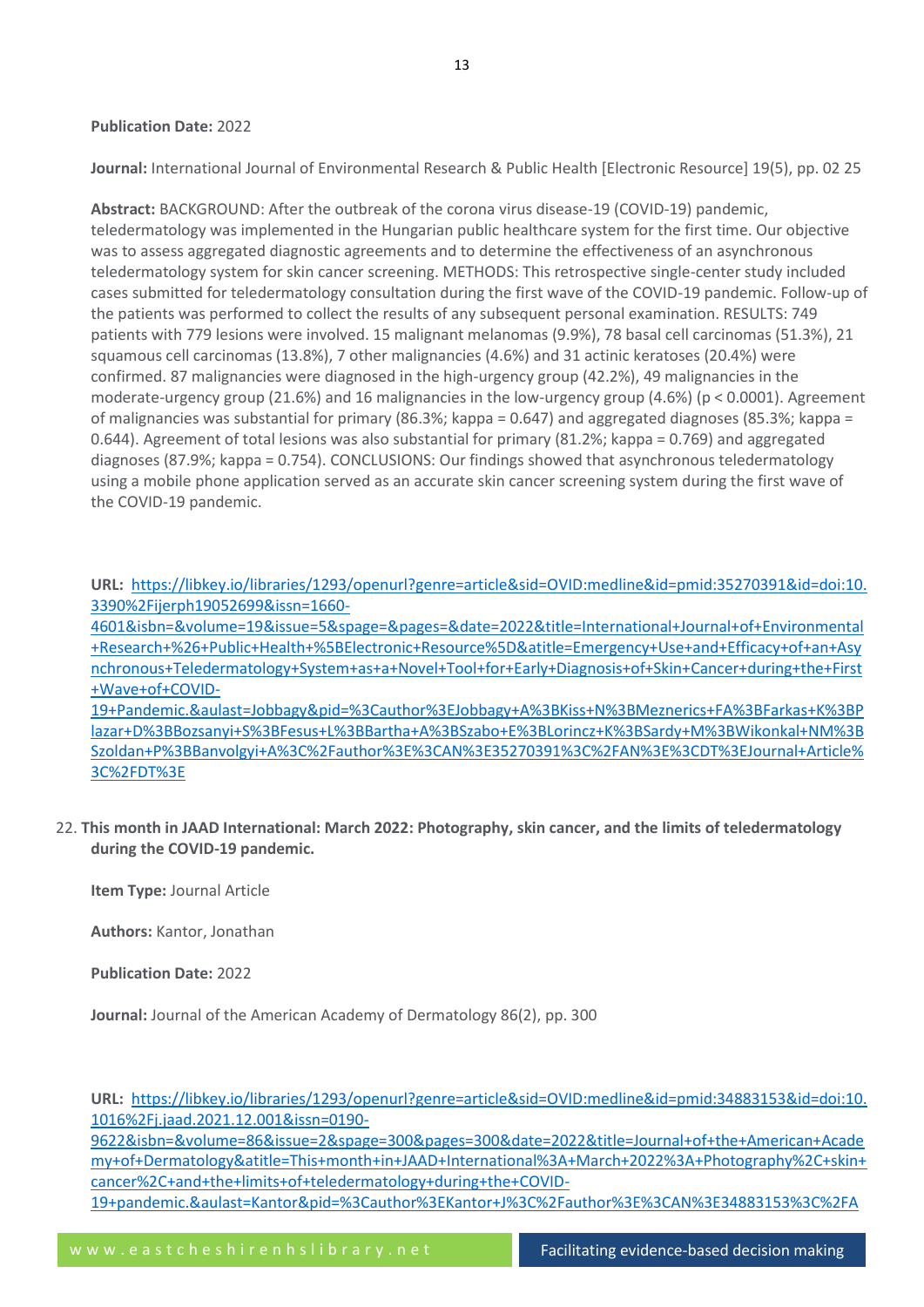#### [N%3E%3CDT%3EEditorial%3C%2FDT%3E](https://libkey.io/libraries/1293/openurl?genre=article&sid=OVID:medline&id=pmid:34883153&id=doi:10.1016%2Fj.jaad.2021.12.001&issn=0190-9622&isbn=&volume=86&issue=2&spage=300&pages=300&date=2022&title=Journal+of+the+American+Academy+of+Dermatology&atitle=This+month+in+JAAD+International%3A+March+2022%3A+Photography%2C+skin+cancer%2C+and+the+limits+of+teledermatology+during+the+COVID-19+pandemic.&aulast=Kantor&pid=%3Cauthor%3EKantor+J%3C%2Fauthor%3E%3CAN%3E34883153%3C%2FAN%3E%3CDT%3EEditorial%3C%2FDT%3E)

23. **'Not relevant' responses in the era of COVID-19: are we underestimating Dermatology Life Quality Index values?.**

**Item Type:** Journal Article

Authors: Kearney, N.: Hambly, R.: Alshargi, A. and Kirby, B.

**Publication Date:** 2022

**Journal:** British Journal of Dermatology 186(1), pp. 187-189

**URL:** [https://libkey.io/libraries/1293/openurl?genre=article&sid=OVID:medline&id=pmid:34427918&id=doi:10.](https://libkey.io/libraries/1293/openurl?genre=article&sid=OVID:medline&id=pmid:34427918&id=doi:10.1111%2Fbjd.20705&issn=0007-0963&isbn=&volume=186&issue=1&spage=187&pages=187-189&date=2022&title=British+Journal+of+Dermatology&atitle=%27Not+relevant%27+responses+in+the+era+of+COVID-19%3A+are+we+underestimating+Dermatology+Life+Quality+Index+values%3F.&aulast=Kearney&pid=%3Cauthor%3EKearney+N%3BHambly+R%3BAlsharqi+A%3BKirby+B%3C%2Fauthor%3E%3CAN%3E34427918%3C%2FAN%3E%3CDT%3ELetter%3C%2FDT%3E) [1111%2Fbjd.20705&issn=0007-0963&isbn=&volume=186&issue=1&spage=187&pages=187-](https://libkey.io/libraries/1293/openurl?genre=article&sid=OVID:medline&id=pmid:34427918&id=doi:10.1111%2Fbjd.20705&issn=0007-0963&isbn=&volume=186&issue=1&spage=187&pages=187-189&date=2022&title=British+Journal+of+Dermatology&atitle=%27Not+relevant%27+responses+in+the+era+of+COVID-19%3A+are+we+underestimating+Dermatology+Life+Quality+Index+values%3F.&aulast=Kearney&pid=%3Cauthor%3EKearney+N%3BHambly+R%3BAlsharqi+A%3BKirby+B%3C%2Fauthor%3E%3CAN%3E34427918%3C%2FAN%3E%3CDT%3ELetter%3C%2FDT%3E) [189&date=2022&title=British+Journal+of+Dermatology&atitle=%27Not+relevant%27+responses+in+the+era+of](https://libkey.io/libraries/1293/openurl?genre=article&sid=OVID:medline&id=pmid:34427918&id=doi:10.1111%2Fbjd.20705&issn=0007-0963&isbn=&volume=186&issue=1&spage=187&pages=187-189&date=2022&title=British+Journal+of+Dermatology&atitle=%27Not+relevant%27+responses+in+the+era+of+COVID-19%3A+are+we+underestimating+Dermatology+Life+Quality+Index+values%3F.&aulast=Kearney&pid=%3Cauthor%3EKearney+N%3BHambly+R%3BAlsharqi+A%3BKirby+B%3C%2Fauthor%3E%3CAN%3E34427918%3C%2FAN%3E%3CDT%3ELetter%3C%2FDT%3E) [+COVID-](https://libkey.io/libraries/1293/openurl?genre=article&sid=OVID:medline&id=pmid:34427918&id=doi:10.1111%2Fbjd.20705&issn=0007-0963&isbn=&volume=186&issue=1&spage=187&pages=187-189&date=2022&title=British+Journal+of+Dermatology&atitle=%27Not+relevant%27+responses+in+the+era+of+COVID-19%3A+are+we+underestimating+Dermatology+Life+Quality+Index+values%3F.&aulast=Kearney&pid=%3Cauthor%3EKearney+N%3BHambly+R%3BAlsharqi+A%3BKirby+B%3C%2Fauthor%3E%3CAN%3E34427918%3C%2FAN%3E%3CDT%3ELetter%3C%2FDT%3E)[19%3A+are+we+underestimating+Dermatology+Life+Quality+Index+values%3F.&aulast=Kearney&pid=%3Cauth](https://libkey.io/libraries/1293/openurl?genre=article&sid=OVID:medline&id=pmid:34427918&id=doi:10.1111%2Fbjd.20705&issn=0007-0963&isbn=&volume=186&issue=1&spage=187&pages=187-189&date=2022&title=British+Journal+of+Dermatology&atitle=%27Not+relevant%27+responses+in+the+era+of+COVID-19%3A+are+we+underestimating+Dermatology+Life+Quality+Index+values%3F.&aulast=Kearney&pid=%3Cauthor%3EKearney+N%3BHambly+R%3BAlsharqi+A%3BKirby+B%3C%2Fauthor%3E%3CAN%3E34427918%3C%2FAN%3E%3CDT%3ELetter%3C%2FDT%3E) [or%3EKearney+N%3BHambly+R%3BAlsharqi+A%3BKirby+B%3C%2Fauthor%3E%3CAN%3E34427918%3C%2FAN](https://libkey.io/libraries/1293/openurl?genre=article&sid=OVID:medline&id=pmid:34427918&id=doi:10.1111%2Fbjd.20705&issn=0007-0963&isbn=&volume=186&issue=1&spage=187&pages=187-189&date=2022&title=British+Journal+of+Dermatology&atitle=%27Not+relevant%27+responses+in+the+era+of+COVID-19%3A+are+we+underestimating+Dermatology+Life+Quality+Index+values%3F.&aulast=Kearney&pid=%3Cauthor%3EKearney+N%3BHambly+R%3BAlsharqi+A%3BKirby+B%3C%2Fauthor%3E%3CAN%3E34427918%3C%2FAN%3E%3CDT%3ELetter%3C%2FDT%3E) [%3E%3CDT%3ELetter%3C%2FDT%3E](https://libkey.io/libraries/1293/openurl?genre=article&sid=OVID:medline&id=pmid:34427918&id=doi:10.1111%2Fbjd.20705&issn=0007-0963&isbn=&volume=186&issue=1&spage=187&pages=187-189&date=2022&title=British+Journal+of+Dermatology&atitle=%27Not+relevant%27+responses+in+the+era+of+COVID-19%3A+are+we+underestimating+Dermatology+Life+Quality+Index+values%3F.&aulast=Kearney&pid=%3Cauthor%3EKearney+N%3BHambly+R%3BAlsharqi+A%3BKirby+B%3C%2Fauthor%3E%3CAN%3E34427918%3C%2FAN%3E%3CDT%3ELetter%3C%2FDT%3E)

24. **Angiotensin converting enzyme and angiotensin converting enzyme inhibitors in dermatology: a narrative review**

**Item Type:** Journal Article

**Authors:** Lo, Yang and Tsai, Tsen-Fang

**Publication Date:** Jan ,2022

**Journal:** Expert Review of Clinical Pharmacology 15(1), pp. 33-42

**Abstract:** INTRODUCTION: Angiotensin converting enzyme inhibitors (ACEI) are commonly used for cardiovascular diseases. The evidence supporting the use of ACEI in dermatology is limited. AREAS COVERED: This review article was divided into three parts. The first part discusses ACEI in clinical use in dermatology. The second part reveals the relationship between angiotensin converting enzyme (ACE) and immune diseases, and further discusses the possible relationship between ACEI in clinical use in these diseases and ACE. The third part focuses on cutaneous adverse reactions of ACEI. EXPERT OPINION: The use of ACEI in dermatology is mainly based on its properties as regulation of renin angiotensin system (RAS), but currently, with limited clinical use. The association of ACE and several diseases are well discussed, including COVID-19, psoriasis, sarcoidosis, systemic lupus erythematosus and vitiligo. The main cutaneous adverse effects of ACEI include angioedema, psoriasis and pemphigus. Plausible factors for these adverse reactions include accumulation of vasoactive mediators, preventing angiotensin from binding to AT1 receptor and AT2 receptor and presence of circulating antibodies.

**URL:** [https://libkey.io/libraries/1293/openurl?genre=article&sid=OVID:medline&id=pmid:35196189&id=doi:10.](https://libkey.io/libraries/1293/openurl?genre=article&sid=OVID:medline&id=pmid:35196189&id=doi:10.1080%2F17512433.2022.2045950&issn=1751-2433&isbn=&volume=15&issue=1&spage=33&pages=33-42&date=2022&title=Expert+Review+of+Clinical+Pharmacology&atitle=Angiotensin+converting+enzyme+and+angiotensin+converting+enzyme+inhibitors+in+dermatology%3A+a+narrative+review.&aulast=Lo&pid=%3Cauthor%3ELo+Y%3BTsai+TF%3C%2Fauthor%3E%3CAN%3E35196189%3C%2FAN%3E%3CDT%3EJournal+Article%3C%2FDT%3E) [1080%2F17512433.2022.2045950&issn=1751-2433&isbn=&volume=15&issue=1&spage=33&pages=33-](https://libkey.io/libraries/1293/openurl?genre=article&sid=OVID:medline&id=pmid:35196189&id=doi:10.1080%2F17512433.2022.2045950&issn=1751-2433&isbn=&volume=15&issue=1&spage=33&pages=33-42&date=2022&title=Expert+Review+of+Clinical+Pharmacology&atitle=Angiotensin+converting+enzyme+and+angiotensin+converting+enzyme+inhibitors+in+dermatology%3A+a+narrative+review.&aulast=Lo&pid=%3Cauthor%3ELo+Y%3BTsai+TF%3C%2Fauthor%3E%3CAN%3E35196189%3C%2FAN%3E%3CDT%3EJournal+Article%3C%2FDT%3E) [42&date=2022&title=Expert+Review+of+Clinical+Pharmacology&atitle=Angiotensin+converting+enzyme+and+](https://libkey.io/libraries/1293/openurl?genre=article&sid=OVID:medline&id=pmid:35196189&id=doi:10.1080%2F17512433.2022.2045950&issn=1751-2433&isbn=&volume=15&issue=1&spage=33&pages=33-42&date=2022&title=Expert+Review+of+Clinical+Pharmacology&atitle=Angiotensin+converting+enzyme+and+angiotensin+converting+enzyme+inhibitors+in+dermatology%3A+a+narrative+review.&aulast=Lo&pid=%3Cauthor%3ELo+Y%3BTsai+TF%3C%2Fauthor%3E%3CAN%3E35196189%3C%2FAN%3E%3CDT%3EJournal+Article%3C%2FDT%3E) [angiotensin+converting+enzyme+inhibitors+in+dermatology%3A+a+narrative+review.&aulast=Lo&pid=%3Caut](https://libkey.io/libraries/1293/openurl?genre=article&sid=OVID:medline&id=pmid:35196189&id=doi:10.1080%2F17512433.2022.2045950&issn=1751-2433&isbn=&volume=15&issue=1&spage=33&pages=33-42&date=2022&title=Expert+Review+of+Clinical+Pharmacology&atitle=Angiotensin+converting+enzyme+and+angiotensin+converting+enzyme+inhibitors+in+dermatology%3A+a+narrative+review.&aulast=Lo&pid=%3Cauthor%3ELo+Y%3BTsai+TF%3C%2Fauthor%3E%3CAN%3E35196189%3C%2FAN%3E%3CDT%3EJournal+Article%3C%2FDT%3E) [hor%3ELo+Y%3BTsai+TF%3C%2Fauthor%3E%3CAN%3E35196189%3C%2FAN%3E%3CDT%3EJournal+Article%3C](https://libkey.io/libraries/1293/openurl?genre=article&sid=OVID:medline&id=pmid:35196189&id=doi:10.1080%2F17512433.2022.2045950&issn=1751-2433&isbn=&volume=15&issue=1&spage=33&pages=33-42&date=2022&title=Expert+Review+of+Clinical+Pharmacology&atitle=Angiotensin+converting+enzyme+and+angiotensin+converting+enzyme+inhibitors+in+dermatology%3A+a+narrative+review.&aulast=Lo&pid=%3Cauthor%3ELo+Y%3BTsai+TF%3C%2Fauthor%3E%3CAN%3E35196189%3C%2FAN%3E%3CDT%3EJournal+Article%3C%2FDT%3E)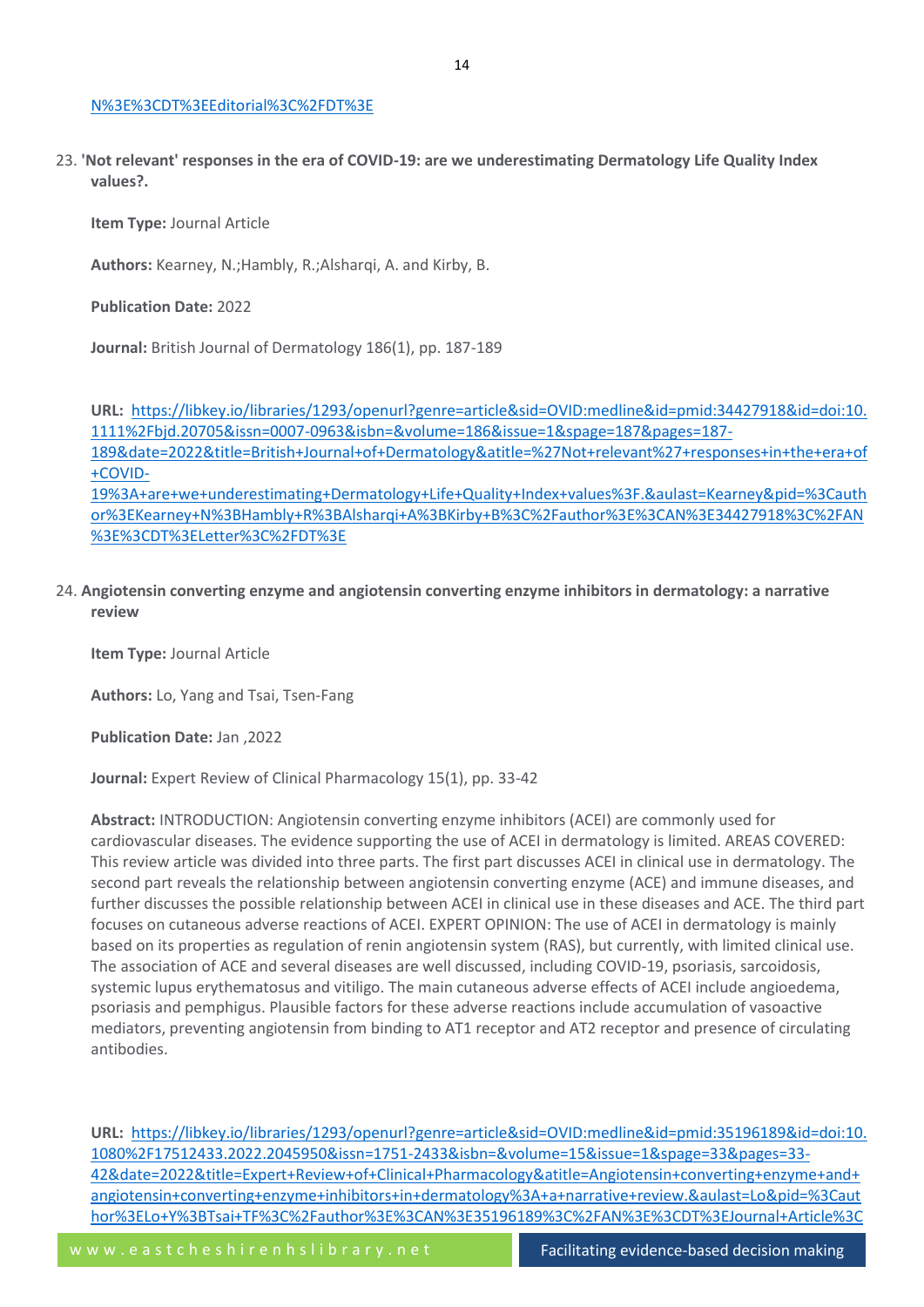#### [%2FDT%3E](https://libkey.io/libraries/1293/openurl?genre=article&sid=OVID:medline&id=pmid:35196189&id=doi:10.1080%2F17512433.2022.2045950&issn=1751-2433&isbn=&volume=15&issue=1&spage=33&pages=33-42&date=2022&title=Expert+Review+of+Clinical+Pharmacology&atitle=Angiotensin+converting+enzyme+and+angiotensin+converting+enzyme+inhibitors+in+dermatology%3A+a+narrative+review.&aulast=Lo&pid=%3Cauthor%3ELo+Y%3BTsai+TF%3C%2Fauthor%3E%3CAN%3E35196189%3C%2FAN%3E%3CDT%3EJournal+Article%3C%2FDT%3E)

# 25. **Evaluating paediatric dermatology telephone clinics during COVID-19 from a dual clinician and patient perspective: a prospective study.**

**Item Type:** Journal Article

**Authors:** Lowe, A.;Dawood, S.;Al-Tayeb, A.;Hancock, P.;Pararajasingam, A.;Ali, F. and Goodwin, R. G.

**Publication Date:** Mar ,2022

**Journal:** Clinical & Experimental Dermatology 47(3), pp. 553-560

**Abstract:** BACKGROUND: The landscape of dermatology services, already rapidly evolving into an increasingly digital one, has been irretrievably altered by the COVID-19 (SARS-CoV-2) pandemic. Data are needed to assess how best to deliver virtual dermatology services in specific patient subgroups in an era of ongoing social distancing and beyond. Initial studies of teledermatology in paediatric populations suggest that many of the problems experienced in adult telemedicine are more apparent when treating children and come with additional challenges. AIM: To evaluate the efficacy of a virtual paediatric dermatology telephone clinic in comparison to traditional face-to-face (FTF) clinics, both from the clinician and patient/parental perspective. METHODS: We carried out a prospective service evaluation examining a single centre cohort of paediatric dermatology patients managed during the COVID-19 pandemic via a telephone clinic supported by images. The study period covered June-September 2020. Data on outcomes were collected from clinicians and a qualitative patient/parental telephone survey was undertaken separately. A five-point Likert scale was used to assess both satisfaction and levels of agreement regarding whether a telephone clinic was more convenient than an FTF clinic. RESULTS: Of 116 patients included, 24% were new and 76% were follow-up patients, with a mixture of inflammatory dermatoses (75%) and lesions (25%). From the clinician's perspective, most consultations (91%) were successfully completed over the telephone. However, qualitative patient and parent feedback paradoxically illustrated that although nearly all (98%) respondents had no outstanding concerns, 52% felt highly unsatisfied and only 22% agreed that telephone clinics were more convenient. Most (65%) preferred FTF follow-up in the future. Statistical analysis using chi2 test showed that among those with established followups, the preference for future consultation type was independent of specific reasons for follow-up. CONCLUSIONS: Our study demonstrates a clear discrepancy between the practical successes of a virtual service from the clinician's perspective compared with the patient/parental perspective. Parental anxiety appears to be less effectively allayed virtually than with FTF. This raises the question of whether there is a role for virtual paediatric telephone clinics in the postpandemic future, which may be better left to patients/parents to decide on an individual basis. Copyright © 2021 British Association of Dermatologists.

**URL:** [https://libkey.io/libraries/1293/openurl?genre=article&sid=OVID:medline&id=pmid:34674296&id=doi:10.](https://libkey.io/libraries/1293/openurl?genre=article&sid=OVID:medline&id=pmid:34674296&id=doi:10.1111%2Fced.14990&issn=0307-6938&isbn=&volume=47&issue=3&spage=553&pages=553-560&date=2022&title=Clinical+%26+Experimental+Dermatology&atitle=Evaluating+paediatric+dermatology+telephone+clinics+during+COVID-19+from+a+dual+clinician+and+patient+perspective%3A+a+prospective+study.&aulast=Lowe&pid=%3Cauthor%3ELowe+A%3BDawood+S%3BAl-Tayeb+A%3BHancock+P%3BPararajasingam+A%3BAli+F%3BGoodwin+RG%3C%2Fauthor%3E%3CAN%3E34674296%3C%2FAN%3E%3CDT%3EJournal+Article%3C%2FDT%3E) [1111%2Fced.14990&issn=0307-6938&isbn=&volume=47&issue=3&spage=553&pages=553-](https://libkey.io/libraries/1293/openurl?genre=article&sid=OVID:medline&id=pmid:34674296&id=doi:10.1111%2Fced.14990&issn=0307-6938&isbn=&volume=47&issue=3&spage=553&pages=553-560&date=2022&title=Clinical+%26+Experimental+Dermatology&atitle=Evaluating+paediatric+dermatology+telephone+clinics+during+COVID-19+from+a+dual+clinician+and+patient+perspective%3A+a+prospective+study.&aulast=Lowe&pid=%3Cauthor%3ELowe+A%3BDawood+S%3BAl-Tayeb+A%3BHancock+P%3BPararajasingam+A%3BAli+F%3BGoodwin+RG%3C%2Fauthor%3E%3CAN%3E34674296%3C%2FAN%3E%3CDT%3EJournal+Article%3C%2FDT%3E)

[560&date=2022&title=Clinical+%26+Experimental+Dermatology&atitle=Evaluating+paediatric+dermatology+tel](https://libkey.io/libraries/1293/openurl?genre=article&sid=OVID:medline&id=pmid:34674296&id=doi:10.1111%2Fced.14990&issn=0307-6938&isbn=&volume=47&issue=3&spage=553&pages=553-560&date=2022&title=Clinical+%26+Experimental+Dermatology&atitle=Evaluating+paediatric+dermatology+telephone+clinics+during+COVID-19+from+a+dual+clinician+and+patient+perspective%3A+a+prospective+study.&aulast=Lowe&pid=%3Cauthor%3ELowe+A%3BDawood+S%3BAl-Tayeb+A%3BHancock+P%3BPararajasingam+A%3BAli+F%3BGoodwin+RG%3C%2Fauthor%3E%3CAN%3E34674296%3C%2FAN%3E%3CDT%3EJournal+Article%3C%2FDT%3E) [ephone+clinics+during+COVID-](https://libkey.io/libraries/1293/openurl?genre=article&sid=OVID:medline&id=pmid:34674296&id=doi:10.1111%2Fced.14990&issn=0307-6938&isbn=&volume=47&issue=3&spage=553&pages=553-560&date=2022&title=Clinical+%26+Experimental+Dermatology&atitle=Evaluating+paediatric+dermatology+telephone+clinics+during+COVID-19+from+a+dual+clinician+and+patient+perspective%3A+a+prospective+study.&aulast=Lowe&pid=%3Cauthor%3ELowe+A%3BDawood+S%3BAl-Tayeb+A%3BHancock+P%3BPararajasingam+A%3BAli+F%3BGoodwin+RG%3C%2Fauthor%3E%3CAN%3E34674296%3C%2FAN%3E%3CDT%3EJournal+Article%3C%2FDT%3E)

[19+from+a+dual+clinician+and+patient+perspective%3A+a+prospective+study.&aulast=Lowe&pid=%3Cauthor](https://libkey.io/libraries/1293/openurl?genre=article&sid=OVID:medline&id=pmid:34674296&id=doi:10.1111%2Fced.14990&issn=0307-6938&isbn=&volume=47&issue=3&spage=553&pages=553-560&date=2022&title=Clinical+%26+Experimental+Dermatology&atitle=Evaluating+paediatric+dermatology+telephone+clinics+during+COVID-19+from+a+dual+clinician+and+patient+perspective%3A+a+prospective+study.&aulast=Lowe&pid=%3Cauthor%3ELowe+A%3BDawood+S%3BAl-Tayeb+A%3BHancock+P%3BPararajasingam+A%3BAli+F%3BGoodwin+RG%3C%2Fauthor%3E%3CAN%3E34674296%3C%2FAN%3E%3CDT%3EJournal+Article%3C%2FDT%3E) [%3ELowe+A%3BDawood+S%3BAl-](https://libkey.io/libraries/1293/openurl?genre=article&sid=OVID:medline&id=pmid:34674296&id=doi:10.1111%2Fced.14990&issn=0307-6938&isbn=&volume=47&issue=3&spage=553&pages=553-560&date=2022&title=Clinical+%26+Experimental+Dermatology&atitle=Evaluating+paediatric+dermatology+telephone+clinics+during+COVID-19+from+a+dual+clinician+and+patient+perspective%3A+a+prospective+study.&aulast=Lowe&pid=%3Cauthor%3ELowe+A%3BDawood+S%3BAl-Tayeb+A%3BHancock+P%3BPararajasingam+A%3BAli+F%3BGoodwin+RG%3C%2Fauthor%3E%3CAN%3E34674296%3C%2FAN%3E%3CDT%3EJournal+Article%3C%2FDT%3E)

[Tayeb+A%3BHancock+P%3BPararajasingam+A%3BAli+F%3BGoodwin+RG%3C%2Fauthor%3E%3CAN%3E346742](https://libkey.io/libraries/1293/openurl?genre=article&sid=OVID:medline&id=pmid:34674296&id=doi:10.1111%2Fced.14990&issn=0307-6938&isbn=&volume=47&issue=3&spage=553&pages=553-560&date=2022&title=Clinical+%26+Experimental+Dermatology&atitle=Evaluating+paediatric+dermatology+telephone+clinics+during+COVID-19+from+a+dual+clinician+and+patient+perspective%3A+a+prospective+study.&aulast=Lowe&pid=%3Cauthor%3ELowe+A%3BDawood+S%3BAl-Tayeb+A%3BHancock+P%3BPararajasingam+A%3BAli+F%3BGoodwin+RG%3C%2Fauthor%3E%3CAN%3E34674296%3C%2FAN%3E%3CDT%3EJournal+Article%3C%2FDT%3E) [96%3C%2FAN%3E%3CDT%3EJournal+Article%3C%2FDT%3E](https://libkey.io/libraries/1293/openurl?genre=article&sid=OVID:medline&id=pmid:34674296&id=doi:10.1111%2Fced.14990&issn=0307-6938&isbn=&volume=47&issue=3&spage=553&pages=553-560&date=2022&title=Clinical+%26+Experimental+Dermatology&atitle=Evaluating+paediatric+dermatology+telephone+clinics+during+COVID-19+from+a+dual+clinician+and+patient+perspective%3A+a+prospective+study.&aulast=Lowe&pid=%3Cauthor%3ELowe+A%3BDawood+S%3BAl-Tayeb+A%3BHancock+P%3BPararajasingam+A%3BAli+F%3BGoodwin+RG%3C%2Fauthor%3E%3CAN%3E34674296%3C%2FAN%3E%3CDT%3EJournal+Article%3C%2FDT%3E)

26. **Establishment of Human Pluripotent Stem Cell-Derived Skin Organoids Enabled Pathophysiological Model of SARS-CoV-2 Infection.**

**Item Type:** Journal Article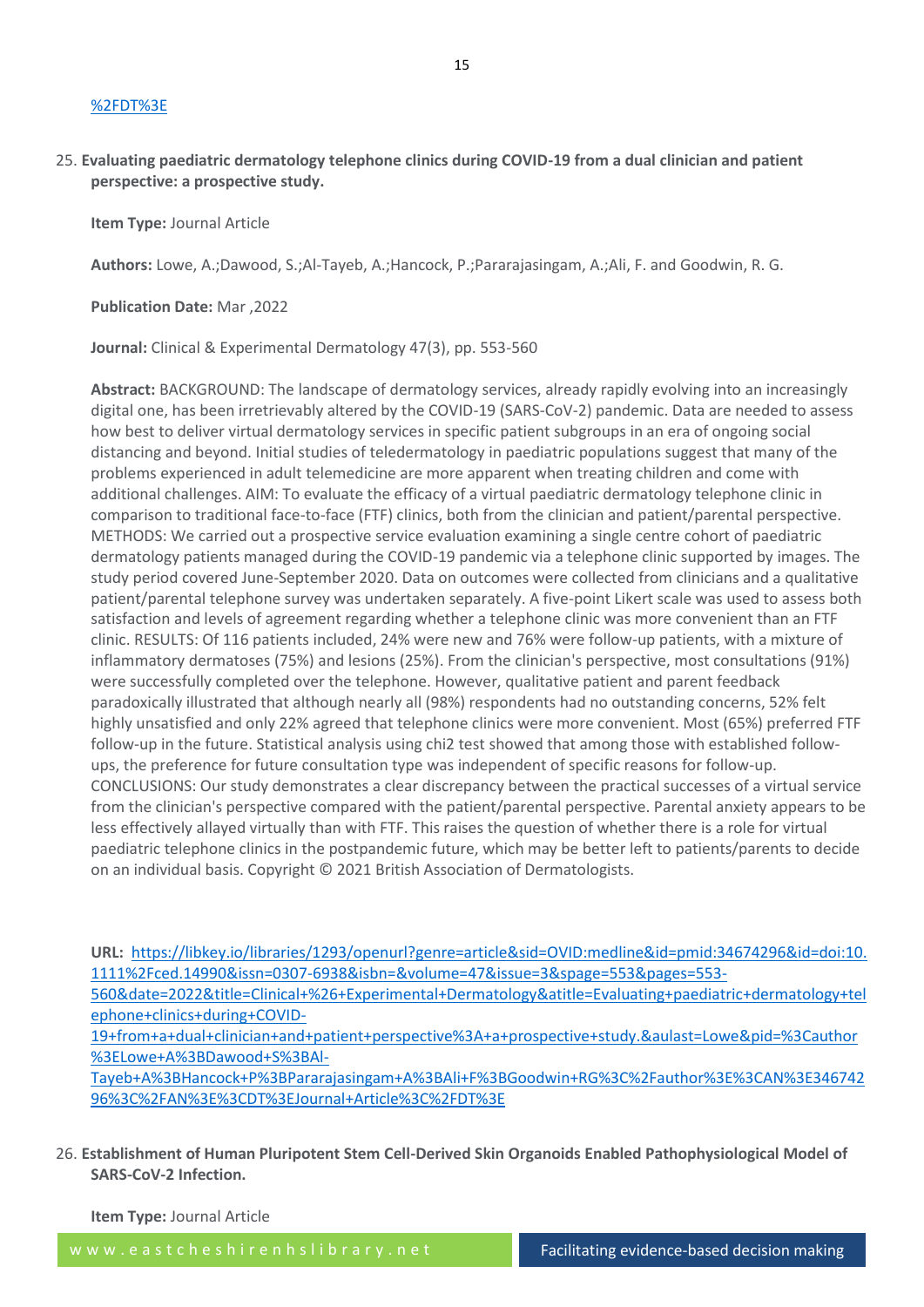**Authors:** Ma, Jie;Liu, Jia;Gao, Dunqin;Li, Xiao;Zhang, Qiyu;Lv, Luye;Wang, Yujie;Li, Jun;Zhu, Yunping;Wu, Zhihong;Hu, Hengrui;Li, Yufeng;Ma, Longda;Liu, Qian;Hu, Zhihong;Zhang, Shuyang;Zhou, Yiwu;Wang, Manli and Leng, Ling

## **Publication Date:** 2022

**Journal:** Advanced Science 9(7), pp. e2104192

**Abstract:** Coronavirus disease 2019 (COVID-19) patients with impact on skin and hair loss are reported. Severe acute respiratory syndrome coronavirus 2 (SARS-CoV-2) is detected in the skin of some patients; however, the detailed pathological features of skin tissues from patients infected with SARS-CoV-2 at a molecular level are limited. Especially, the ability of SARS-CoV-2 to infect skin cells and impact their function is not well understood. A proteome map of COVID-19 skin is established here and the susceptibility of human-induced pluripotent stem cell (hiPSC)-derived skin organoids with hair follicles and nervous system is investigated, to SARS-CoV-2 infection. It is shown that KRT17+ hair follicles can be infected by SARS-CoV-2 and are associated with the impaired development of hair follicles and epidermis. Different types of nervous system cells are also found to be infected, which can lead to neuron death. Findings from the present work provide evidence for the association between COVID-19 and hair loss. hiPSC-derived skin organoids are also presented as an experimental model which can be used to investigate the susceptibility of skin cells to SARS-CoV-2 infection and can help identify various pathological mechanisms and drug screening strategies. Copyright © 2021 The Authors. Advanced Science published by Wiley-VCH GmbH.

**URL:** [https://libkey.io/libraries/1293/openurl?genre=article&sid=OVID:medline&id=pmid:34971128&id=doi:10.](https://libkey.io/libraries/1293/openurl?genre=article&sid=OVID:medline&id=pmid:34971128&id=doi:10.1002%2Fadvs.202104192&issn=2198-3844&isbn=&volume=9&issue=7&spage=e2104192&pages=e2104192&date=2022&title=Advanced+science&atitle=Establishment+of+Human+Pluripotent+Stem+Cell-Derived+Skin+Organoids+Enabled+Pathophysiological+Model+of+SARS-CoV-2+Infection.&aulast=Ma&pid=%3Cauthor%3EMa+J%3BLiu+J%3BGao+D%3BLi+X%3BZhang+Q%3BLv+L%3BWang+Y%3BLi+J%3BZhu+Y%3BWu+Z%3BHu+H%3BLi+Y%3BMa+L%3BLiu+Q%3BHu+Z%3BZhang+S%3BZhou+Y%3BWang+M%3BLeng+L%3C%2Fauthor%3E%3CAN%3E34971128%3C%2FAN%3E%3CDT%3EJournal+Article%3C%2FDT%3E) [1002%2Fadvs.202104192&issn=2198-](https://libkey.io/libraries/1293/openurl?genre=article&sid=OVID:medline&id=pmid:34971128&id=doi:10.1002%2Fadvs.202104192&issn=2198-3844&isbn=&volume=9&issue=7&spage=e2104192&pages=e2104192&date=2022&title=Advanced+science&atitle=Establishment+of+Human+Pluripotent+Stem+Cell-Derived+Skin+Organoids+Enabled+Pathophysiological+Model+of+SARS-CoV-2+Infection.&aulast=Ma&pid=%3Cauthor%3EMa+J%3BLiu+J%3BGao+D%3BLi+X%3BZhang+Q%3BLv+L%3BWang+Y%3BLi+J%3BZhu+Y%3BWu+Z%3BHu+H%3BLi+Y%3BMa+L%3BLiu+Q%3BHu+Z%3BZhang+S%3BZhou+Y%3BWang+M%3BLeng+L%3C%2Fauthor%3E%3CAN%3E34971128%3C%2FAN%3E%3CDT%3EJournal+Article%3C%2FDT%3E)

[3844&isbn=&volume=9&issue=7&spage=e2104192&pages=e2104192&date=2022&title=Advanced+science&at](https://libkey.io/libraries/1293/openurl?genre=article&sid=OVID:medline&id=pmid:34971128&id=doi:10.1002%2Fadvs.202104192&issn=2198-3844&isbn=&volume=9&issue=7&spage=e2104192&pages=e2104192&date=2022&title=Advanced+science&atitle=Establishment+of+Human+Pluripotent+Stem+Cell-Derived+Skin+Organoids+Enabled+Pathophysiological+Model+of+SARS-CoV-2+Infection.&aulast=Ma&pid=%3Cauthor%3EMa+J%3BLiu+J%3BGao+D%3BLi+X%3BZhang+Q%3BLv+L%3BWang+Y%3BLi+J%3BZhu+Y%3BWu+Z%3BHu+H%3BLi+Y%3BMa+L%3BLiu+Q%3BHu+Z%3BZhang+S%3BZhou+Y%3BWang+M%3BLeng+L%3C%2Fauthor%3E%3CAN%3E34971128%3C%2FAN%3E%3CDT%3EJournal+Article%3C%2FDT%3E) [itle=Establishment+of+Human+Pluripotent+Stem+Cell-](https://libkey.io/libraries/1293/openurl?genre=article&sid=OVID:medline&id=pmid:34971128&id=doi:10.1002%2Fadvs.202104192&issn=2198-3844&isbn=&volume=9&issue=7&spage=e2104192&pages=e2104192&date=2022&title=Advanced+science&atitle=Establishment+of+Human+Pluripotent+Stem+Cell-Derived+Skin+Organoids+Enabled+Pathophysiological+Model+of+SARS-CoV-2+Infection.&aulast=Ma&pid=%3Cauthor%3EMa+J%3BLiu+J%3BGao+D%3BLi+X%3BZhang+Q%3BLv+L%3BWang+Y%3BLi+J%3BZhu+Y%3BWu+Z%3BHu+H%3BLi+Y%3BMa+L%3BLiu+Q%3BHu+Z%3BZhang+S%3BZhou+Y%3BWang+M%3BLeng+L%3C%2Fauthor%3E%3CAN%3E34971128%3C%2FAN%3E%3CDT%3EJournal+Article%3C%2FDT%3E)

[Derived+Skin+Organoids+Enabled+Pathophysiological+Model+of+SARS-CoV-](https://libkey.io/libraries/1293/openurl?genre=article&sid=OVID:medline&id=pmid:34971128&id=doi:10.1002%2Fadvs.202104192&issn=2198-3844&isbn=&volume=9&issue=7&spage=e2104192&pages=e2104192&date=2022&title=Advanced+science&atitle=Establishment+of+Human+Pluripotent+Stem+Cell-Derived+Skin+Organoids+Enabled+Pathophysiological+Model+of+SARS-CoV-2+Infection.&aulast=Ma&pid=%3Cauthor%3EMa+J%3BLiu+J%3BGao+D%3BLi+X%3BZhang+Q%3BLv+L%3BWang+Y%3BLi+J%3BZhu+Y%3BWu+Z%3BHu+H%3BLi+Y%3BMa+L%3BLiu+Q%3BHu+Z%3BZhang+S%3BZhou+Y%3BWang+M%3BLeng+L%3C%2Fauthor%3E%3CAN%3E34971128%3C%2FAN%3E%3CDT%3EJournal+Article%3C%2FDT%3E)

[2+Infection.&aulast=Ma&pid=%3Cauthor%3EMa+J%3BLiu+J%3BGao+D%3BLi+X%3BZhang+Q%3BLv+L%3BWang](https://libkey.io/libraries/1293/openurl?genre=article&sid=OVID:medline&id=pmid:34971128&id=doi:10.1002%2Fadvs.202104192&issn=2198-3844&isbn=&volume=9&issue=7&spage=e2104192&pages=e2104192&date=2022&title=Advanced+science&atitle=Establishment+of+Human+Pluripotent+Stem+Cell-Derived+Skin+Organoids+Enabled+Pathophysiological+Model+of+SARS-CoV-2+Infection.&aulast=Ma&pid=%3Cauthor%3EMa+J%3BLiu+J%3BGao+D%3BLi+X%3BZhang+Q%3BLv+L%3BWang+Y%3BLi+J%3BZhu+Y%3BWu+Z%3BHu+H%3BLi+Y%3BMa+L%3BLiu+Q%3BHu+Z%3BZhang+S%3BZhou+Y%3BWang+M%3BLeng+L%3C%2Fauthor%3E%3CAN%3E34971128%3C%2FAN%3E%3CDT%3EJournal+Article%3C%2FDT%3E) [+Y%3BLi+J%3BZhu+Y%3BWu+Z%3BHu+H%3BLi+Y%3BMa+L%3BLiu+Q%3BHu+Z%3BZhang+S%3BZhou+Y%3BWa](https://libkey.io/libraries/1293/openurl?genre=article&sid=OVID:medline&id=pmid:34971128&id=doi:10.1002%2Fadvs.202104192&issn=2198-3844&isbn=&volume=9&issue=7&spage=e2104192&pages=e2104192&date=2022&title=Advanced+science&atitle=Establishment+of+Human+Pluripotent+Stem+Cell-Derived+Skin+Organoids+Enabled+Pathophysiological+Model+of+SARS-CoV-2+Infection.&aulast=Ma&pid=%3Cauthor%3EMa+J%3BLiu+J%3BGao+D%3BLi+X%3BZhang+Q%3BLv+L%3BWang+Y%3BLi+J%3BZhu+Y%3BWu+Z%3BHu+H%3BLi+Y%3BMa+L%3BLiu+Q%3BHu+Z%3BZhang+S%3BZhou+Y%3BWang+M%3BLeng+L%3C%2Fauthor%3E%3CAN%3E34971128%3C%2FAN%3E%3CDT%3EJournal+Article%3C%2FDT%3E) [ng+M%3BLeng+L%3C%2Fauthor%3E%3CAN%3E34971128%3C%2FAN%3E%3CDT%3EJournal+Article%3C%2FDT](https://libkey.io/libraries/1293/openurl?genre=article&sid=OVID:medline&id=pmid:34971128&id=doi:10.1002%2Fadvs.202104192&issn=2198-3844&isbn=&volume=9&issue=7&spage=e2104192&pages=e2104192&date=2022&title=Advanced+science&atitle=Establishment+of+Human+Pluripotent+Stem+Cell-Derived+Skin+Organoids+Enabled+Pathophysiological+Model+of+SARS-CoV-2+Infection.&aulast=Ma&pid=%3Cauthor%3EMa+J%3BLiu+J%3BGao+D%3BLi+X%3BZhang+Q%3BLv+L%3BWang+Y%3BLi+J%3BZhu+Y%3BWu+Z%3BHu+H%3BLi+Y%3BMa+L%3BLiu+Q%3BHu+Z%3BZhang+S%3BZhou+Y%3BWang+M%3BLeng+L%3C%2Fauthor%3E%3CAN%3E34971128%3C%2FAN%3E%3CDT%3EJournal+Article%3C%2FDT%3E) [%3E](https://libkey.io/libraries/1293/openurl?genre=article&sid=OVID:medline&id=pmid:34971128&id=doi:10.1002%2Fadvs.202104192&issn=2198-3844&isbn=&volume=9&issue=7&spage=e2104192&pages=e2104192&date=2022&title=Advanced+science&atitle=Establishment+of+Human+Pluripotent+Stem+Cell-Derived+Skin+Organoids+Enabled+Pathophysiological+Model+of+SARS-CoV-2+Infection.&aulast=Ma&pid=%3Cauthor%3EMa+J%3BLiu+J%3BGao+D%3BLi+X%3BZhang+Q%3BLv+L%3BWang+Y%3BLi+J%3BZhu+Y%3BWu+Z%3BHu+H%3BLi+Y%3BMa+L%3BLiu+Q%3BHu+Z%3BZhang+S%3BZhou+Y%3BWang+M%3BLeng+L%3C%2Fauthor%3E%3CAN%3E34971128%3C%2FAN%3E%3CDT%3EJournal+Article%3C%2FDT%3E)

# 27. **Teledermatology and Inflammatory Skin Conditions during COVID-19 Era: New Perspectives and Applications**

#### **Item Type:** Journal Article

**Authors:** Marasca, Claudio;Annunziata, Maria Carmela;Camela, Elisa;Di Guida, Adriana;Fornaro, Luigi;Megna, Matteo;Napolitano, Maddalena;Patruno, Cataldo;Potestio, Luca and Fabbrocini, Gabriella

**Publication Date:** Mar 10 ,2022

#### **Journal:** Journal of Clinical Medicine 11(6)

**Abstract:** BACKGROUND: The most frequent inflammatory skin diseases are psoriasis, atopic dermatitis, hidradenitis suppurativa, and acne. Their management is challenging for dermatologists since their relapsing chronic clinical course is associated with a great impact on quality of life. Nevertheless, the recent introduction of novel therapies, such as biological drugs and small molecules has been changing the history of these diseases. METHODS: A systematic review of the scientific literature of case reports, case series, epidemiological studies, reviews, and systematic reviews regarding teledermatology and inflammatory skin disease. Studies were identified, screened, and extracted for relevant data following the PRISMA (preferred reporting items for systematic reviews and meta-analyses) guidelines. RESULTS: A total of 69 cases articles were included in the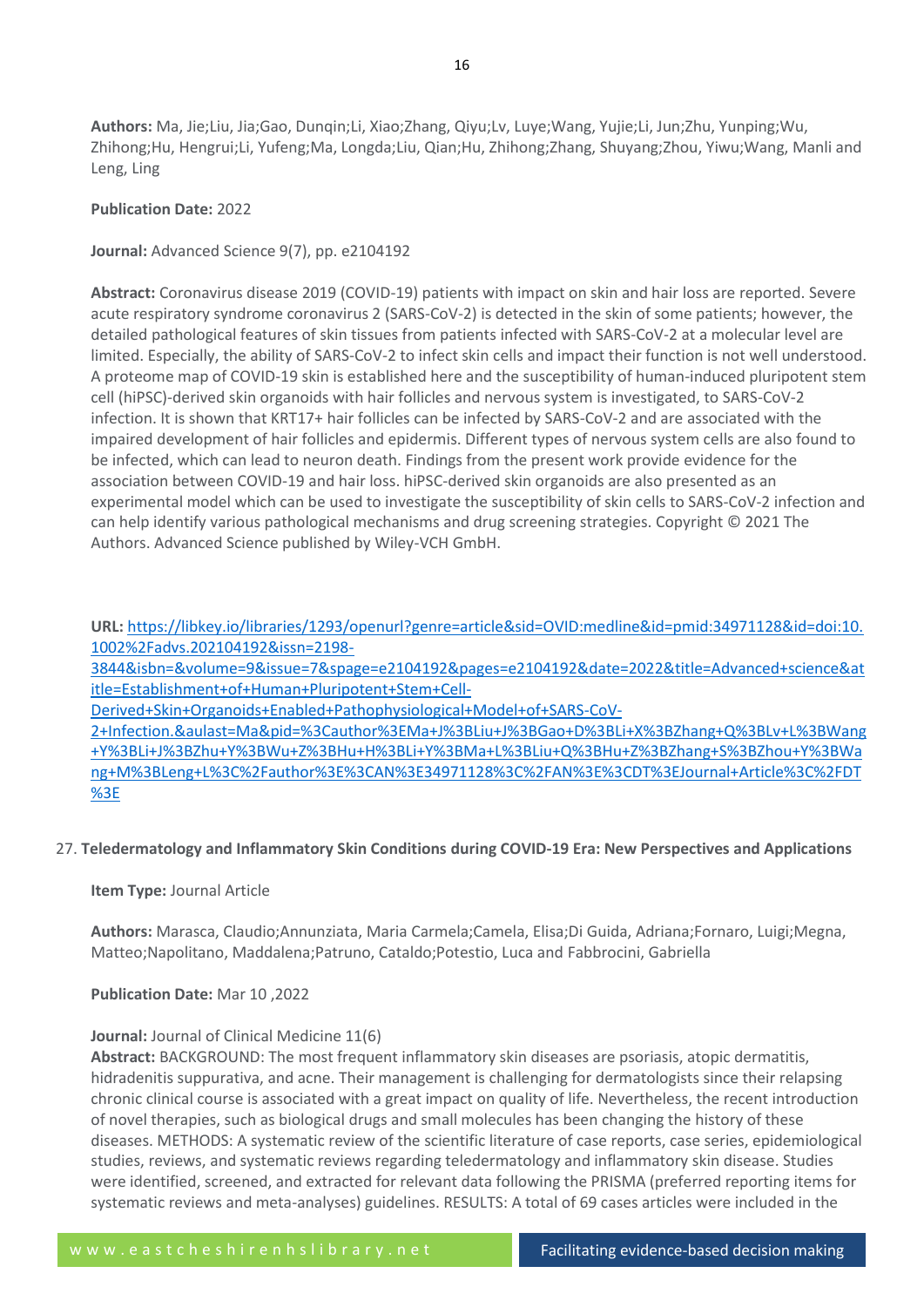review. CONCLUSIONS: As we have shown in the review, several experiences of teledermatology for patients affected by inflammatory skin diseases have been demonstrated to increase due to clinical access to hospital and specialized health care services, allowing better access to specialized dermatology care for people living in remote areas, and saving costs and money with health care.

**URL:** [https://libkey.io/libraries/1293/openurl?genre=article&sid=OVID:medline&id=pmid:35329838&id=doi:10.](https://libkey.io/libraries/1293/openurl?genre=article&sid=OVID:medline&id=pmid:35329838&id=doi:10.3390%2Fjcm11061511&issn=2077-0383&isbn=&volume=11&issue=6&spage=1511&pages=&date=2022&title=Journal+of+Clinical+Medicine&atitle=Teledermatology+and+Inflammatory+Skin+Conditions+during+COVID-19+Era%3A+New+Perspectives+and+Applications.&aulast=Marasca&pid=%3Cauthor%3EMarasca+C%3BAnnunziata+MC%3BCamela+E%3BDi+Guida+A%3BFornaro+L%3BMegna+M%3BNapolitano+M%3BPatruno+C%3BPotestio+L%3BFabbrocini+G%3C%2Fauthor%3E%3CAN%3E35329838%3C%2FAN%3E%3CDT%3EJournal+Article%3C%2FDT%3E) [3390%2Fjcm11061511&issn=2077-](https://libkey.io/libraries/1293/openurl?genre=article&sid=OVID:medline&id=pmid:35329838&id=doi:10.3390%2Fjcm11061511&issn=2077-0383&isbn=&volume=11&issue=6&spage=1511&pages=&date=2022&title=Journal+of+Clinical+Medicine&atitle=Teledermatology+and+Inflammatory+Skin+Conditions+during+COVID-19+Era%3A+New+Perspectives+and+Applications.&aulast=Marasca&pid=%3Cauthor%3EMarasca+C%3BAnnunziata+MC%3BCamela+E%3BDi+Guida+A%3BFornaro+L%3BMegna+M%3BNapolitano+M%3BPatruno+C%3BPotestio+L%3BFabbrocini+G%3C%2Fauthor%3E%3CAN%3E35329838%3C%2FAN%3E%3CDT%3EJournal+Article%3C%2FDT%3E)

[0383&isbn=&volume=11&issue=6&spage=1511&pages=&date=2022&title=Journal+of+Clinical+Medicine&atitle](https://libkey.io/libraries/1293/openurl?genre=article&sid=OVID:medline&id=pmid:35329838&id=doi:10.3390%2Fjcm11061511&issn=2077-0383&isbn=&volume=11&issue=6&spage=1511&pages=&date=2022&title=Journal+of+Clinical+Medicine&atitle=Teledermatology+and+Inflammatory+Skin+Conditions+during+COVID-19+Era%3A+New+Perspectives+and+Applications.&aulast=Marasca&pid=%3Cauthor%3EMarasca+C%3BAnnunziata+MC%3BCamela+E%3BDi+Guida+A%3BFornaro+L%3BMegna+M%3BNapolitano+M%3BPatruno+C%3BPotestio+L%3BFabbrocini+G%3C%2Fauthor%3E%3CAN%3E35329838%3C%2FAN%3E%3CDT%3EJournal+Article%3C%2FDT%3E) [=Teledermatology+and+Inflammatory+Skin+Conditions+during+COVID-](https://libkey.io/libraries/1293/openurl?genre=article&sid=OVID:medline&id=pmid:35329838&id=doi:10.3390%2Fjcm11061511&issn=2077-0383&isbn=&volume=11&issue=6&spage=1511&pages=&date=2022&title=Journal+of+Clinical+Medicine&atitle=Teledermatology+and+Inflammatory+Skin+Conditions+during+COVID-19+Era%3A+New+Perspectives+and+Applications.&aulast=Marasca&pid=%3Cauthor%3EMarasca+C%3BAnnunziata+MC%3BCamela+E%3BDi+Guida+A%3BFornaro+L%3BMegna+M%3BNapolitano+M%3BPatruno+C%3BPotestio+L%3BFabbrocini+G%3C%2Fauthor%3E%3CAN%3E35329838%3C%2FAN%3E%3CDT%3EJournal+Article%3C%2FDT%3E)

[19+Era%3A+New+Perspectives+and+Applications.&aulast=Marasca&pid=%3Cauthor%3EMarasca+C%3BAnnunz](https://libkey.io/libraries/1293/openurl?genre=article&sid=OVID:medline&id=pmid:35329838&id=doi:10.3390%2Fjcm11061511&issn=2077-0383&isbn=&volume=11&issue=6&spage=1511&pages=&date=2022&title=Journal+of+Clinical+Medicine&atitle=Teledermatology+and+Inflammatory+Skin+Conditions+during+COVID-19+Era%3A+New+Perspectives+and+Applications.&aulast=Marasca&pid=%3Cauthor%3EMarasca+C%3BAnnunziata+MC%3BCamela+E%3BDi+Guida+A%3BFornaro+L%3BMegna+M%3BNapolitano+M%3BPatruno+C%3BPotestio+L%3BFabbrocini+G%3C%2Fauthor%3E%3CAN%3E35329838%3C%2FAN%3E%3CDT%3EJournal+Article%3C%2FDT%3E) [iata+MC%3BCamela+E%3BDi+Guida+A%3BFornaro+L%3BMegna+M%3BNapolitano+M%3BPatruno+C%3BPotes](https://libkey.io/libraries/1293/openurl?genre=article&sid=OVID:medline&id=pmid:35329838&id=doi:10.3390%2Fjcm11061511&issn=2077-0383&isbn=&volume=11&issue=6&spage=1511&pages=&date=2022&title=Journal+of+Clinical+Medicine&atitle=Teledermatology+and+Inflammatory+Skin+Conditions+during+COVID-19+Era%3A+New+Perspectives+and+Applications.&aulast=Marasca&pid=%3Cauthor%3EMarasca+C%3BAnnunziata+MC%3BCamela+E%3BDi+Guida+A%3BFornaro+L%3BMegna+M%3BNapolitano+M%3BPatruno+C%3BPotestio+L%3BFabbrocini+G%3C%2Fauthor%3E%3CAN%3E35329838%3C%2FAN%3E%3CDT%3EJournal+Article%3C%2FDT%3E) [tio+L%3BFabbrocini+G%3C%2Fauthor%3E%3CAN%3E35329838%3C%2FAN%3E%3CDT%3EJournal+Article%3C%](https://libkey.io/libraries/1293/openurl?genre=article&sid=OVID:medline&id=pmid:35329838&id=doi:10.3390%2Fjcm11061511&issn=2077-0383&isbn=&volume=11&issue=6&spage=1511&pages=&date=2022&title=Journal+of+Clinical+Medicine&atitle=Teledermatology+and+Inflammatory+Skin+Conditions+during+COVID-19+Era%3A+New+Perspectives+and+Applications.&aulast=Marasca&pid=%3Cauthor%3EMarasca+C%3BAnnunziata+MC%3BCamela+E%3BDi+Guida+A%3BFornaro+L%3BMegna+M%3BNapolitano+M%3BPatruno+C%3BPotestio+L%3BFabbrocini+G%3C%2Fauthor%3E%3CAN%3E35329838%3C%2FAN%3E%3CDT%3EJournal+Article%3C%2FDT%3E) [2FDT%3E](https://libkey.io/libraries/1293/openurl?genre=article&sid=OVID:medline&id=pmid:35329838&id=doi:10.3390%2Fjcm11061511&issn=2077-0383&isbn=&volume=11&issue=6&spage=1511&pages=&date=2022&title=Journal+of+Clinical+Medicine&atitle=Teledermatology+and+Inflammatory+Skin+Conditions+during+COVID-19+Era%3A+New+Perspectives+and+Applications.&aulast=Marasca&pid=%3Cauthor%3EMarasca+C%3BAnnunziata+MC%3BCamela+E%3BDi+Guida+A%3BFornaro+L%3BMegna+M%3BNapolitano+M%3BPatruno+C%3BPotestio+L%3BFabbrocini+G%3C%2Fauthor%3E%3CAN%3E35329838%3C%2FAN%3E%3CDT%3EJournal+Article%3C%2FDT%3E)

28. **[Translated article] Hydroxychloroquine: An Essential Drug in Dermatology and Its Controversial Use in COVID-19.**

**Item Type:** Journal Article

**Authors:** Morgado-Carrasco, D.;Ibaceta-Ayala, J. and Piquero-Casals, J.

**Publication Date:** Feb ,2022

**Journal:** Actas Dermo-Sifiliograficas 113(2), pp. T166-T175

**Abstract:** Hydroxychloroquine is an antimalarial drug with immunomodulatory, anti-inflammatory, antibacterial, and antiviral properties. It has a good safety profile, can be used in children and in pregnant and breastfeeding women, and does not suppress the immune system. Regular screening for retinopathy, one of the drug's most feared adverse effects, is necessary. Hydroxychloroquine is a widely used, essential drug in dermatology. Clinical response rates are good in lupus erythematous, where it is a first-line therapy, as well in numerous autoimmune/inflammatory diseases, including lichen planus, polymorphic light eruption, porphyria cutanea tarda, granuloma annulare, and sarcoidosis. In 2020, it was widely prescribed both to prevent and to treat COVID-19 caused by SARS-CoV-2. Its increased use led to serious supply shortages and in some cases stocks were entirely depleted. Recent meta-analyses have concluded that hydroxychloroquine is ineffective against COVID-19 and have advised against its use. Copyright © 2022. Publicado por Elsevier Espana, S.L.U.

**URL:** [https://libkey.io/libraries/1293/openurl?genre=article&sid=OVID:medline&id=pmid:35244578&id=doi:10.](https://libkey.io/libraries/1293/openurl?genre=article&sid=OVID:medline&id=pmid:35244578&id=doi:10.1016%2Fj.ad.2022.01.012&issn=0001-7310&isbn=&volume=113&issue=2&spage=T166&pages=T166-T175&date=2022&title=Actas+Dermo-Sifiliograficas&atitle=%5BTranslated+article%5D+Hydroxychloroquine%3A+An+Essential+Drug+in+Dermatology+and+Its+Controversial+Use+in+COVID-19.&aulast=Morgado-Carrasco&pid=%3Cauthor%3EMorgado-Carrasco+D%3BIbaceta-Ayala+J%3BPiquero-Casals+J%3C%2Fauthor%3E%3CAN%3E35244578%3C%2FAN%3E%3CDT%3EJournal+Article%3C%2FDT%3E) [1016%2Fj.ad.2022.01.012&issn=0001-7310&isbn=&volume=113&issue=2&spage=T166&pages=T166-](https://libkey.io/libraries/1293/openurl?genre=article&sid=OVID:medline&id=pmid:35244578&id=doi:10.1016%2Fj.ad.2022.01.012&issn=0001-7310&isbn=&volume=113&issue=2&spage=T166&pages=T166-T175&date=2022&title=Actas+Dermo-Sifiliograficas&atitle=%5BTranslated+article%5D+Hydroxychloroquine%3A+An+Essential+Drug+in+Dermatology+and+Its+Controversial+Use+in+COVID-19.&aulast=Morgado-Carrasco&pid=%3Cauthor%3EMorgado-Carrasco+D%3BIbaceta-Ayala+J%3BPiquero-Casals+J%3C%2Fauthor%3E%3CAN%3E35244578%3C%2FAN%3E%3CDT%3EJournal+Article%3C%2FDT%3E) [T175&date=2022&title=Actas+Dermo-](https://libkey.io/libraries/1293/openurl?genre=article&sid=OVID:medline&id=pmid:35244578&id=doi:10.1016%2Fj.ad.2022.01.012&issn=0001-7310&isbn=&volume=113&issue=2&spage=T166&pages=T166-T175&date=2022&title=Actas+Dermo-Sifiliograficas&atitle=%5BTranslated+article%5D+Hydroxychloroquine%3A+An+Essential+Drug+in+Dermatology+and+Its+Controversial+Use+in+COVID-19.&aulast=Morgado-Carrasco&pid=%3Cauthor%3EMorgado-Carrasco+D%3BIbaceta-Ayala+J%3BPiquero-Casals+J%3C%2Fauthor%3E%3CAN%3E35244578%3C%2FAN%3E%3CDT%3EJournal+Article%3C%2FDT%3E)

[Sifiliograficas&atitle=%5BTranslated+article%5D+Hydroxychloroquine%3A+An+Essential+Drug+in+Dermatology](https://libkey.io/libraries/1293/openurl?genre=article&sid=OVID:medline&id=pmid:35244578&id=doi:10.1016%2Fj.ad.2022.01.012&issn=0001-7310&isbn=&volume=113&issue=2&spage=T166&pages=T166-T175&date=2022&title=Actas+Dermo-Sifiliograficas&atitle=%5BTranslated+article%5D+Hydroxychloroquine%3A+An+Essential+Drug+in+Dermatology+and+Its+Controversial+Use+in+COVID-19.&aulast=Morgado-Carrasco&pid=%3Cauthor%3EMorgado-Carrasco+D%3BIbaceta-Ayala+J%3BPiquero-Casals+J%3C%2Fauthor%3E%3CAN%3E35244578%3C%2FAN%3E%3CDT%3EJournal+Article%3C%2FDT%3E) [+and+Its+Controversial+Use+in+COVID-19.&aulast=Morgado-Carrasco&pid=%3Cauthor%3EMorgado-](https://libkey.io/libraries/1293/openurl?genre=article&sid=OVID:medline&id=pmid:35244578&id=doi:10.1016%2Fj.ad.2022.01.012&issn=0001-7310&isbn=&volume=113&issue=2&spage=T166&pages=T166-T175&date=2022&title=Actas+Dermo-Sifiliograficas&atitle=%5BTranslated+article%5D+Hydroxychloroquine%3A+An+Essential+Drug+in+Dermatology+and+Its+Controversial+Use+in+COVID-19.&aulast=Morgado-Carrasco&pid=%3Cauthor%3EMorgado-Carrasco+D%3BIbaceta-Ayala+J%3BPiquero-Casals+J%3C%2Fauthor%3E%3CAN%3E35244578%3C%2FAN%3E%3CDT%3EJournal+Article%3C%2FDT%3E)[Carrasco+D%3BIbaceta-Ayala+J%3BPiquero-](https://libkey.io/libraries/1293/openurl?genre=article&sid=OVID:medline&id=pmid:35244578&id=doi:10.1016%2Fj.ad.2022.01.012&issn=0001-7310&isbn=&volume=113&issue=2&spage=T166&pages=T166-T175&date=2022&title=Actas+Dermo-Sifiliograficas&atitle=%5BTranslated+article%5D+Hydroxychloroquine%3A+An+Essential+Drug+in+Dermatology+and+Its+Controversial+Use+in+COVID-19.&aulast=Morgado-Carrasco&pid=%3Cauthor%3EMorgado-Carrasco+D%3BIbaceta-Ayala+J%3BPiquero-Casals+J%3C%2Fauthor%3E%3CAN%3E35244578%3C%2FAN%3E%3CDT%3EJournal+Article%3C%2FDT%3E)

[Casals+J%3C%2Fauthor%3E%3CAN%3E35244578%3C%2FAN%3E%3CDT%3EJournal+Article%3C%2FDT%3E](https://libkey.io/libraries/1293/openurl?genre=article&sid=OVID:medline&id=pmid:35244578&id=doi:10.1016%2Fj.ad.2022.01.012&issn=0001-7310&isbn=&volume=113&issue=2&spage=T166&pages=T166-T175&date=2022&title=Actas+Dermo-Sifiliograficas&atitle=%5BTranslated+article%5D+Hydroxychloroquine%3A+An+Essential+Drug+in+Dermatology+and+Its+Controversial+Use+in+COVID-19.&aulast=Morgado-Carrasco&pid=%3Cauthor%3EMorgado-Carrasco+D%3BIbaceta-Ayala+J%3BPiquero-Casals+J%3C%2Fauthor%3E%3CAN%3E35244578%3C%2FAN%3E%3CDT%3EJournal+Article%3C%2FDT%3E)

# 29. **Bacterial antimicrobial resistance and dermatological ramifications**

**Item Type:** Journal Article

**Authors:** Muhaj, Fiorinda F.;George, Saira J. and Tyring, Stephen K.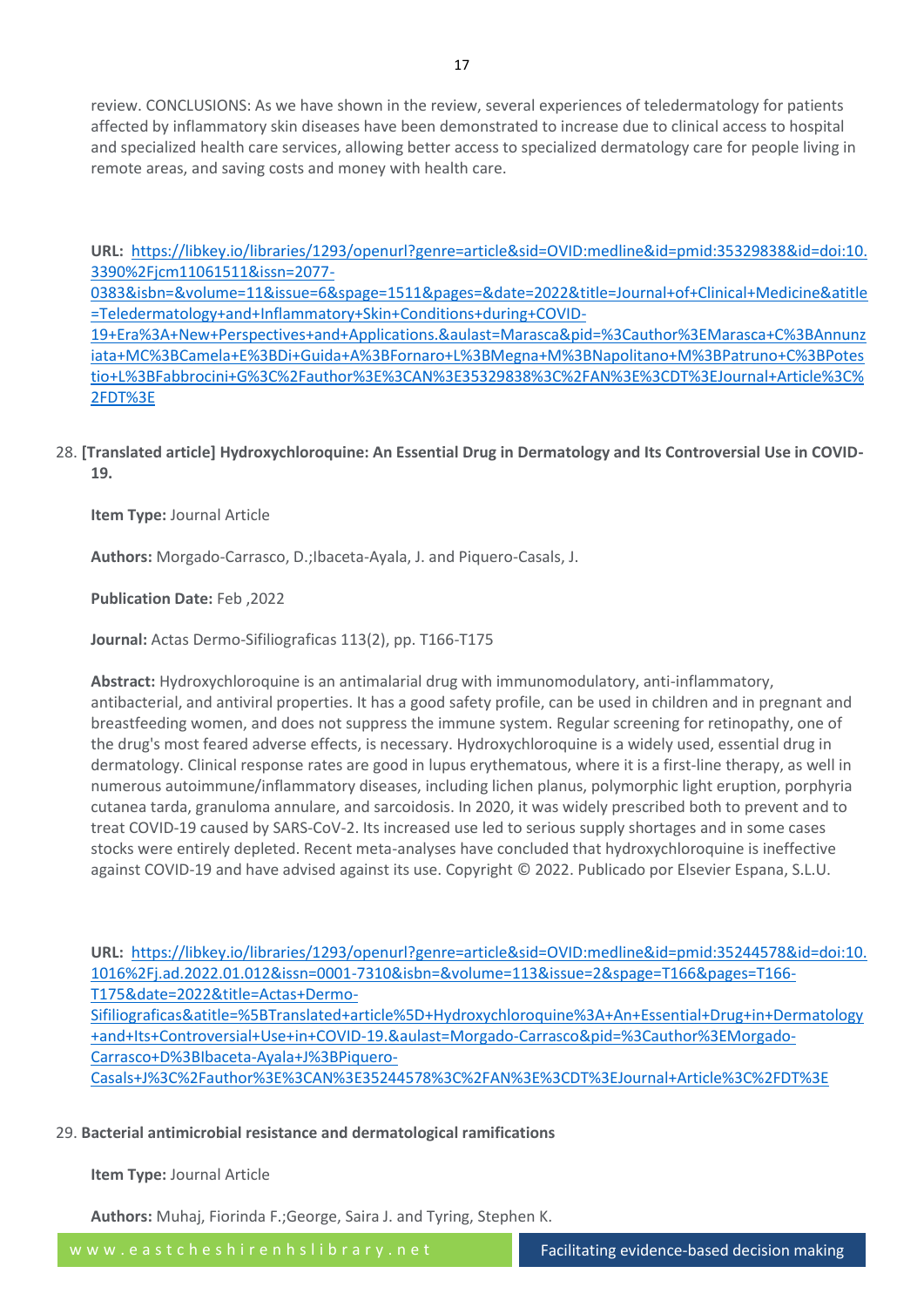#### **Publication Date:** 2022

#### **Journal:** British Journal of Dermatology

**Abstract:** The spread of COVID-19 serves as a reminder of the might of microbes in the era of modern medicine. For years, another threat has preoccupied infectious disease experts and public health officials alike: rising antimicrobial resistance (AMR). Resistance is exceeding stewardship efforts as well as the rates of new drug development and approval in the market. A dry antimicrobial pipeline is threatening regression to a preantibiotic era. While the consequences of resistance may seem far removed from daily clinical practice, awareness of AMR is essential to dermatological care given that dermatologists prescribe more antibiotics per physician than other providers. Antibiotics in dermatology are often used for prolonged courses, with significant potential for microbiome alteration and antibiotic-related adverse effects. Through this review we hope to contribute to efforts of bringing the crisis of AMR to the forefront of daily dermatological practice. Copyright © 2022 British Association of Dermatologists.

**URL:** [https://libkey.io/libraries/1293/openurl?genre=article&sid=OVID:medline&id=pmid:35083740&id=doi:10.](https://libkey.io/libraries/1293/openurl?genre=article&sid=OVID:medline&id=pmid:35083740&id=doi:10.1111%2Fbjd.21033&issn=0007-0963&isbn=&volume=&issue=&spage=&pages=&date=2022&title=British+Journal+of+Dermatology&atitle=Bacterial+antimicrobial+resistance+and+dermatological+ramifications.&aulast=Muhaj&pid=%3Cauthor%3EMuhaj+FF%3BGeorge+SJ%3BTyring+SK%3C%2Fauthor%3E%3CAN%3E35083740%3C%2FAN%3E%3CDT%3EJournal+Article%3C%2FDT%3E) [1111%2Fbjd.21033&issn=0007-](https://libkey.io/libraries/1293/openurl?genre=article&sid=OVID:medline&id=pmid:35083740&id=doi:10.1111%2Fbjd.21033&issn=0007-0963&isbn=&volume=&issue=&spage=&pages=&date=2022&title=British+Journal+of+Dermatology&atitle=Bacterial+antimicrobial+resistance+and+dermatological+ramifications.&aulast=Muhaj&pid=%3Cauthor%3EMuhaj+FF%3BGeorge+SJ%3BTyring+SK%3C%2Fauthor%3E%3CAN%3E35083740%3C%2FAN%3E%3CDT%3EJournal+Article%3C%2FDT%3E)

[0963&isbn=&volume=&issue=&spage=&pages=&date=2022&title=British+Journal+of+Dermatology&atitle=Bact](https://libkey.io/libraries/1293/openurl?genre=article&sid=OVID:medline&id=pmid:35083740&id=doi:10.1111%2Fbjd.21033&issn=0007-0963&isbn=&volume=&issue=&spage=&pages=&date=2022&title=British+Journal+of+Dermatology&atitle=Bacterial+antimicrobial+resistance+and+dermatological+ramifications.&aulast=Muhaj&pid=%3Cauthor%3EMuhaj+FF%3BGeorge+SJ%3BTyring+SK%3C%2Fauthor%3E%3CAN%3E35083740%3C%2FAN%3E%3CDT%3EJournal+Article%3C%2FDT%3E) [erial+antimicrobial+resistance+and+dermatological+ramifications.&aulast=Muhaj&pid=%3Cauthor%3EMuhaj+F](https://libkey.io/libraries/1293/openurl?genre=article&sid=OVID:medline&id=pmid:35083740&id=doi:10.1111%2Fbjd.21033&issn=0007-0963&isbn=&volume=&issue=&spage=&pages=&date=2022&title=British+Journal+of+Dermatology&atitle=Bacterial+antimicrobial+resistance+and+dermatological+ramifications.&aulast=Muhaj&pid=%3Cauthor%3EMuhaj+FF%3BGeorge+SJ%3BTyring+SK%3C%2Fauthor%3E%3CAN%3E35083740%3C%2FAN%3E%3CDT%3EJournal+Article%3C%2FDT%3E) [F%3BGeorge+SJ%3BTyring+SK%3C%2Fauthor%3E%3CAN%3E35083740%3C%2FAN%3E%3CDT%3EJournal+Articl](https://libkey.io/libraries/1293/openurl?genre=article&sid=OVID:medline&id=pmid:35083740&id=doi:10.1111%2Fbjd.21033&issn=0007-0963&isbn=&volume=&issue=&spage=&pages=&date=2022&title=British+Journal+of+Dermatology&atitle=Bacterial+antimicrobial+resistance+and+dermatological+ramifications.&aulast=Muhaj&pid=%3Cauthor%3EMuhaj+FF%3BGeorge+SJ%3BTyring+SK%3C%2Fauthor%3E%3CAN%3E35083740%3C%2FAN%3E%3CDT%3EJournal+Article%3C%2FDT%3E) [e%3C%2FDT%3E](https://libkey.io/libraries/1293/openurl?genre=article&sid=OVID:medline&id=pmid:35083740&id=doi:10.1111%2Fbjd.21033&issn=0007-0963&isbn=&volume=&issue=&spage=&pages=&date=2022&title=British+Journal+of+Dermatology&atitle=Bacterial+antimicrobial+resistance+and+dermatological+ramifications.&aulast=Muhaj&pid=%3Cauthor%3EMuhaj+FF%3BGeorge+SJ%3BTyring+SK%3C%2Fauthor%3E%3CAN%3E35083740%3C%2FAN%3E%3CDT%3EJournal+Article%3C%2FDT%3E)

#### 30. **Stevens-Johnson syndrome as a primary skin manifestation of COVID-19.**

#### **Item Type:** Journal Article

**Authors:** Muhd Besari, Alwi;Lim, Jo Anne;Vellaichamy, Pothene Thevi;Hussain, Faezahtul Arbaeyah;Kamaludin, Zaleha and Nor, Mokhtar

#### **Publication Date:** 2022

**Journal:** Postgraduate Medical Journal 98(e2), pp. e70

**URL:** [https://libkey.io/libraries/1293/openurl?genre=article&sid=OVID:medline&id=pmid:35232836&id=doi:10.](https://libkey.io/libraries/1293/openurl?genre=article&sid=OVID:medline&id=pmid:35232836&id=doi:10.1136%2Fpostgradmedj-2021-140778&issn=0032-5473&isbn=&volume=98&issue=2&spage=e70&pages=e70&date=2022&title=Postgraduate+Medical+Journal&atitle=Stevens-Johnson+syndrome+as+a+primary+skin+manifestation+of+COVID-19.&aulast=Muhd+Besari&pid=%3Cauthor%3EMuhd+Besari+A%3BLim+JA%3BVellaichamy+PT%3BHussain+FA%3BKamaludin+Z%3BNor+M%3C%2Fauthor%3E%3CAN%3E35232836%3C%2FAN%3E%3CDT%3EJournal+Article%3C%2FDT%3E) [1136%2Fpostgradmedj-2021-140778&issn=0032-](https://libkey.io/libraries/1293/openurl?genre=article&sid=OVID:medline&id=pmid:35232836&id=doi:10.1136%2Fpostgradmedj-2021-140778&issn=0032-5473&isbn=&volume=98&issue=2&spage=e70&pages=e70&date=2022&title=Postgraduate+Medical+Journal&atitle=Stevens-Johnson+syndrome+as+a+primary+skin+manifestation+of+COVID-19.&aulast=Muhd+Besari&pid=%3Cauthor%3EMuhd+Besari+A%3BLim+JA%3BVellaichamy+PT%3BHussain+FA%3BKamaludin+Z%3BNor+M%3C%2Fauthor%3E%3CAN%3E35232836%3C%2FAN%3E%3CDT%3EJournal+Article%3C%2FDT%3E)

[5473&isbn=&volume=98&issue=2&spage=e70&pages=e70&date=2022&title=Postgraduate+Medical+Journal&](https://libkey.io/libraries/1293/openurl?genre=article&sid=OVID:medline&id=pmid:35232836&id=doi:10.1136%2Fpostgradmedj-2021-140778&issn=0032-5473&isbn=&volume=98&issue=2&spage=e70&pages=e70&date=2022&title=Postgraduate+Medical+Journal&atitle=Stevens-Johnson+syndrome+as+a+primary+skin+manifestation+of+COVID-19.&aulast=Muhd+Besari&pid=%3Cauthor%3EMuhd+Besari+A%3BLim+JA%3BVellaichamy+PT%3BHussain+FA%3BKamaludin+Z%3BNor+M%3C%2Fauthor%3E%3CAN%3E35232836%3C%2FAN%3E%3CDT%3EJournal+Article%3C%2FDT%3E) [atitle=Stevens-Johnson+syndrome+as+a+primary+skin+manifestation+of+COVID-](https://libkey.io/libraries/1293/openurl?genre=article&sid=OVID:medline&id=pmid:35232836&id=doi:10.1136%2Fpostgradmedj-2021-140778&issn=0032-5473&isbn=&volume=98&issue=2&spage=e70&pages=e70&date=2022&title=Postgraduate+Medical+Journal&atitle=Stevens-Johnson+syndrome+as+a+primary+skin+manifestation+of+COVID-19.&aulast=Muhd+Besari&pid=%3Cauthor%3EMuhd+Besari+A%3BLim+JA%3BVellaichamy+PT%3BHussain+FA%3BKamaludin+Z%3BNor+M%3C%2Fauthor%3E%3CAN%3E35232836%3C%2FAN%3E%3CDT%3EJournal+Article%3C%2FDT%3E)

[19.&aulast=Muhd+Besari&pid=%3Cauthor%3EMuhd+Besari+A%3BLim+JA%3BVellaichamy+PT%3BHussain+FA%](https://libkey.io/libraries/1293/openurl?genre=article&sid=OVID:medline&id=pmid:35232836&id=doi:10.1136%2Fpostgradmedj-2021-140778&issn=0032-5473&isbn=&volume=98&issue=2&spage=e70&pages=e70&date=2022&title=Postgraduate+Medical+Journal&atitle=Stevens-Johnson+syndrome+as+a+primary+skin+manifestation+of+COVID-19.&aulast=Muhd+Besari&pid=%3Cauthor%3EMuhd+Besari+A%3BLim+JA%3BVellaichamy+PT%3BHussain+FA%3BKamaludin+Z%3BNor+M%3C%2Fauthor%3E%3CAN%3E35232836%3C%2FAN%3E%3CDT%3EJournal+Article%3C%2FDT%3E) [3BKamaludin+Z%3BNor+M%3C%2Fauthor%3E%3CAN%3E35232836%3C%2FAN%3E%3CDT%3EJournal+Article%](https://libkey.io/libraries/1293/openurl?genre=article&sid=OVID:medline&id=pmid:35232836&id=doi:10.1136%2Fpostgradmedj-2021-140778&issn=0032-5473&isbn=&volume=98&issue=2&spage=e70&pages=e70&date=2022&title=Postgraduate+Medical+Journal&atitle=Stevens-Johnson+syndrome+as+a+primary+skin+manifestation+of+COVID-19.&aulast=Muhd+Besari&pid=%3Cauthor%3EMuhd+Besari+A%3BLim+JA%3BVellaichamy+PT%3BHussain+FA%3BKamaludin+Z%3BNor+M%3C%2Fauthor%3E%3CAN%3E35232836%3C%2FAN%3E%3CDT%3EJournal+Article%3C%2FDT%3E) [3C%2FDT%3E](https://libkey.io/libraries/1293/openurl?genre=article&sid=OVID:medline&id=pmid:35232836&id=doi:10.1136%2Fpostgradmedj-2021-140778&issn=0032-5473&isbn=&volume=98&issue=2&spage=e70&pages=e70&date=2022&title=Postgraduate+Medical+Journal&atitle=Stevens-Johnson+syndrome+as+a+primary+skin+manifestation+of+COVID-19.&aulast=Muhd+Besari&pid=%3Cauthor%3EMuhd+Besari+A%3BLim+JA%3BVellaichamy+PT%3BHussain+FA%3BKamaludin+Z%3BNor+M%3C%2Fauthor%3E%3CAN%3E35232836%3C%2FAN%3E%3CDT%3EJournal+Article%3C%2FDT%3E)

31. **Personal protective equipment and adverse dermatological reactions among healthcare workers: Survey observations from the COVID-19 pandemic.**

**Item Type:** Journal Article

**Authors:** Nguyen, Chrystie;Young, Fletcher Graham;McElroy, Doug and Singh, Aniruddha

**Publication Date:** Mar 04 ,2022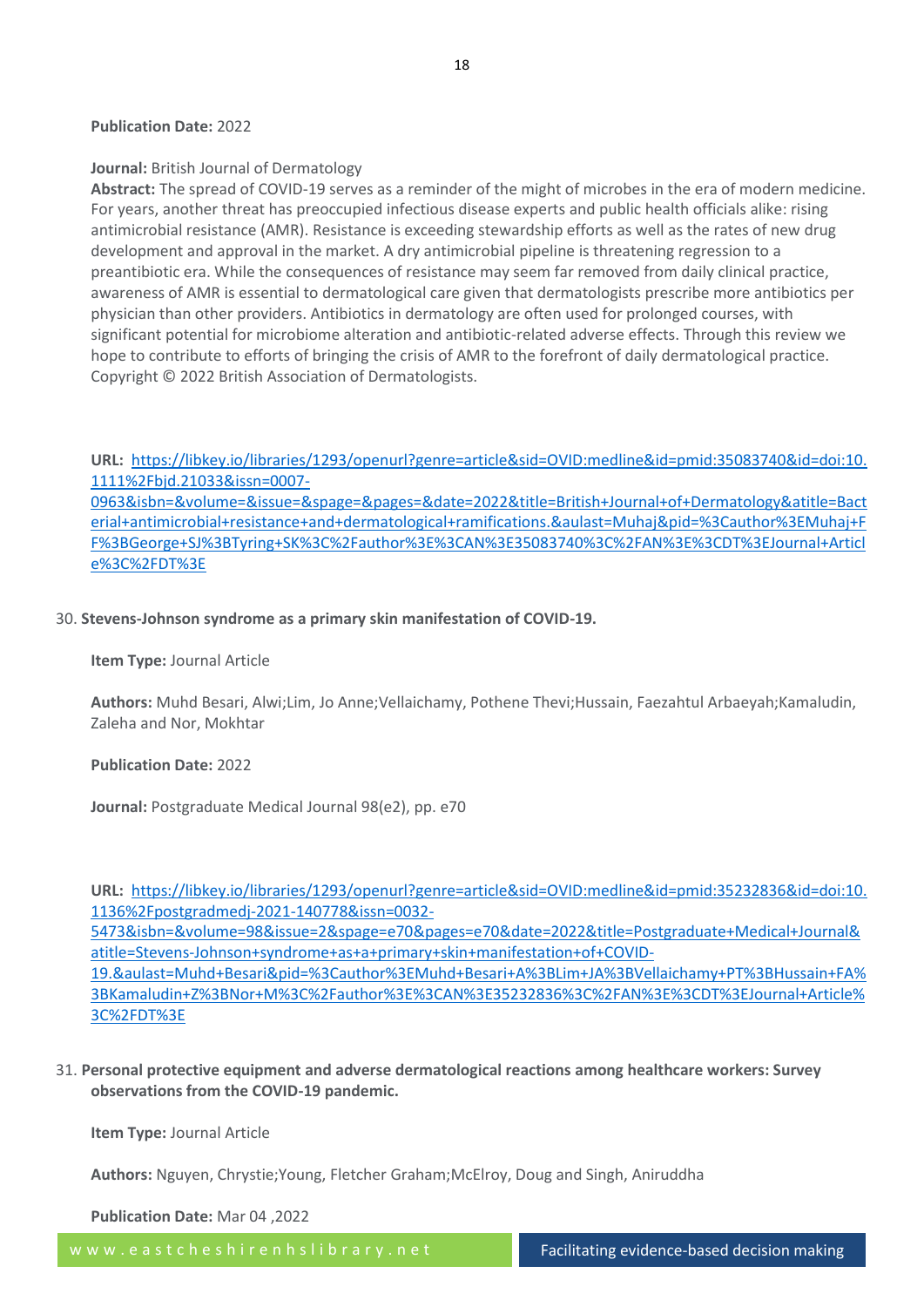**Abstract:** ABSTRACT: The pandemic of the 2019 novel coronavirus disease (COVID-19) has caused an unprecedented mobilization of the United States' healthcare workforce. In addition to working extended hours under increased duress, healthcare professionals (HCP) of all stations have been making use of various types of personal protective equipment (PPE) with greatly increased frequency and duration. Current data regarding adverse skin reactions as a possible consequence of PPE use are, particularly in the United States, largely insufficient for policy-makers to make informed decisions regarding daily PPE use among HCP. The research vehicle employed by this study is a cross-sectional 25-item survey distributed via email to workers currently employed by a five-hospital system in southcentral Kentucky. This survey was used to collect information from hospital workers of all professional roles about their experiences during the COVID-19 pandemic, focusing on reports of adverse dermatological reactions and associated risk factors.Out of 879 respondents, 54.4% reported some type of skin irritation reaction. Skin irritation was significantly more prevalent among medical and medical support staff than non-medical hospital workers, with the highest prevalence among Certified Nurse Assistant (CNAs). Among clinical workers, those in dedicated COVID-19 units reported the highest prevalence of adverse skin reaction. The most common complaint was dryness/scaling of the skin (306 out of 439, 69.7%), and the most common location was the facial cheeks (305 out of 516, 59.1%). Among those who reported skin irritation, the average self-reported severity of skin reaction (on a scale of 1-5) was 2.00 +/- 0.05, and the mean total days of skin reaction per month was 11.70 +/- 0.39 days. Total days of irritation per month was found to be significantly related to "total days of PPE use per month," "hours of PPE use per day," "frequency of hand washing," and "use of disinfecting UV irradiation." Severity of skin reaction was found to be significantly related to "hours per day of PPE use," "consecutive days of PPE use," and "female sex."Clinical workers that put in the most face-to-face time with patients, and those in dedicated COVID-19 units, had the highest risk of adverse skin reaction. Overall, skin reactions were found to be mild, even in those hospital workers with the heaviest PPE use. Because the widespread and consistent use of facial masks in public settings has become a key tool in our protracted struggle with SARS-CoV-2, these findings may help to ameliorate concerns that everyday facial mask and/or other PPE usage contributes to significant dermatologic morbidity among both medical professionals and public citizens. Copyright © 2022 the Author(s). Published by Wolters Kluwer Health, Inc.

**URL:** [https://libkey.io/libraries/1293/openurl?genre=article&sid=OVID:medline&id=pmid:35244077&id=doi:10.](https://libkey.io/libraries/1293/openurl?genre=article&sid=OVID:medline&id=pmid:35244077&id=doi:10.1097%2FMD.0000000000029003&issn=0025-7974&isbn=&volume=101&issue=9&spage=e29003&pages=e29003&date=2022&title=Medicine&atitle=Personal+protective+equipment+and+adverse+dermatological+reactions+among+healthcare+workers%3A+Survey+observations+from+the+COVID-19+pandemic.&aulast=Nguyen&pid=%3Cauthor%3ENguyen+C%3BYoung+FG%3BMcElroy+D%3BSingh+A%3C%2Fauthor%3E%3CAN%3E35244077%3C%2FAN%3E%3CDT%3EJournal+Article%3C%2FDT%3E) [1097%2FMD.0000000000029003&issn=0025-](https://libkey.io/libraries/1293/openurl?genre=article&sid=OVID:medline&id=pmid:35244077&id=doi:10.1097%2FMD.0000000000029003&issn=0025-7974&isbn=&volume=101&issue=9&spage=e29003&pages=e29003&date=2022&title=Medicine&atitle=Personal+protective+equipment+and+adverse+dermatological+reactions+among+healthcare+workers%3A+Survey+observations+from+the+COVID-19+pandemic.&aulast=Nguyen&pid=%3Cauthor%3ENguyen+C%3BYoung+FG%3BMcElroy+D%3BSingh+A%3C%2Fauthor%3E%3CAN%3E35244077%3C%2FAN%3E%3CDT%3EJournal+Article%3C%2FDT%3E)

[7974&isbn=&volume=101&issue=9&spage=e29003&pages=e29003&date=2022&title=Medicine&atitle=Person](https://libkey.io/libraries/1293/openurl?genre=article&sid=OVID:medline&id=pmid:35244077&id=doi:10.1097%2FMD.0000000000029003&issn=0025-7974&isbn=&volume=101&issue=9&spage=e29003&pages=e29003&date=2022&title=Medicine&atitle=Personal+protective+equipment+and+adverse+dermatological+reactions+among+healthcare+workers%3A+Survey+observations+from+the+COVID-19+pandemic.&aulast=Nguyen&pid=%3Cauthor%3ENguyen+C%3BYoung+FG%3BMcElroy+D%3BSingh+A%3C%2Fauthor%3E%3CAN%3E35244077%3C%2FAN%3E%3CDT%3EJournal+Article%3C%2FDT%3E) [al+protective+equipment+and+adverse+dermatological+reactions+among+healthcare+workers%3A+Survey+ob](https://libkey.io/libraries/1293/openurl?genre=article&sid=OVID:medline&id=pmid:35244077&id=doi:10.1097%2FMD.0000000000029003&issn=0025-7974&isbn=&volume=101&issue=9&spage=e29003&pages=e29003&date=2022&title=Medicine&atitle=Personal+protective+equipment+and+adverse+dermatological+reactions+among+healthcare+workers%3A+Survey+observations+from+the+COVID-19+pandemic.&aulast=Nguyen&pid=%3Cauthor%3ENguyen+C%3BYoung+FG%3BMcElroy+D%3BSingh+A%3C%2Fauthor%3E%3CAN%3E35244077%3C%2FAN%3E%3CDT%3EJournal+Article%3C%2FDT%3E) [servations+from+the+COVID-](https://libkey.io/libraries/1293/openurl?genre=article&sid=OVID:medline&id=pmid:35244077&id=doi:10.1097%2FMD.0000000000029003&issn=0025-7974&isbn=&volume=101&issue=9&spage=e29003&pages=e29003&date=2022&title=Medicine&atitle=Personal+protective+equipment+and+adverse+dermatological+reactions+among+healthcare+workers%3A+Survey+observations+from+the+COVID-19+pandemic.&aulast=Nguyen&pid=%3Cauthor%3ENguyen+C%3BYoung+FG%3BMcElroy+D%3BSingh+A%3C%2Fauthor%3E%3CAN%3E35244077%3C%2FAN%3E%3CDT%3EJournal+Article%3C%2FDT%3E)

[19+pandemic.&aulast=Nguyen&pid=%3Cauthor%3ENguyen+C%3BYoung+FG%3BMcElroy+D%3BSingh+A%3C%2](https://libkey.io/libraries/1293/openurl?genre=article&sid=OVID:medline&id=pmid:35244077&id=doi:10.1097%2FMD.0000000000029003&issn=0025-7974&isbn=&volume=101&issue=9&spage=e29003&pages=e29003&date=2022&title=Medicine&atitle=Personal+protective+equipment+and+adverse+dermatological+reactions+among+healthcare+workers%3A+Survey+observations+from+the+COVID-19+pandemic.&aulast=Nguyen&pid=%3Cauthor%3ENguyen+C%3BYoung+FG%3BMcElroy+D%3BSingh+A%3C%2Fauthor%3E%3CAN%3E35244077%3C%2FAN%3E%3CDT%3EJournal+Article%3C%2FDT%3E) [Fauthor%3E%3CAN%3E35244077%3C%2FAN%3E%3CDT%3EJournal+Article%3C%2FDT%3E](https://libkey.io/libraries/1293/openurl?genre=article&sid=OVID:medline&id=pmid:35244077&id=doi:10.1097%2FMD.0000000000029003&issn=0025-7974&isbn=&volume=101&issue=9&spage=e29003&pages=e29003&date=2022&title=Medicine&atitle=Personal+protective+equipment+and+adverse+dermatological+reactions+among+healthcare+workers%3A+Survey+observations+from+the+COVID-19+pandemic.&aulast=Nguyen&pid=%3Cauthor%3ENguyen+C%3BYoung+FG%3BMcElroy+D%3BSingh+A%3C%2Fauthor%3E%3CAN%3E35244077%3C%2FAN%3E%3CDT%3EJournal+Article%3C%2FDT%3E)

32. **Skin of Infants and Children: Dermatological Manifestations of COVID-19 in Children.**

**Item Type:** Journal Article

**Authors:** Panda, Maitreyee;Agarwal, Akash and Hassanandani, Trashita

**Publication Date:** 2022

#### **Journal:** Indian Pediatrics

**Abstract:** CONTEXT: The clinical picture of pediatric severe acute respiratory syndrome coronavirus 2 (SARS-CoV-2) infection differs from adults as does the cutaneous manifestations. In this review, we summarize the varied morphological manifestations of SARS-CoV-2 infection in the pediatric population. EVIDENCE ACQUISITION: A comprehensive literature search was conducted (dated 23rd September, 2021) across multiple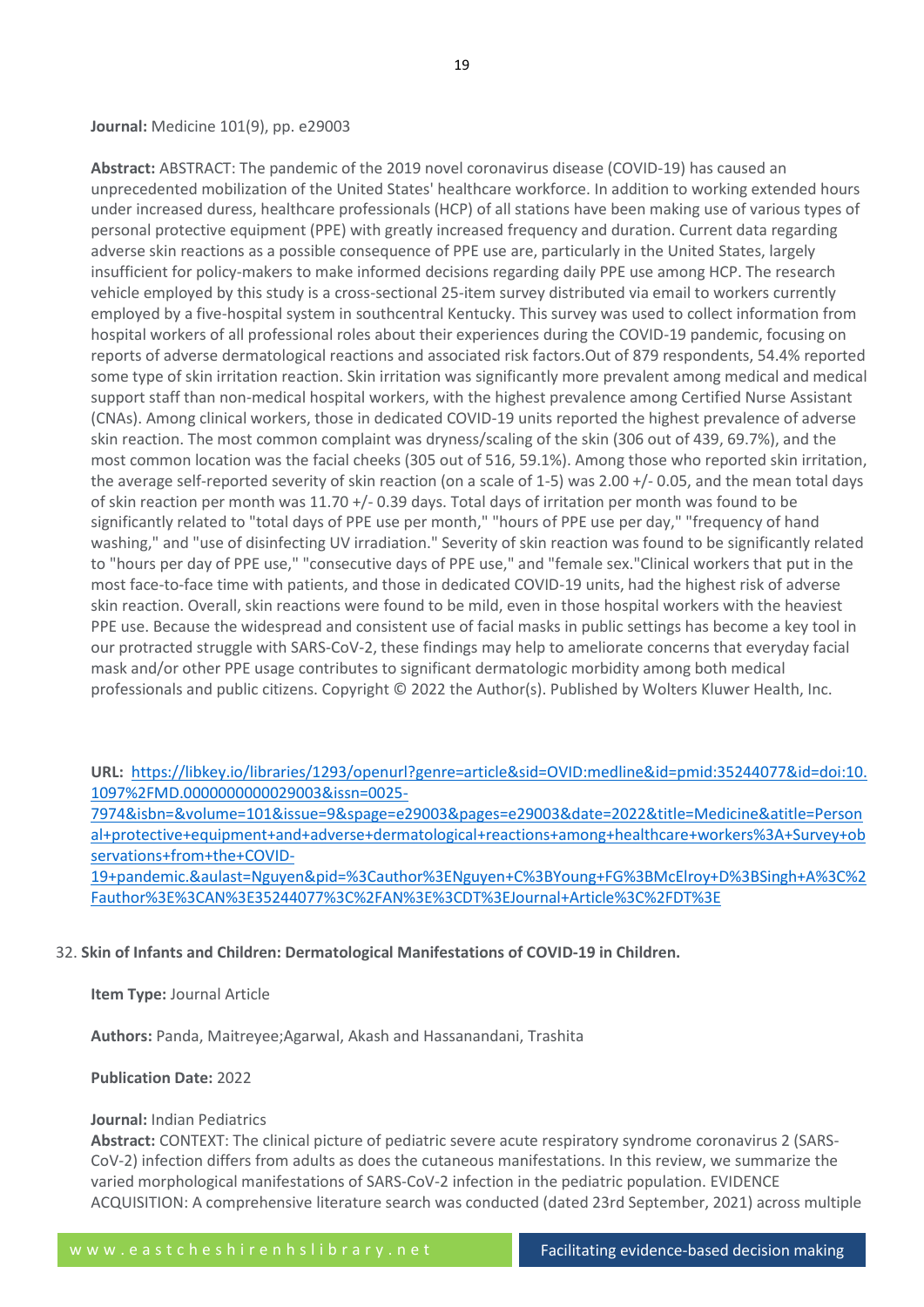databases (PubMed, EMBASE, MEDLINE and Cochrane) with the following keywords. An additional filter of age group between 0-18 years was kept in each of the searches. RESULTS: Chilblains constitute the most common cutaneous manifestation of pediatric coronavirus disease (covid-19). Other commonly reported manifestations include maculopapular rash, urticaria, erythema multiforme, and papulovesicular eruptions. Majority of children with these manifestations are asymptomatic, highlighting the need to clinically suspect and appropriately manage such patients. A subset of pediatric patients develop severe multisystem involvement termed as multi-system inflammatory syndrome in children (MIS-C) that has varied mucocutaneous manifestations. CONCLUSION: A wide variety of dermatological manifestation of SARS-CoV-2 infection is reported, and both the pediatrician and dermatologist need to be aware of the same to suspect and diagnose COVID-19 infection in children.

**URL:** [https://libkey.io/libraries/1293/openurl?genre=article&sid=OVID:medline&id=pmid:35273132&id=doi:&is](https://libkey.io/libraries/1293/openurl?genre=article&sid=OVID:medline&id=pmid:35273132&id=doi:&issn=0019-6061&isbn=&volume=&issue=&spage=&pages=&date=2022&title=Indian+Pediatrics&atitle=Skin+of+Infants+and+Children%3A+Dermatological+Manifestations+of+COVID-19+in+Children.&aulast=Panda&pid=%3Cauthor%3EPanda+M%3BAgarwal+A%3BHassanandani+T%3C%2Fauthor%3E%3CAN%3E35273132%3C%2FAN%3E%3CDT%3EJournal+Article%3C%2FDT%3E) [sn=0019-](https://libkey.io/libraries/1293/openurl?genre=article&sid=OVID:medline&id=pmid:35273132&id=doi:&issn=0019-6061&isbn=&volume=&issue=&spage=&pages=&date=2022&title=Indian+Pediatrics&atitle=Skin+of+Infants+and+Children%3A+Dermatological+Manifestations+of+COVID-19+in+Children.&aulast=Panda&pid=%3Cauthor%3EPanda+M%3BAgarwal+A%3BHassanandani+T%3C%2Fauthor%3E%3CAN%3E35273132%3C%2FAN%3E%3CDT%3EJournal+Article%3C%2FDT%3E)

[6061&isbn=&volume=&issue=&spage=&pages=&date=2022&title=Indian+Pediatrics&atitle=Skin+of+Infants+an](https://libkey.io/libraries/1293/openurl?genre=article&sid=OVID:medline&id=pmid:35273132&id=doi:&issn=0019-6061&isbn=&volume=&issue=&spage=&pages=&date=2022&title=Indian+Pediatrics&atitle=Skin+of+Infants+and+Children%3A+Dermatological+Manifestations+of+COVID-19+in+Children.&aulast=Panda&pid=%3Cauthor%3EPanda+M%3BAgarwal+A%3BHassanandani+T%3C%2Fauthor%3E%3CAN%3E35273132%3C%2FAN%3E%3CDT%3EJournal+Article%3C%2FDT%3E) [d+Children%3A+Dermatological+Manifestations+of+COVID-](https://libkey.io/libraries/1293/openurl?genre=article&sid=OVID:medline&id=pmid:35273132&id=doi:&issn=0019-6061&isbn=&volume=&issue=&spage=&pages=&date=2022&title=Indian+Pediatrics&atitle=Skin+of+Infants+and+Children%3A+Dermatological+Manifestations+of+COVID-19+in+Children.&aulast=Panda&pid=%3Cauthor%3EPanda+M%3BAgarwal+A%3BHassanandani+T%3C%2Fauthor%3E%3CAN%3E35273132%3C%2FAN%3E%3CDT%3EJournal+Article%3C%2FDT%3E)

[19+in+Children.&aulast=Panda&pid=%3Cauthor%3EPanda+M%3BAgarwal+A%3BHassanandani+T%3C%2Fautho](https://libkey.io/libraries/1293/openurl?genre=article&sid=OVID:medline&id=pmid:35273132&id=doi:&issn=0019-6061&isbn=&volume=&issue=&spage=&pages=&date=2022&title=Indian+Pediatrics&atitle=Skin+of+Infants+and+Children%3A+Dermatological+Manifestations+of+COVID-19+in+Children.&aulast=Panda&pid=%3Cauthor%3EPanda+M%3BAgarwal+A%3BHassanandani+T%3C%2Fauthor%3E%3CAN%3E35273132%3C%2FAN%3E%3CDT%3EJournal+Article%3C%2FDT%3E) [r%3E%3CAN%3E35273132%3C%2FAN%3E%3CDT%3EJournal+Article%3C%2FDT%3E](https://libkey.io/libraries/1293/openurl?genre=article&sid=OVID:medline&id=pmid:35273132&id=doi:&issn=0019-6061&isbn=&volume=&issue=&spage=&pages=&date=2022&title=Indian+Pediatrics&atitle=Skin+of+Infants+and+Children%3A+Dermatological+Manifestations+of+COVID-19+in+Children.&aulast=Panda&pid=%3Cauthor%3EPanda+M%3BAgarwal+A%3BHassanandani+T%3C%2Fauthor%3E%3CAN%3E35273132%3C%2FAN%3E%3CDT%3EJournal+Article%3C%2FDT%3E)

# 33. **Skin manifestations in patients with COVID-19: a prospective observational study during the first wave of the pandemic in the UK and review of the recent literature.**

**Item Type:** Journal Article

**Authors:** Parmar, Shivani and De Silva, Bernadette

**Publication Date:** 2022

# **Journal:** European Journal of Dermatology

**Abstract:** COVID-19 (SARS-CoV-2) is a viral infection that presents in heterogeneous forms with effects on multiple organ systems including the skin. The objectives of this prospective observational study were to identify cutaneous lesions in confirmed COVID-19-positive patients admitted to a district general hospital in the eastern region of England, to determine the prevalence of these lesions and compare the findings with the current literature. The study was conducted at the Luton and Dunstable University Hospital during the first peak of the pandemic in the United Kingdom to identify skin manifestations in patients infected with COVID-19. Several variables were taken into consideration and photographs of skin lesions were taken. Unlike previous similar studies, all patients included in this study had a positive nasopharyngeal PCR swab for SARS-CoV-2. All photographs were analysed by a dermatology consultant. A total of 93 patients were included in the study; 40% ( $n = 37$ ) had cutaneous lesions but only 5.5% of the total patients ( $n = 6$ ) presented with likely coronavirusrelated skin changes. Lesions identified were pseudochilblain and purpuric/livedoid type. We also noted several coagulation abnormalities in these patients. COVID-19 can present with a variety of skin manifestations. Pseudochilblain lesions and purpuric livedoid lesions have been described in the literature and although the underlying mechanism is not fully understood, it is possible that these lesions represent thromboinflammatory processes as a result of the hypercoagulability state associated with COVID-19. More research is required to better understand the pathophysiology and epidemiology of these manifestations.

**URL:** [https://libkey.io/libraries/1293/openurl?genre=article&sid=OVID:medline&id=pmid:35171793&id=doi:10.](https://libkey.io/libraries/1293/openurl?genre=article&sid=OVID:medline&id=pmid:35171793&id=doi:10.1684%2Fejd.2022.4202&issn=1167-1122&isbn=&volume=&issue=&spage=&pages=&date=2022&title=European+Journal+of+Dermatology&atitle=Skin+manifestations+in+patients+with+COVID-19%3A+a+prospective+observational+study+during+the+first+wave+of+the+pandemic+in+the+UK+and+review+of+the+recent+literature.&aulast=Parmar&pid=%3Cauthor%3EParmar+S%3BDe+Silva+B%3C%2Fauthor%3E%3CAN%3E35171793%3C%2FAN%3E%3CDT%3EJournal+Article%3C%2FDT%3E) [1684%2Fejd.2022.4202&issn=1167-](https://libkey.io/libraries/1293/openurl?genre=article&sid=OVID:medline&id=pmid:35171793&id=doi:10.1684%2Fejd.2022.4202&issn=1167-1122&isbn=&volume=&issue=&spage=&pages=&date=2022&title=European+Journal+of+Dermatology&atitle=Skin+manifestations+in+patients+with+COVID-19%3A+a+prospective+observational+study+during+the+first+wave+of+the+pandemic+in+the+UK+and+review+of+the+recent+literature.&aulast=Parmar&pid=%3Cauthor%3EParmar+S%3BDe+Silva+B%3C%2Fauthor%3E%3CAN%3E35171793%3C%2FAN%3E%3CDT%3EJournal+Article%3C%2FDT%3E)

[1122&isbn=&volume=&issue=&spage=&pages=&date=2022&title=European+Journal+of+Dermatology&atitle=S](https://libkey.io/libraries/1293/openurl?genre=article&sid=OVID:medline&id=pmid:35171793&id=doi:10.1684%2Fejd.2022.4202&issn=1167-1122&isbn=&volume=&issue=&spage=&pages=&date=2022&title=European+Journal+of+Dermatology&atitle=Skin+manifestations+in+patients+with+COVID-19%3A+a+prospective+observational+study+during+the+first+wave+of+the+pandemic+in+the+UK+and+review+of+the+recent+literature.&aulast=Parmar&pid=%3Cauthor%3EParmar+S%3BDe+Silva+B%3C%2Fauthor%3E%3CAN%3E35171793%3C%2FAN%3E%3CDT%3EJournal+Article%3C%2FDT%3E) [kin+manifestations+in+patients+with+COVID-](https://libkey.io/libraries/1293/openurl?genre=article&sid=OVID:medline&id=pmid:35171793&id=doi:10.1684%2Fejd.2022.4202&issn=1167-1122&isbn=&volume=&issue=&spage=&pages=&date=2022&title=European+Journal+of+Dermatology&atitle=Skin+manifestations+in+patients+with+COVID-19%3A+a+prospective+observational+study+during+the+first+wave+of+the+pandemic+in+the+UK+and+review+of+the+recent+literature.&aulast=Parmar&pid=%3Cauthor%3EParmar+S%3BDe+Silva+B%3C%2Fauthor%3E%3CAN%3E35171793%3C%2FAN%3E%3CDT%3EJournal+Article%3C%2FDT%3E)

[19%3A+a+prospective+observational+study+during+the+first+wave+of+the+pandemic+in+the+UK+and+review](https://libkey.io/libraries/1293/openurl?genre=article&sid=OVID:medline&id=pmid:35171793&id=doi:10.1684%2Fejd.2022.4202&issn=1167-1122&isbn=&volume=&issue=&spage=&pages=&date=2022&title=European+Journal+of+Dermatology&atitle=Skin+manifestations+in+patients+with+COVID-19%3A+a+prospective+observational+study+during+the+first+wave+of+the+pandemic+in+the+UK+and+review+of+the+recent+literature.&aulast=Parmar&pid=%3Cauthor%3EParmar+S%3BDe+Silva+B%3C%2Fauthor%3E%3CAN%3E35171793%3C%2FAN%3E%3CDT%3EJournal+Article%3C%2FDT%3E) [+of+the+recent+literature.&aulast=Parmar&pid=%3Cauthor%3EParmar+S%3BDe+Silva+B%3C%2Fauthor%3E%3](https://libkey.io/libraries/1293/openurl?genre=article&sid=OVID:medline&id=pmid:35171793&id=doi:10.1684%2Fejd.2022.4202&issn=1167-1122&isbn=&volume=&issue=&spage=&pages=&date=2022&title=European+Journal+of+Dermatology&atitle=Skin+manifestations+in+patients+with+COVID-19%3A+a+prospective+observational+study+during+the+first+wave+of+the+pandemic+in+the+UK+and+review+of+the+recent+literature.&aulast=Parmar&pid=%3Cauthor%3EParmar+S%3BDe+Silva+B%3C%2Fauthor%3E%3CAN%3E35171793%3C%2FAN%3E%3CDT%3EJournal+Article%3C%2FDT%3E)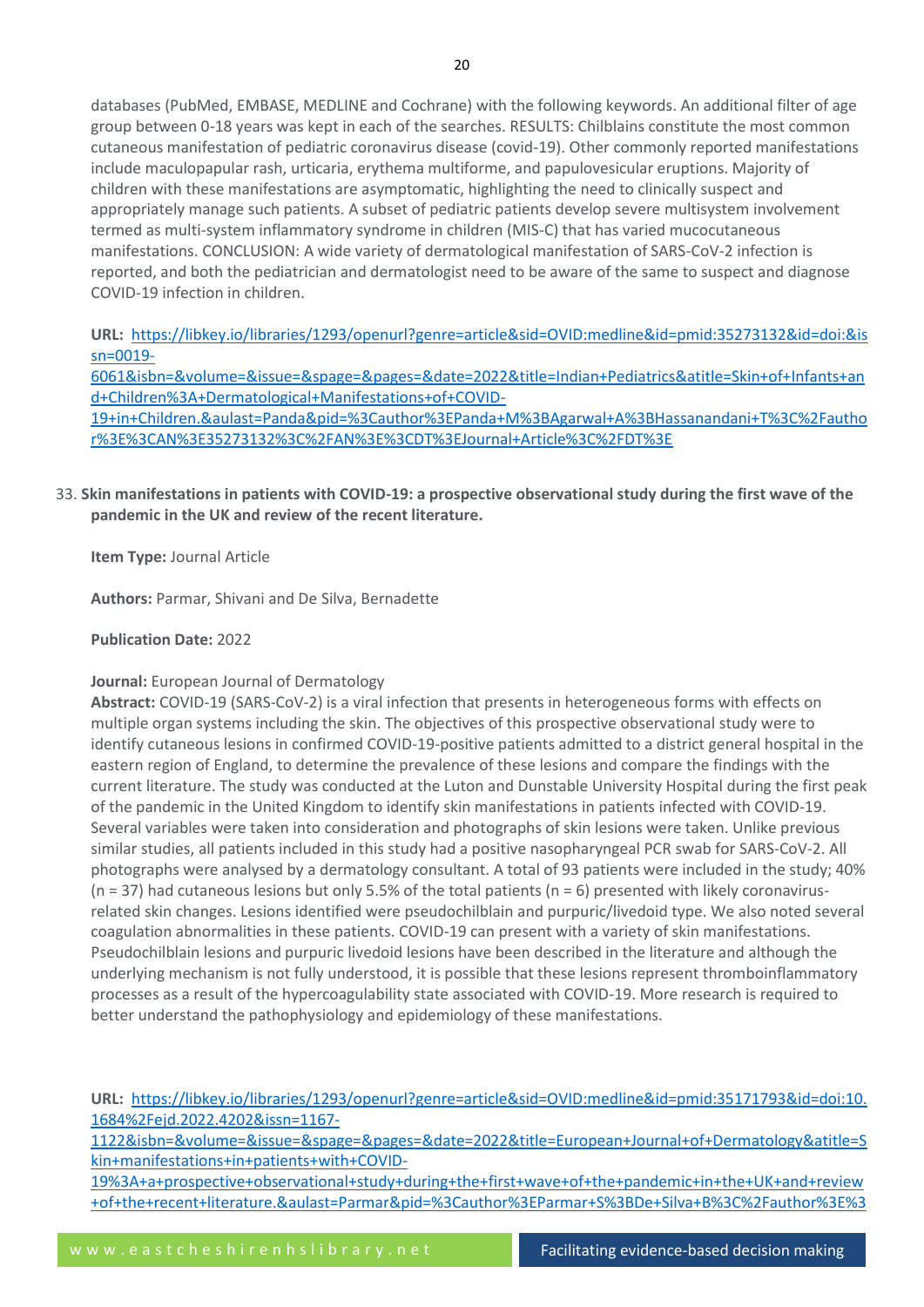#### [CAN%3E35171793%3C%2FAN%3E%3CDT%3EJournal+Article%3C%2FDT%3E](https://libkey.io/libraries/1293/openurl?genre=article&sid=OVID:medline&id=pmid:35171793&id=doi:10.1684%2Fejd.2022.4202&issn=1167-1122&isbn=&volume=&issue=&spage=&pages=&date=2022&title=European+Journal+of+Dermatology&atitle=Skin+manifestations+in+patients+with+COVID-19%3A+a+prospective+observational+study+during+the+first+wave+of+the+pandemic+in+the+UK+and+review+of+the+recent+literature.&aulast=Parmar&pid=%3Cauthor%3EParmar+S%3BDe+Silva+B%3C%2Fauthor%3E%3CAN%3E35171793%3C%2FAN%3E%3CDT%3EJournal+Article%3C%2FDT%3E)

#### 34. **Common skin signs of COVID-19 in adults: An update**

**Item Type:** Journal Article

**Authors:** Polly, Samantha and Fernandez, Anthony P.

**Publication Date:** 03 01 ,2022

**Journal:** Cleveland Clinic Journal of Medicine 89(3), pp. 161-167

**Abstract:** Cutaneous findings can be clues to diagnosis and infection severity in viral illnesses, including COVID-19. The authors provide an update on the diagnostic and prognostic value of the 5 most common cutaneous abnormalities associated with COVID-19 in adult patients: morbilliform rash, urticaria, vesicles, pseudochilblains, and vaso-occlusive lesions. Copyright © 2022 The Cleveland Clinic Foundation. All Rights Reserved.

**URL:** [https://libkey.io/libraries/1293/openurl?genre=article&sid=OVID:medline&id=pmid:35232829&id=doi:10.](https://libkey.io/libraries/1293/openurl?genre=article&sid=OVID:medline&id=pmid:35232829&id=doi:10.3949%2Fccjm.89a.21126&issn=0891-1150&isbn=&volume=89&issue=3&spage=161&pages=161-167&date=2022&title=Cleveland+Clinic+Journal+of+Medicine&atitle=Common+skin+signs+of+COVID-19+in+adults%3A+An+update.&aulast=Polly&pid=%3Cauthor%3EPolly+S%3BFernandez+AP%3C%2Fauthor%3E%3CAN%3E35232829%3C%2FAN%3E%3CDT%3EJournal+Article%3C%2FDT%3E) [3949%2Fccjm.89a.21126&issn=0891-1150&isbn=&volume=89&issue=3&spage=161&pages=161-](https://libkey.io/libraries/1293/openurl?genre=article&sid=OVID:medline&id=pmid:35232829&id=doi:10.3949%2Fccjm.89a.21126&issn=0891-1150&isbn=&volume=89&issue=3&spage=161&pages=161-167&date=2022&title=Cleveland+Clinic+Journal+of+Medicine&atitle=Common+skin+signs+of+COVID-19+in+adults%3A+An+update.&aulast=Polly&pid=%3Cauthor%3EPolly+S%3BFernandez+AP%3C%2Fauthor%3E%3CAN%3E35232829%3C%2FAN%3E%3CDT%3EJournal+Article%3C%2FDT%3E) [167&date=2022&title=Cleveland+Clinic+Journal+of+Medicine&atitle=Common+skin+signs+of+COVID-](https://libkey.io/libraries/1293/openurl?genre=article&sid=OVID:medline&id=pmid:35232829&id=doi:10.3949%2Fccjm.89a.21126&issn=0891-1150&isbn=&volume=89&issue=3&spage=161&pages=161-167&date=2022&title=Cleveland+Clinic+Journal+of+Medicine&atitle=Common+skin+signs+of+COVID-19+in+adults%3A+An+update.&aulast=Polly&pid=%3Cauthor%3EPolly+S%3BFernandez+AP%3C%2Fauthor%3E%3CAN%3E35232829%3C%2FAN%3E%3CDT%3EJournal+Article%3C%2FDT%3E)[19+in+adults%3A+An+update.&aulast=Polly&pid=%3Cauthor%3EPolly+S%3BFernandez+AP%3C%2Fauthor%3E](https://libkey.io/libraries/1293/openurl?genre=article&sid=OVID:medline&id=pmid:35232829&id=doi:10.3949%2Fccjm.89a.21126&issn=0891-1150&isbn=&volume=89&issue=3&spage=161&pages=161-167&date=2022&title=Cleveland+Clinic+Journal+of+Medicine&atitle=Common+skin+signs+of+COVID-19+in+adults%3A+An+update.&aulast=Polly&pid=%3Cauthor%3EPolly+S%3BFernandez+AP%3C%2Fauthor%3E%3CAN%3E35232829%3C%2FAN%3E%3CDT%3EJournal+Article%3C%2FDT%3E) [%3CAN%3E35232829%3C%2FAN%3E%3CDT%3EJournal+Article%3C%2FDT%3E](https://libkey.io/libraries/1293/openurl?genre=article&sid=OVID:medline&id=pmid:35232829&id=doi:10.3949%2Fccjm.89a.21126&issn=0891-1150&isbn=&volume=89&issue=3&spage=161&pages=161-167&date=2022&title=Cleveland+Clinic+Journal+of+Medicine&atitle=Common+skin+signs+of+COVID-19+in+adults%3A+An+update.&aulast=Polly&pid=%3Cauthor%3EPolly+S%3BFernandez+AP%3C%2Fauthor%3E%3CAN%3E35232829%3C%2FAN%3E%3CDT%3EJournal+Article%3C%2FDT%3E)

35. **Impact of the COVID-19 pandemic on hospitalizations of patients with moderate-to-severe skin diseases: A retrospective cohort analysis from a Central European Center.**

**Item Type:** Journal Article

**Authors:** Schauer, Franziska;Behrens, Max;Mueller, Sabine;Meiss, Frank and Kiritsi, Dimitra

**Publication Date:** 2022

**Journal:** Journal of the American Academy of Dermatology 86(1), pp. 245-248

**URL:** [https://libkey.io/libraries/1293/openurl?genre=article&sid=OVID:medline&id=pmid:34560193&id=doi:10.](https://libkey.io/libraries/1293/openurl?genre=article&sid=OVID:medline&id=pmid:34560193&id=doi:10.1016%2Fj.jaad.2021.09.032&issn=0190-9622&isbn=&volume=86&issue=1&spage=245&pages=245-248&date=2022&title=Journal+of+the+American+Academy+of+Dermatology&atitle=Impact+of+the+COVID-19+pandemic+on+hospitalizations+of+patients+with+moderate-to-severe+skin+diseases%3A+A+retrospective+cohort+analysis+from+a+Central+European+Center.&aulast=Schauer&pid=%3Cauthor%3ESchauer+F%3BBehrens+M%3BMueller+S%3BMeiss+F%3BKiritsi+D%3C%2Fauthor%3E%3CAN%3E34560193%3C%2FAN%3E%3CDT%3EJournal+Article%3C%2FDT%3E) [1016%2Fj.jaad.2021.09.032&issn=0190-9622&isbn=&volume=86&issue=1&spage=245&pages=245-](https://libkey.io/libraries/1293/openurl?genre=article&sid=OVID:medline&id=pmid:34560193&id=doi:10.1016%2Fj.jaad.2021.09.032&issn=0190-9622&isbn=&volume=86&issue=1&spage=245&pages=245-248&date=2022&title=Journal+of+the+American+Academy+of+Dermatology&atitle=Impact+of+the+COVID-19+pandemic+on+hospitalizations+of+patients+with+moderate-to-severe+skin+diseases%3A+A+retrospective+cohort+analysis+from+a+Central+European+Center.&aulast=Schauer&pid=%3Cauthor%3ESchauer+F%3BBehrens+M%3BMueller+S%3BMeiss+F%3BKiritsi+D%3C%2Fauthor%3E%3CAN%3E34560193%3C%2FAN%3E%3CDT%3EJournal+Article%3C%2FDT%3E) [248&date=2022&title=Journal+of+the+American+Academy+of+Dermatology&atitle=Impact+of+the+COVID-](https://libkey.io/libraries/1293/openurl?genre=article&sid=OVID:medline&id=pmid:34560193&id=doi:10.1016%2Fj.jaad.2021.09.032&issn=0190-9622&isbn=&volume=86&issue=1&spage=245&pages=245-248&date=2022&title=Journal+of+the+American+Academy+of+Dermatology&atitle=Impact+of+the+COVID-19+pandemic+on+hospitalizations+of+patients+with+moderate-to-severe+skin+diseases%3A+A+retrospective+cohort+analysis+from+a+Central+European+Center.&aulast=Schauer&pid=%3Cauthor%3ESchauer+F%3BBehrens+M%3BMueller+S%3BMeiss+F%3BKiritsi+D%3C%2Fauthor%3E%3CAN%3E34560193%3C%2FAN%3E%3CDT%3EJournal+Article%3C%2FDT%3E)[19+pandemic+on+hospitalizations+of+patients+with+moderate-to](https://libkey.io/libraries/1293/openurl?genre=article&sid=OVID:medline&id=pmid:34560193&id=doi:10.1016%2Fj.jaad.2021.09.032&issn=0190-9622&isbn=&volume=86&issue=1&spage=245&pages=245-248&date=2022&title=Journal+of+the+American+Academy+of+Dermatology&atitle=Impact+of+the+COVID-19+pandemic+on+hospitalizations+of+patients+with+moderate-to-severe+skin+diseases%3A+A+retrospective+cohort+analysis+from+a+Central+European+Center.&aulast=Schauer&pid=%3Cauthor%3ESchauer+F%3BBehrens+M%3BMueller+S%3BMeiss+F%3BKiritsi+D%3C%2Fauthor%3E%3CAN%3E34560193%3C%2FAN%3E%3CDT%3EJournal+Article%3C%2FDT%3E)[severe+skin+diseases%3A+A+retrospective+cohort+analysis+from+a+Central+European+Center.&aulast=Schau](https://libkey.io/libraries/1293/openurl?genre=article&sid=OVID:medline&id=pmid:34560193&id=doi:10.1016%2Fj.jaad.2021.09.032&issn=0190-9622&isbn=&volume=86&issue=1&spage=245&pages=245-248&date=2022&title=Journal+of+the+American+Academy+of+Dermatology&atitle=Impact+of+the+COVID-19+pandemic+on+hospitalizations+of+patients+with+moderate-to-severe+skin+diseases%3A+A+retrospective+cohort+analysis+from+a+Central+European+Center.&aulast=Schauer&pid=%3Cauthor%3ESchauer+F%3BBehrens+M%3BMueller+S%3BMeiss+F%3BKiritsi+D%3C%2Fauthor%3E%3CAN%3E34560193%3C%2FAN%3E%3CDT%3EJournal+Article%3C%2FDT%3E) [er&pid=%3Cauthor%3ESchauer+F%3BBehrens+M%3BMueller+S%3BMeiss+F%3BKiritsi+D%3C%2Fauthor%3E%3](https://libkey.io/libraries/1293/openurl?genre=article&sid=OVID:medline&id=pmid:34560193&id=doi:10.1016%2Fj.jaad.2021.09.032&issn=0190-9622&isbn=&volume=86&issue=1&spage=245&pages=245-248&date=2022&title=Journal+of+the+American+Academy+of+Dermatology&atitle=Impact+of+the+COVID-19+pandemic+on+hospitalizations+of+patients+with+moderate-to-severe+skin+diseases%3A+A+retrospective+cohort+analysis+from+a+Central+European+Center.&aulast=Schauer&pid=%3Cauthor%3ESchauer+F%3BBehrens+M%3BMueller+S%3BMeiss+F%3BKiritsi+D%3C%2Fauthor%3E%3CAN%3E34560193%3C%2FAN%3E%3CDT%3EJournal+Article%3C%2FDT%3E) [CAN%3E34560193%3C%2FAN%3E%3CDT%3EJournal+Article%3C%2FDT%3E](https://libkey.io/libraries/1293/openurl?genre=article&sid=OVID:medline&id=pmid:34560193&id=doi:10.1016%2Fj.jaad.2021.09.032&issn=0190-9622&isbn=&volume=86&issue=1&spage=245&pages=245-248&date=2022&title=Journal+of+the+American+Academy+of+Dermatology&atitle=Impact+of+the+COVID-19+pandemic+on+hospitalizations+of+patients+with+moderate-to-severe+skin+diseases%3A+A+retrospective+cohort+analysis+from+a+Central+European+Center.&aulast=Schauer&pid=%3Cauthor%3ESchauer+F%3BBehrens+M%3BMueller+S%3BMeiss+F%3BKiritsi+D%3C%2Fauthor%3E%3CAN%3E34560193%3C%2FAN%3E%3CDT%3EJournal+Article%3C%2FDT%3E)

36. **A systematic review on mucocutaneous presentations after COVID-19 vaccination and expert recommendations about vaccination of important immune-mediated dermatologic disorders**

**Item Type:** Journal Article

**Authors:** Seirafianpour, Farnoosh;Pourriyahi, Homa;Gholizadeh Mesgarha, Milad;Pour Mohammad,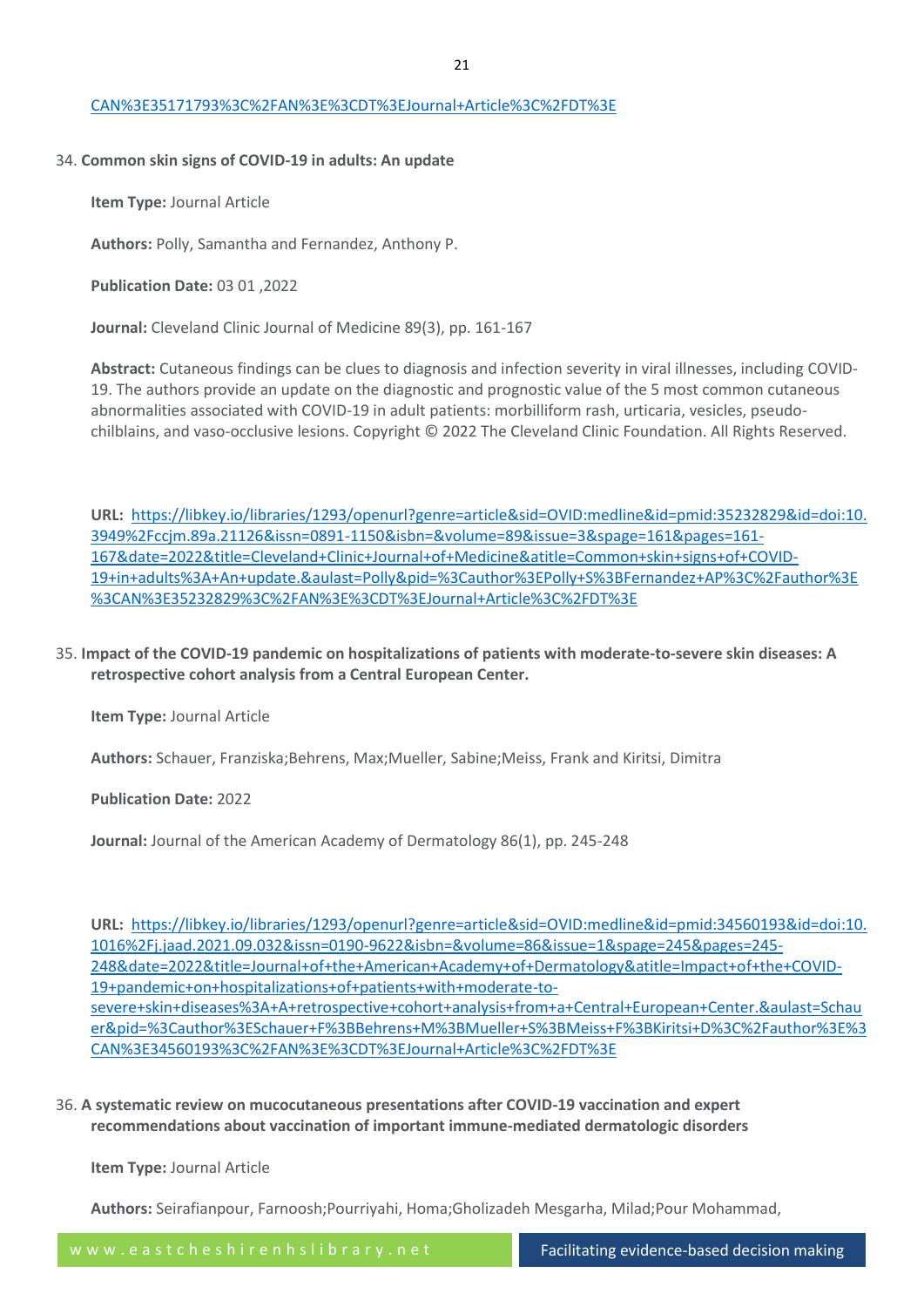Arash;Shaka, Zoha and Goodarzi, Azadeh

**Publication Date:** Mar 22 ,2022

#### **Journal:** Dermatologic Therapy e15461

**Abstract:** With dermatologic side effects being fairly prevalent following vaccination against COVID-19, and the multitude of studies aiming to report and analyze these adverse events, the need for an extensive investigation on previous studies seemed urgent, in order to provide a thorough body of information about these post-COVID-19 immunization mucocutaneous reactions. To achieve this goal, a comprehensive electronic search was performed through the international databases including Medline (PubMed), Scopus, Cochrane, Web of science, and Google scholar on July 12, 2021, and all articles regarding mucocutaneous manifestations and considerations after COVID-19 vaccine administration were retrieved using the following keywords: COVID-19 vaccine, dermatology considerations and mucocutaneous manifestations. A total of 917 records were retrieved and a final number of 180 articles were included in data extraction. Mild, moderate, severe and potentially lifethreatening adverse events have been reported following immunization with COVID vaccines, through case reports, case series, observational studies, randomized clinical trials, and further recommendations and consensus position papers regarding vaccination. In this systematic review, we categorized these results in detail into five elaborate tables, making what we believe to be an extensively informative, unprecedented set of data on this topic. Based on our findings, in the viewpoint of the pros and cons of vaccination, mucocutaneous adverse events were mostly non-significant, self-limiting reactions, and for the more uncommon moderate to severe reactions, guidelines and consensus position papers could be of great importance to provide those at higher risks and those with specific worries of flare-ups or inefficient immunization, with sufficient recommendations to safely schedule their vaccine doses, or avoid vaccination if they have the discussed contraindications. Copyright © 2022 Wiley Periodicals LLC.

**DOI:** <https://libkey.io/><https://dx.doi.org/10.1111/dth.15461>

**URL:** <https://ovidsp.ovid.com/ovidweb.cgi?T=JS&CSC=Y&NEWS=N&PAGE=fulltext&D=medp&AN=35316551> [htt](https://libkey.io/libraries/1293/openurl?genre=article&sid=OVID:medline&id=pmid:35316551&id=doi:10.1111%2Fdth.15461&issn=1396-0296&isbn=&volume=&issue=&spage=e15461&pages=e15461&date=2022&title=Dermatologic+Therapy&atitle=A+systematic+review+on+mucocutaneous+presentations+after+COVID-19+vaccination+and+expert+recommendations+about+vaccination+of+important+immune-mediated+dermatologic+disorders.&aulast=Seirafianpour&pid=%3Cauthor%3ESeirafianpour+F%3BPourriyahi+H%3BGholizadeh+Mesgarha+M%3BPour+Mohammad+A%3BShaka+Z%3BGoodarzi+A%3C%2Fauthor%3E%3CAN%3E35316551%3C%2FAN%3E%3CDT%3EJournal+Article%3C%2FDT%3E) [ps://libkey.io/libraries/1293/openurl?genre=article&sid=OVID:medline&id=pmid:35316551&id=doi:10.1111%2](https://libkey.io/libraries/1293/openurl?genre=article&sid=OVID:medline&id=pmid:35316551&id=doi:10.1111%2Fdth.15461&issn=1396-0296&isbn=&volume=&issue=&spage=e15461&pages=e15461&date=2022&title=Dermatologic+Therapy&atitle=A+systematic+review+on+mucocutaneous+presentations+after+COVID-19+vaccination+and+expert+recommendations+about+vaccination+of+important+immune-mediated+dermatologic+disorders.&aulast=Seirafianpour&pid=%3Cauthor%3ESeirafianpour+F%3BPourriyahi+H%3BGholizadeh+Mesgarha+M%3BPour+Mohammad+A%3BShaka+Z%3BGoodarzi+A%3C%2Fauthor%3E%3CAN%3E35316551%3C%2FAN%3E%3CDT%3EJournal+Article%3C%2FDT%3E) [Fdth.15461&issn=1396-](https://libkey.io/libraries/1293/openurl?genre=article&sid=OVID:medline&id=pmid:35316551&id=doi:10.1111%2Fdth.15461&issn=1396-0296&isbn=&volume=&issue=&spage=e15461&pages=e15461&date=2022&title=Dermatologic+Therapy&atitle=A+systematic+review+on+mucocutaneous+presentations+after+COVID-19+vaccination+and+expert+recommendations+about+vaccination+of+important+immune-mediated+dermatologic+disorders.&aulast=Seirafianpour&pid=%3Cauthor%3ESeirafianpour+F%3BPourriyahi+H%3BGholizadeh+Mesgarha+M%3BPour+Mohammad+A%3BShaka+Z%3BGoodarzi+A%3C%2Fauthor%3E%3CAN%3E35316551%3C%2FAN%3E%3CDT%3EJournal+Article%3C%2FDT%3E)

[0296&isbn=&volume=&issue=&spage=e15461&pages=e15461&date=2022&title=Dermatologic+Therapy&atitle](https://libkey.io/libraries/1293/openurl?genre=article&sid=OVID:medline&id=pmid:35316551&id=doi:10.1111%2Fdth.15461&issn=1396-0296&isbn=&volume=&issue=&spage=e15461&pages=e15461&date=2022&title=Dermatologic+Therapy&atitle=A+systematic+review+on+mucocutaneous+presentations+after+COVID-19+vaccination+and+expert+recommendations+about+vaccination+of+important+immune-mediated+dermatologic+disorders.&aulast=Seirafianpour&pid=%3Cauthor%3ESeirafianpour+F%3BPourriyahi+H%3BGholizadeh+Mesgarha+M%3BPour+Mohammad+A%3BShaka+Z%3BGoodarzi+A%3C%2Fauthor%3E%3CAN%3E35316551%3C%2FAN%3E%3CDT%3EJournal+Article%3C%2FDT%3E) [=A+systematic+review+on+mucocutaneous+presentations+after+COVID-](https://libkey.io/libraries/1293/openurl?genre=article&sid=OVID:medline&id=pmid:35316551&id=doi:10.1111%2Fdth.15461&issn=1396-0296&isbn=&volume=&issue=&spage=e15461&pages=e15461&date=2022&title=Dermatologic+Therapy&atitle=A+systematic+review+on+mucocutaneous+presentations+after+COVID-19+vaccination+and+expert+recommendations+about+vaccination+of+important+immune-mediated+dermatologic+disorders.&aulast=Seirafianpour&pid=%3Cauthor%3ESeirafianpour+F%3BPourriyahi+H%3BGholizadeh+Mesgarha+M%3BPour+Mohammad+A%3BShaka+Z%3BGoodarzi+A%3C%2Fauthor%3E%3CAN%3E35316551%3C%2FAN%3E%3CDT%3EJournal+Article%3C%2FDT%3E)

[19+vaccination+and+expert+recommendations+about+vaccination+of+important+immune-](https://libkey.io/libraries/1293/openurl?genre=article&sid=OVID:medline&id=pmid:35316551&id=doi:10.1111%2Fdth.15461&issn=1396-0296&isbn=&volume=&issue=&spage=e15461&pages=e15461&date=2022&title=Dermatologic+Therapy&atitle=A+systematic+review+on+mucocutaneous+presentations+after+COVID-19+vaccination+and+expert+recommendations+about+vaccination+of+important+immune-mediated+dermatologic+disorders.&aulast=Seirafianpour&pid=%3Cauthor%3ESeirafianpour+F%3BPourriyahi+H%3BGholizadeh+Mesgarha+M%3BPour+Mohammad+A%3BShaka+Z%3BGoodarzi+A%3C%2Fauthor%3E%3CAN%3E35316551%3C%2FAN%3E%3CDT%3EJournal+Article%3C%2FDT%3E)

[mediated+dermatologic+disorders.&aulast=Seirafianpour&pid=%3Cauthor%3ESeirafianpour+F%3BPourriyahi+](https://libkey.io/libraries/1293/openurl?genre=article&sid=OVID:medline&id=pmid:35316551&id=doi:10.1111%2Fdth.15461&issn=1396-0296&isbn=&volume=&issue=&spage=e15461&pages=e15461&date=2022&title=Dermatologic+Therapy&atitle=A+systematic+review+on+mucocutaneous+presentations+after+COVID-19+vaccination+and+expert+recommendations+about+vaccination+of+important+immune-mediated+dermatologic+disorders.&aulast=Seirafianpour&pid=%3Cauthor%3ESeirafianpour+F%3BPourriyahi+H%3BGholizadeh+Mesgarha+M%3BPour+Mohammad+A%3BShaka+Z%3BGoodarzi+A%3C%2Fauthor%3E%3CAN%3E35316551%3C%2FAN%3E%3CDT%3EJournal+Article%3C%2FDT%3E) [H%3BGholizadeh+Mesgarha+M%3BPour+Mohammad+A%3BShaka+Z%3BGoodarzi+A%3C%2Fauthor%3E%3CA](https://libkey.io/libraries/1293/openurl?genre=article&sid=OVID:medline&id=pmid:35316551&id=doi:10.1111%2Fdth.15461&issn=1396-0296&isbn=&volume=&issue=&spage=e15461&pages=e15461&date=2022&title=Dermatologic+Therapy&atitle=A+systematic+review+on+mucocutaneous+presentations+after+COVID-19+vaccination+and+expert+recommendations+about+vaccination+of+important+immune-mediated+dermatologic+disorders.&aulast=Seirafianpour&pid=%3Cauthor%3ESeirafianpour+F%3BPourriyahi+H%3BGholizadeh+Mesgarha+M%3BPour+Mohammad+A%3BShaka+Z%3BGoodarzi+A%3C%2Fauthor%3E%3CAN%3E35316551%3C%2FAN%3E%3CDT%3EJournal+Article%3C%2FDT%3E) [N%3E35316551%3C%2FAN%3E%3CDT%3EJournal+Article%3C%2FDT%3E](https://libkey.io/libraries/1293/openurl?genre=article&sid=OVID:medline&id=pmid:35316551&id=doi:10.1111%2Fdth.15461&issn=1396-0296&isbn=&volume=&issue=&spage=e15461&pages=e15461&date=2022&title=Dermatologic+Therapy&atitle=A+systematic+review+on+mucocutaneous+presentations+after+COVID-19+vaccination+and+expert+recommendations+about+vaccination+of+important+immune-mediated+dermatologic+disorders.&aulast=Seirafianpour&pid=%3Cauthor%3ESeirafianpour+F%3BPourriyahi+H%3BGholizadeh+Mesgarha+M%3BPour+Mohammad+A%3BShaka+Z%3BGoodarzi+A%3C%2Fauthor%3E%3CAN%3E35316551%3C%2FAN%3E%3CDT%3EJournal+Article%3C%2FDT%3E)

37. **Cotton versus medical face mask influence on skin characteristics during COVID-19 pandemic: A short-term study.**

**Item Type:** Journal Article

**Authors:** Tasic-Kostov, Marija;Martinovic, Milica;Ilic, Dusan and Cvetkovic, Maja

**Publication Date:** Jan ,2022

**Journal:** Skin Research & Technology 28(1), pp. 66-70

**Abstract:** BACKGROUND: In the still ongoing COVID-19 pandemic, one of the main prevention strategy remain to be the use of protective face masks. Changes in skin characteristics and dermatological problems related to wearing different types of masks have been observed. The aim of this study was to compare the short-term effects of cotton versus medical masks on skin biophysical parameters in general population. MATERIALS AND METHODS: Twenty-eight human volunteers were enrolled and divided in cotton mask and medical mask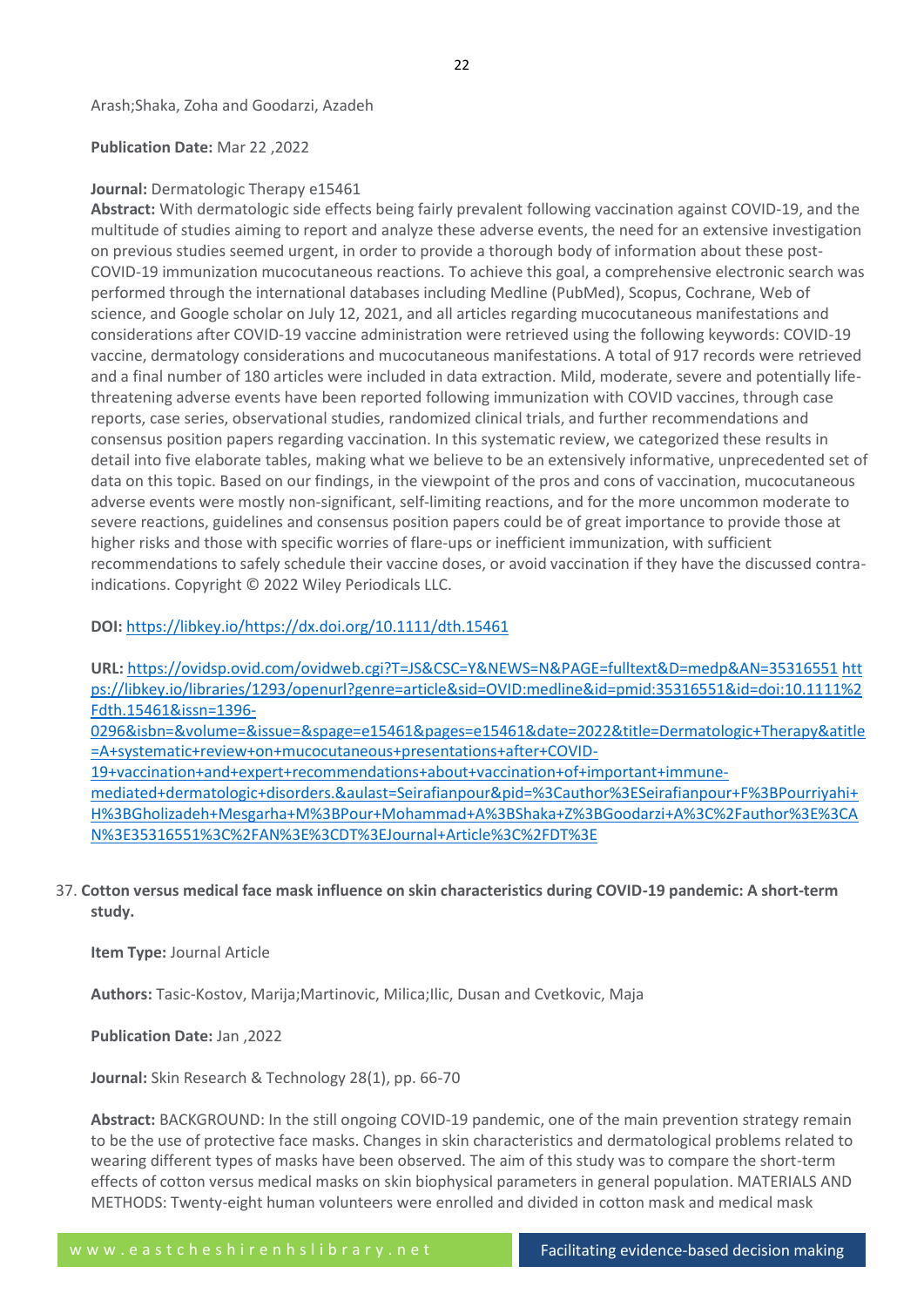wearing groups. We measured four skin biophysical parameters: trans-epidermal water loss (TEWL), stratum corneum hydration (SCH), skin pH, and erythema index (EI) before and 3 h after wearing masks on both uncovered and mask-wearing face area. RESULTS: TEWL increased after 3 h on exposed skin in cotton mask group and slightly decreased in medical mask group There was an increase in SCH after 3 h of wearing protective face masks in both groups. pH of the covered skin slightly decreased while EI increased after 3 h in both groups; changes were not statistically significant. Parameters did not change significantly on uncovered skin. CONCLUSION: There were no differences between the influence of cotton versus medical protective masks on the skin of healthy volunteers in our study. Both types of masks could be recommended for short-time protection in individuals with healthy skin during COVID-19 pandemic. Copyright © 2021 John Wiley & Sons A/S. Published by John Wiley & Sons Ltd.

**URL:** [https://libkey.io/libraries/1293/openurl?genre=article&sid=OVID:medline&id=pmid:34420235&id=doi:10.](https://libkey.io/libraries/1293/openurl?genre=article&sid=OVID:medline&id=pmid:34420235&id=doi:10.1111%2Fsrt.13091&issn=0909-752X&isbn=&volume=28&issue=1&spage=66&pages=66-70&date=2022&title=Skin+Research+%26+Technology&atitle=Cotton+versus+medical+face+mask+influence+on+skin+characteristics+during+COVID-19+pandemic%3A+A+short-term+study.&aulast=Tasic-Kostov&pid=%3Cauthor%3ETasic-Kostov+M%3BMartinovic+M%3BIlic+D%3BCvetkovic+M%3C%2Fauthor%3E%3CAN%3E34420235%3C%2FAN%3E%3CDT%3EJournal+Article%3C%2FDT%3E) [1111%2Fsrt.13091&issn=0909-752X&isbn=&volume=28&issue=1&spage=66&pages=66-](https://libkey.io/libraries/1293/openurl?genre=article&sid=OVID:medline&id=pmid:34420235&id=doi:10.1111%2Fsrt.13091&issn=0909-752X&isbn=&volume=28&issue=1&spage=66&pages=66-70&date=2022&title=Skin+Research+%26+Technology&atitle=Cotton+versus+medical+face+mask+influence+on+skin+characteristics+during+COVID-19+pandemic%3A+A+short-term+study.&aulast=Tasic-Kostov&pid=%3Cauthor%3ETasic-Kostov+M%3BMartinovic+M%3BIlic+D%3BCvetkovic+M%3C%2Fauthor%3E%3CAN%3E34420235%3C%2FAN%3E%3CDT%3EJournal+Article%3C%2FDT%3E) [70&date=2022&title=Skin+Research+%26+Technology&atitle=Cotton+versus+medical+face+mask+influence+o](https://libkey.io/libraries/1293/openurl?genre=article&sid=OVID:medline&id=pmid:34420235&id=doi:10.1111%2Fsrt.13091&issn=0909-752X&isbn=&volume=28&issue=1&spage=66&pages=66-70&date=2022&title=Skin+Research+%26+Technology&atitle=Cotton+versus+medical+face+mask+influence+on+skin+characteristics+during+COVID-19+pandemic%3A+A+short-term+study.&aulast=Tasic-Kostov&pid=%3Cauthor%3ETasic-Kostov+M%3BMartinovic+M%3BIlic+D%3BCvetkovic+M%3C%2Fauthor%3E%3CAN%3E34420235%3C%2FAN%3E%3CDT%3EJournal+Article%3C%2FDT%3E) [n+skin+characteristics+during+COVID-19+pandemic%3A+A+short-term+study.&aulast=Tasic-](https://libkey.io/libraries/1293/openurl?genre=article&sid=OVID:medline&id=pmid:34420235&id=doi:10.1111%2Fsrt.13091&issn=0909-752X&isbn=&volume=28&issue=1&spage=66&pages=66-70&date=2022&title=Skin+Research+%26+Technology&atitle=Cotton+versus+medical+face+mask+influence+on+skin+characteristics+during+COVID-19+pandemic%3A+A+short-term+study.&aulast=Tasic-Kostov&pid=%3Cauthor%3ETasic-Kostov+M%3BMartinovic+M%3BIlic+D%3BCvetkovic+M%3C%2Fauthor%3E%3CAN%3E34420235%3C%2FAN%3E%3CDT%3EJournal+Article%3C%2FDT%3E)[Kostov&pid=%3Cauthor%3ETasic-](https://libkey.io/libraries/1293/openurl?genre=article&sid=OVID:medline&id=pmid:34420235&id=doi:10.1111%2Fsrt.13091&issn=0909-752X&isbn=&volume=28&issue=1&spage=66&pages=66-70&date=2022&title=Skin+Research+%26+Technology&atitle=Cotton+versus+medical+face+mask+influence+on+skin+characteristics+during+COVID-19+pandemic%3A+A+short-term+study.&aulast=Tasic-Kostov&pid=%3Cauthor%3ETasic-Kostov+M%3BMartinovic+M%3BIlic+D%3BCvetkovic+M%3C%2Fauthor%3E%3CAN%3E34420235%3C%2FAN%3E%3CDT%3EJournal+Article%3C%2FDT%3E)[Kostov+M%3BMartinovic+M%3BIlic+D%3BCvetkovic+M%3C%2Fauthor%3E%3CAN%3E34420235%3C%2FAN%3](https://libkey.io/libraries/1293/openurl?genre=article&sid=OVID:medline&id=pmid:34420235&id=doi:10.1111%2Fsrt.13091&issn=0909-752X&isbn=&volume=28&issue=1&spage=66&pages=66-70&date=2022&title=Skin+Research+%26+Technology&atitle=Cotton+versus+medical+face+mask+influence+on+skin+characteristics+during+COVID-19+pandemic%3A+A+short-term+study.&aulast=Tasic-Kostov&pid=%3Cauthor%3ETasic-Kostov+M%3BMartinovic+M%3BIlic+D%3BCvetkovic+M%3C%2Fauthor%3E%3CAN%3E34420235%3C%2FAN%3E%3CDT%3EJournal+Article%3C%2FDT%3E) [E%3CDT%3EJournal+Article%3C%2FDT%3E](https://libkey.io/libraries/1293/openurl?genre=article&sid=OVID:medline&id=pmid:34420235&id=doi:10.1111%2Fsrt.13091&issn=0909-752X&isbn=&volume=28&issue=1&spage=66&pages=66-70&date=2022&title=Skin+Research+%26+Technology&atitle=Cotton+versus+medical+face+mask+influence+on+skin+characteristics+during+COVID-19+pandemic%3A+A+short-term+study.&aulast=Tasic-Kostov&pid=%3Cauthor%3ETasic-Kostov+M%3BMartinovic+M%3BIlic+D%3BCvetkovic+M%3C%2Fauthor%3E%3CAN%3E34420235%3C%2FAN%3E%3CDT%3EJournal+Article%3C%2FDT%3E)

38. **Virtual clinicopathologic correlation rounds for inpatient consult skin biopsies during the COVID-19 pandemic: A quality improvement study.**

**Item Type:** Journal Article

**Authors:** Wolner, Zachary J.;Nguyen, Harrison;Kong, Ha Eun;Perricone, Adam J.;Stoff, Benjamin K. and Cheeley, Justin T.

**Publication Date:** 2022

**Journal:** Journal of Cutaneous Pathology 49(1), pp. 107-109

**URL:** [https://libkey.io/libraries/1293/openurl?genre=article&sid=OVID:medline&id=pmid:34519090&id=doi:10.](https://libkey.io/libraries/1293/openurl?genre=article&sid=OVID:medline&id=pmid:34519090&id=doi:10.1111%2Fcup.14133&issn=0303-6987&isbn=&volume=49&issue=1&spage=107&pages=107-109&date=2022&title=Journal+of+Cutaneous+Pathology&atitle=Virtual+clinicopathologic+correlation+rounds+for+inpatient+consult+skin+biopsies+during+the+COVID-19+pandemic%3A+A+quality+improvement+study.&aulast=Wolner&pid=%3Cauthor%3EWolner+ZJ%3BNguyen+H%3BKong+HE%3BPerricone+AJ%3BStoff+BK%3BCheeley+JT%3C%2Fauthor%3E%3CAN%3E34519090%3C%2FAN%3E%3CDT%3EJournal+Article%3C%2FDT%3E) [1111%2Fcup.14133&issn=0303-6987&isbn=&volume=49&issue=1&spage=107&pages=107-](https://libkey.io/libraries/1293/openurl?genre=article&sid=OVID:medline&id=pmid:34519090&id=doi:10.1111%2Fcup.14133&issn=0303-6987&isbn=&volume=49&issue=1&spage=107&pages=107-109&date=2022&title=Journal+of+Cutaneous+Pathology&atitle=Virtual+clinicopathologic+correlation+rounds+for+inpatient+consult+skin+biopsies+during+the+COVID-19+pandemic%3A+A+quality+improvement+study.&aulast=Wolner&pid=%3Cauthor%3EWolner+ZJ%3BNguyen+H%3BKong+HE%3BPerricone+AJ%3BStoff+BK%3BCheeley+JT%3C%2Fauthor%3E%3CAN%3E34519090%3C%2FAN%3E%3CDT%3EJournal+Article%3C%2FDT%3E)

[109&date=2022&title=Journal+of+Cutaneous+Pathology&atitle=Virtual+clinicopathologic+correlation+rounds+f](https://libkey.io/libraries/1293/openurl?genre=article&sid=OVID:medline&id=pmid:34519090&id=doi:10.1111%2Fcup.14133&issn=0303-6987&isbn=&volume=49&issue=1&spage=107&pages=107-109&date=2022&title=Journal+of+Cutaneous+Pathology&atitle=Virtual+clinicopathologic+correlation+rounds+for+inpatient+consult+skin+biopsies+during+the+COVID-19+pandemic%3A+A+quality+improvement+study.&aulast=Wolner&pid=%3Cauthor%3EWolner+ZJ%3BNguyen+H%3BKong+HE%3BPerricone+AJ%3BStoff+BK%3BCheeley+JT%3C%2Fauthor%3E%3CAN%3E34519090%3C%2FAN%3E%3CDT%3EJournal+Article%3C%2FDT%3E) [or+inpatient+consult+skin+biopsies+during+the+COVID-](https://libkey.io/libraries/1293/openurl?genre=article&sid=OVID:medline&id=pmid:34519090&id=doi:10.1111%2Fcup.14133&issn=0303-6987&isbn=&volume=49&issue=1&spage=107&pages=107-109&date=2022&title=Journal+of+Cutaneous+Pathology&atitle=Virtual+clinicopathologic+correlation+rounds+for+inpatient+consult+skin+biopsies+during+the+COVID-19+pandemic%3A+A+quality+improvement+study.&aulast=Wolner&pid=%3Cauthor%3EWolner+ZJ%3BNguyen+H%3BKong+HE%3BPerricone+AJ%3BStoff+BK%3BCheeley+JT%3C%2Fauthor%3E%3CAN%3E34519090%3C%2FAN%3E%3CDT%3EJournal+Article%3C%2FDT%3E)

[19+pandemic%3A+A+quality+improvement+study.&aulast=Wolner&pid=%3Cauthor%3EWolner+ZJ%3BNguyen](https://libkey.io/libraries/1293/openurl?genre=article&sid=OVID:medline&id=pmid:34519090&id=doi:10.1111%2Fcup.14133&issn=0303-6987&isbn=&volume=49&issue=1&spage=107&pages=107-109&date=2022&title=Journal+of+Cutaneous+Pathology&atitle=Virtual+clinicopathologic+correlation+rounds+for+inpatient+consult+skin+biopsies+during+the+COVID-19+pandemic%3A+A+quality+improvement+study.&aulast=Wolner&pid=%3Cauthor%3EWolner+ZJ%3BNguyen+H%3BKong+HE%3BPerricone+AJ%3BStoff+BK%3BCheeley+JT%3C%2Fauthor%3E%3CAN%3E34519090%3C%2FAN%3E%3CDT%3EJournal+Article%3C%2FDT%3E) [+H%3BKong+HE%3BPerricone+AJ%3BStoff+BK%3BCheeley+JT%3C%2Fauthor%3E%3CAN%3E34519090%3C%2F](https://libkey.io/libraries/1293/openurl?genre=article&sid=OVID:medline&id=pmid:34519090&id=doi:10.1111%2Fcup.14133&issn=0303-6987&isbn=&volume=49&issue=1&spage=107&pages=107-109&date=2022&title=Journal+of+Cutaneous+Pathology&atitle=Virtual+clinicopathologic+correlation+rounds+for+inpatient+consult+skin+biopsies+during+the+COVID-19+pandemic%3A+A+quality+improvement+study.&aulast=Wolner&pid=%3Cauthor%3EWolner+ZJ%3BNguyen+H%3BKong+HE%3BPerricone+AJ%3BStoff+BK%3BCheeley+JT%3C%2Fauthor%3E%3CAN%3E34519090%3C%2FAN%3E%3CDT%3EJournal+Article%3C%2FDT%3E) [AN%3E%3CDT%3EJournal+Article%3C%2FDT%3E](https://libkey.io/libraries/1293/openurl?genre=article&sid=OVID:medline&id=pmid:34519090&id=doi:10.1111%2Fcup.14133&issn=0303-6987&isbn=&volume=49&issue=1&spage=107&pages=107-109&date=2022&title=Journal+of+Cutaneous+Pathology&atitle=Virtual+clinicopathologic+correlation+rounds+for+inpatient+consult+skin+biopsies+during+the+COVID-19+pandemic%3A+A+quality+improvement+study.&aulast=Wolner&pid=%3Cauthor%3EWolner+ZJ%3BNguyen+H%3BKong+HE%3BPerricone+AJ%3BStoff+BK%3BCheeley+JT%3C%2Fauthor%3E%3CAN%3E34519090%3C%2FAN%3E%3CDT%3EJournal+Article%3C%2FDT%3E)

39. **Histopathological and Clinical Analysis of Skin Rashes in Children With Multisystem Inflammatory Syndrome Associated With COVID-19.**

**Item Type:** Journal Article

**Authors:** Yuksel, Selcuk;Demirkan, Nese Calli;Comut, Erdem;Yilmaz, Munevver and Gurses, Dolunay

**Publication Date:** Mar 01 ,2022

**Journal:** American Journal of Dermatopathology 44(3), pp. 183-189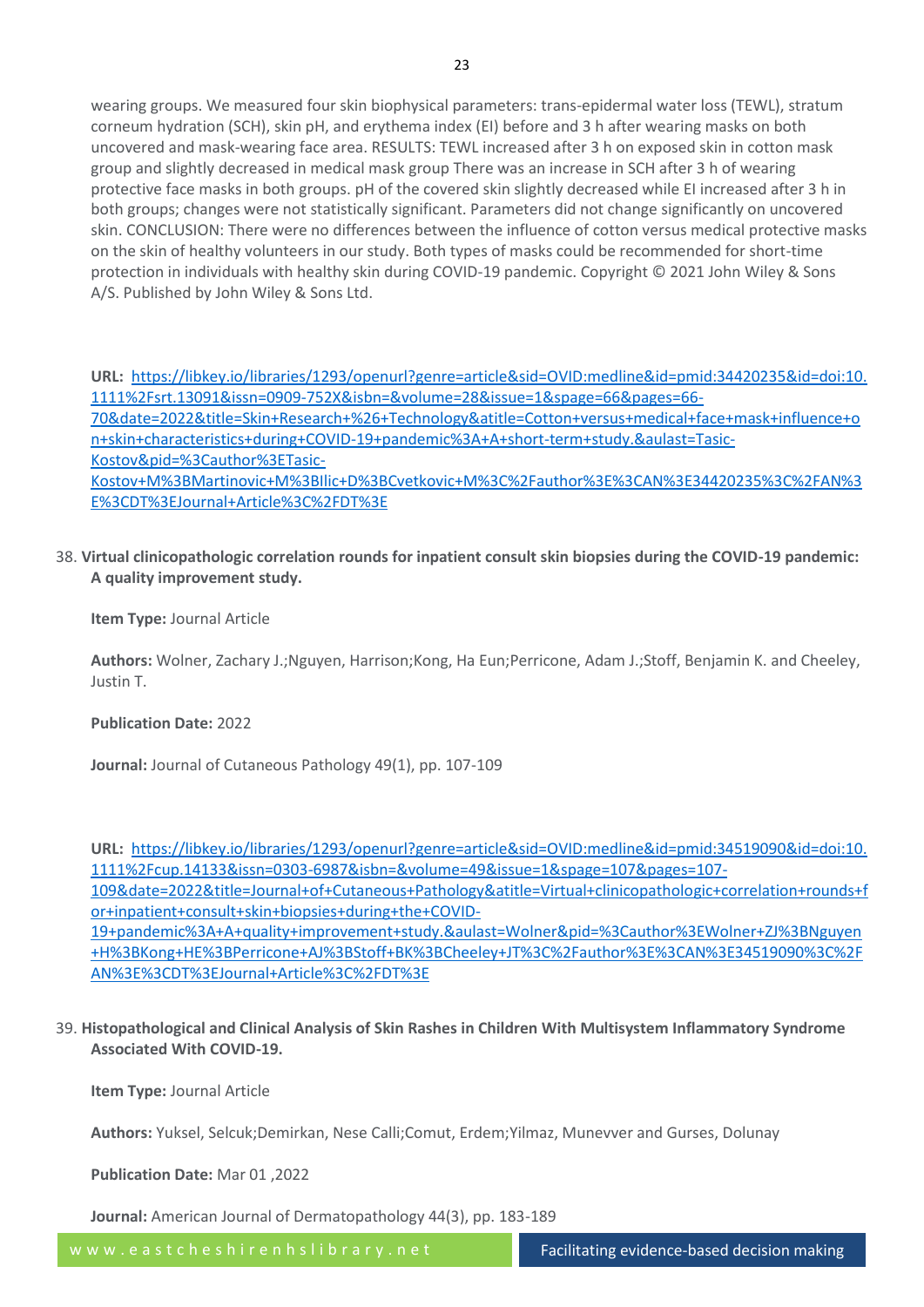**Abstract:** INTRODUCTION: A new entity, which occurs a few weeks after SARS-CoV-2 infection and resembling incomplete Kawasaki disease or toxic shock syndrome, has been defined and named multisystem inflammatory syndrome (MIS-C) associated with COVID-19 in children. The aim of our study was to describe histopathological characteristics of skin lesions of MIS-C patients to reveal whether there is a relationship between histopathological features and clinical manifestations. MATERIALS AND METHODS: Seventeen who had skin involvement of 57 patients who were diagnosed with MIS-C between December 2020 and February 2021 were included in this prospective study. Demographic information, laboratory findings, and patients' managements were recorded. Skin biopsies were taken simultaneously of each patient. Formalin-fixed, paraffin-embedded skin samples were examined microscopically. RESULTS: The rate of skin rash was 30% in patients with MIS-C and was predominantly the maculopapular type. The anatomical distribution of the rash was evaluated as localized in 10 and generalized in 7 patients. In patients with myocarditis, C-reactive protein and fibrinogen were found to be significantly higher, and lymphocyte and albumin values were found to be low. Herpes-like inclusions were found in the microscopic examination of 2 patients with a history of zona zoster in themselves or in their mother. There was a significant difference between keratinocyte necrosis and some clinical parameters. DISCUSSION: Localized skin lesions appear to be associated with a more severe inflammatory. Copyright © 2021 Wolters Kluwer Health, Inc. All rights reserved.

**URL:** [https://libkey.io/libraries/1293/openurl?genre=article&sid=OVID:medline&id=pmid:34991100&id=doi:10.](https://libkey.io/libraries/1293/openurl?genre=article&sid=OVID:medline&id=pmid:34991100&id=doi:10.1097%2FDAD.0000000000002091&issn=0193-1091&isbn=&volume=44&issue=3&spage=183&pages=183-189&date=2022&title=American+Journal+of+Dermatopathology&atitle=Histopathological+and+Clinical+Analysis+of+Skin+Rashes+in+Children+With+Multisystem+Inflammatory+Syndrome+Associated+With+COVID-19.&aulast=Yuksel&pid=%3Cauthor%3EYuksel+S%3BDemirkan+NC%3BComut+E%3BYilmaz+M%3BGurses+D%3C%2Fauthor%3E%3CAN%3E34991100%3C%2FAN%3E%3CDT%3EJournal+Article%3C%2FDT%3E) [1097%2FDAD.0000000000002091&issn=0193-1091&isbn=&volume=44&issue=3&spage=183&pages=183-](https://libkey.io/libraries/1293/openurl?genre=article&sid=OVID:medline&id=pmid:34991100&id=doi:10.1097%2FDAD.0000000000002091&issn=0193-1091&isbn=&volume=44&issue=3&spage=183&pages=183-189&date=2022&title=American+Journal+of+Dermatopathology&atitle=Histopathological+and+Clinical+Analysis+of+Skin+Rashes+in+Children+With+Multisystem+Inflammatory+Syndrome+Associated+With+COVID-19.&aulast=Yuksel&pid=%3Cauthor%3EYuksel+S%3BDemirkan+NC%3BComut+E%3BYilmaz+M%3BGurses+D%3C%2Fauthor%3E%3CAN%3E34991100%3C%2FAN%3E%3CDT%3EJournal+Article%3C%2FDT%3E) [189&date=2022&title=American+Journal+of+Dermatopathology&atitle=Histopathological+and+Clinical+Analysi](https://libkey.io/libraries/1293/openurl?genre=article&sid=OVID:medline&id=pmid:34991100&id=doi:10.1097%2FDAD.0000000000002091&issn=0193-1091&isbn=&volume=44&issue=3&spage=183&pages=183-189&date=2022&title=American+Journal+of+Dermatopathology&atitle=Histopathological+and+Clinical+Analysis+of+Skin+Rashes+in+Children+With+Multisystem+Inflammatory+Syndrome+Associated+With+COVID-19.&aulast=Yuksel&pid=%3Cauthor%3EYuksel+S%3BDemirkan+NC%3BComut+E%3BYilmaz+M%3BGurses+D%3C%2Fauthor%3E%3CAN%3E34991100%3C%2FAN%3E%3CDT%3EJournal+Article%3C%2FDT%3E) [s+of+Skin+Rashes+in+Children+With+Multisystem+Inflammatory+Syndrome+Associated+With+COVID-](https://libkey.io/libraries/1293/openurl?genre=article&sid=OVID:medline&id=pmid:34991100&id=doi:10.1097%2FDAD.0000000000002091&issn=0193-1091&isbn=&volume=44&issue=3&spage=183&pages=183-189&date=2022&title=American+Journal+of+Dermatopathology&atitle=Histopathological+and+Clinical+Analysis+of+Skin+Rashes+in+Children+With+Multisystem+Inflammatory+Syndrome+Associated+With+COVID-19.&aulast=Yuksel&pid=%3Cauthor%3EYuksel+S%3BDemirkan+NC%3BComut+E%3BYilmaz+M%3BGurses+D%3C%2Fauthor%3E%3CAN%3E34991100%3C%2FAN%3E%3CDT%3EJournal+Article%3C%2FDT%3E)[19.&aulast=Yuksel&pid=%3Cauthor%3EYuksel+S%3BDemirkan+NC%3BComut+E%3BYilmaz+M%3BGurses+D%3](https://libkey.io/libraries/1293/openurl?genre=article&sid=OVID:medline&id=pmid:34991100&id=doi:10.1097%2FDAD.0000000000002091&issn=0193-1091&isbn=&volume=44&issue=3&spage=183&pages=183-189&date=2022&title=American+Journal+of+Dermatopathology&atitle=Histopathological+and+Clinical+Analysis+of+Skin+Rashes+in+Children+With+Multisystem+Inflammatory+Syndrome+Associated+With+COVID-19.&aulast=Yuksel&pid=%3Cauthor%3EYuksel+S%3BDemirkan+NC%3BComut+E%3BYilmaz+M%3BGurses+D%3C%2Fauthor%3E%3CAN%3E34991100%3C%2FAN%3E%3CDT%3EJournal+Article%3C%2FDT%3E) [C%2Fauthor%3E%3CAN%3E34991100%3C%2FAN%3E%3CDT%3EJournal+Article%3C%2FDT%3E](https://libkey.io/libraries/1293/openurl?genre=article&sid=OVID:medline&id=pmid:34991100&id=doi:10.1097%2FDAD.0000000000002091&issn=0193-1091&isbn=&volume=44&issue=3&spage=183&pages=183-189&date=2022&title=American+Journal+of+Dermatopathology&atitle=Histopathological+and+Clinical+Analysis+of+Skin+Rashes+in+Children+With+Multisystem+Inflammatory+Syndrome+Associated+With+COVID-19.&aulast=Yuksel&pid=%3Cauthor%3EYuksel+S%3BDemirkan+NC%3BComut+E%3BYilmaz+M%3BGurses+D%3C%2Fauthor%3E%3CAN%3E34991100%3C%2FAN%3E%3CDT%3EJournal+Article%3C%2FDT%3E)

# 40. **The report and analysis concerning the usefulness of basic telemedicine tools in the skin cancer diagnostic screening process during COVID-19 pandemics.**

**Item Type:** Journal Article

**Authors:** Zietek, Marcin;Nowacki, Maciej;Wierzbicki, Jedrzej;Matkowski, Rafal;Maciejczyk, Adam;Czajkowski, Rafal and Pawlak-Adamska, Edyta

# **Publication Date:** Feb ,2022

**Journal:** Postepy Dermatologii I Alergologii 39(1), pp. 189-194

**Abstract:** Introduction: A rapid spread of the emerging COVID-19 pandemic limited the availability of professional medical advice. As a result, a significant increase in the number of undiagnosed and chronically ill patients without medical care was noticed. In reaction to the urgent need, the telemedical consultation, instead of the classical form, may be introduced as a vulnerable tool in preclinical evaluation of patients with potentially malignant skin lesions. Aim: In this study the results of the implementation of telemedical consultation programme with the intention to early detect the skin cancers in patients who, due to the COVID-19 pandemic, could not undergo the standard consultation was presented. Material and methods: The programme of remote dermatological consultation, which was introduced on 1 June 2020, covered all patients who had no possibility or will to visit the standard healthcare units. In case of suspicion of life-threatening skin lesions patients were invited for additional diagnostics or surgery. Obtained data, including demography, age, surgery description and pathomorphological examination were descriptively analysed. Results: In total, 80 consecutive patients were enrolled during the screening programme. In total, 31 lesions in 25 patients were excised. In this group there were 10 serious diagnoses including 5 cases of basal cell carcinoma, melanoma in situ and dysplastic nevi. Moreover, another 10 patients were referred to other specialists or specific recommendations were advised.